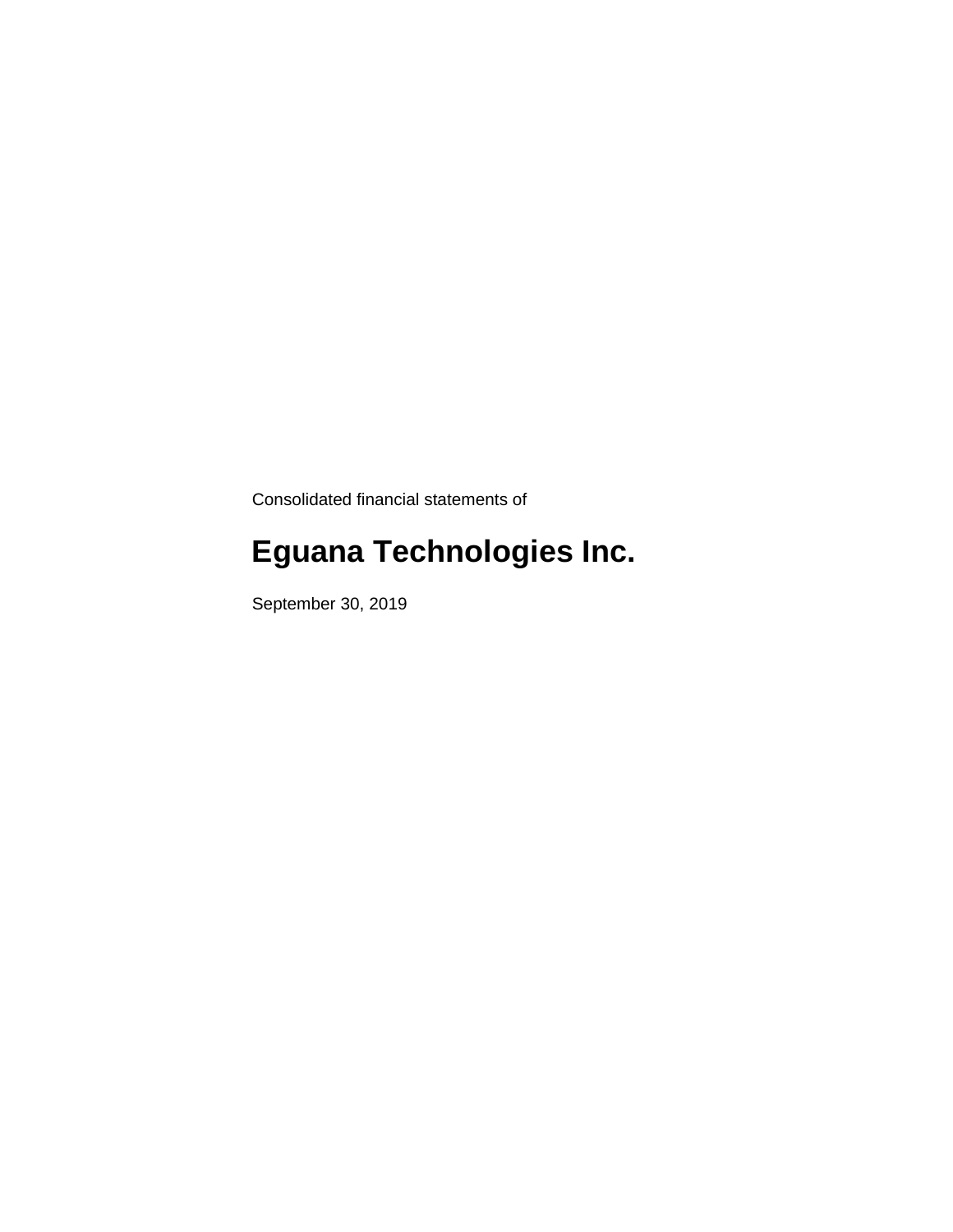September 30, 2019

# Table of contents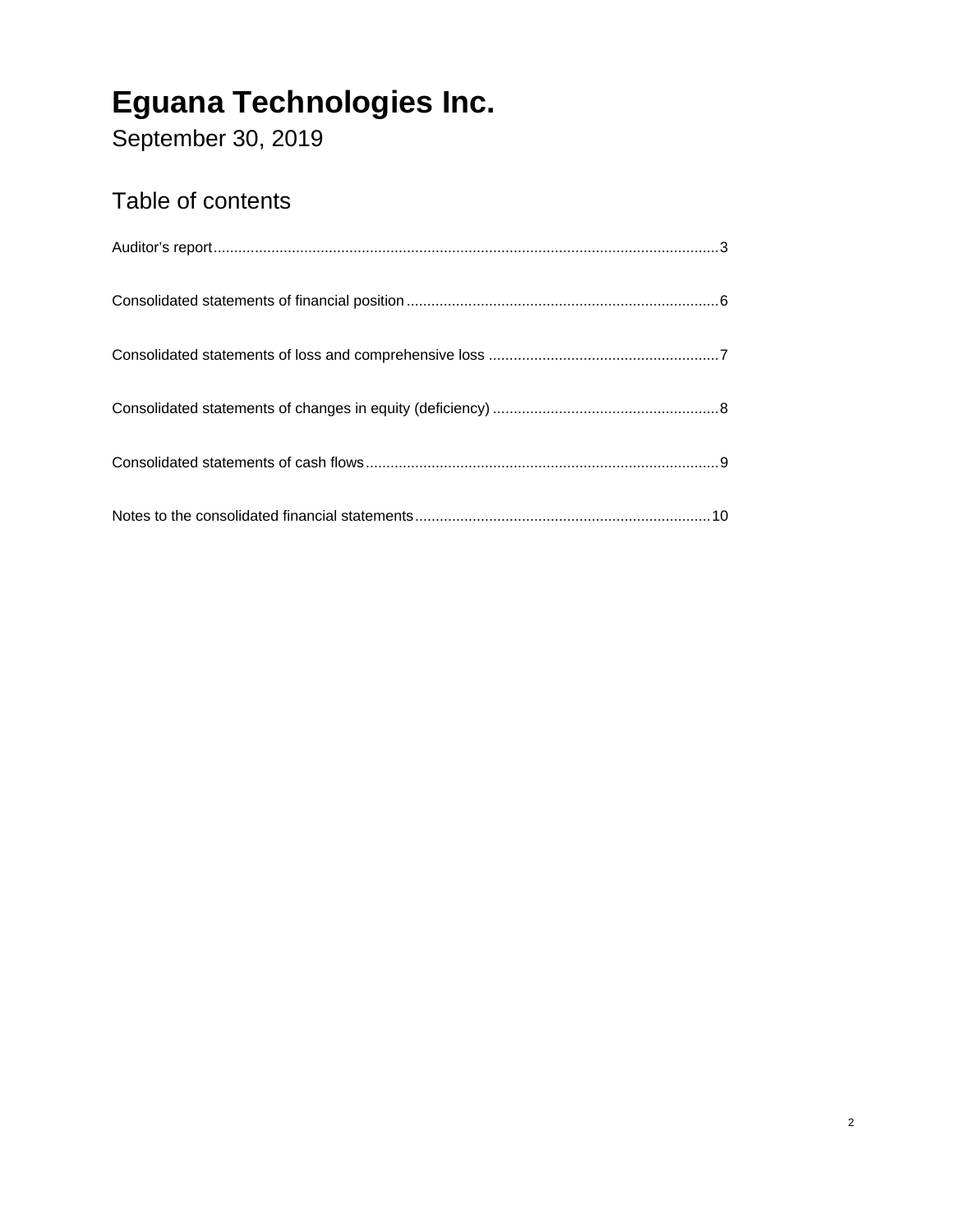

Tel: 403 266 5608 Fax: 403 233 7833 **www.bdo.ca**

BDO Canada LLP 903 – 8th Avenue SW, Suite 620 Calgary AB T2P 0P7 Canada

## **Independent Auditor's Report**

To the Shareholders of Eguana Technologies Inc.

#### **Opinion**

We have audited the consolidated financial statements of Eguana Technologies Inc. and its subsidiaries (the Group), which comprise the consolidated statement of financial position as at September 30, 2019 and September 30, 2018, and the consolidated statements of loss and comprehensive loss, consolidated statement of change in equity (deficiency), and consolidated cash flows for the years then ended, and notes to the consolidated financial statements, including a summary of significant accounting policies.

In our opinion, the accompanying consolidated financial statements present fairly, in all material respects, the consolidated financial position of the Group as at September 30, 2019 and 2018, and its consolidated financial performance and its consolidated cash flows for the years then ended in accordance with International Financial Reporting Standards (IFRSs).

#### **Basis for Opinion**

We conducted our audit in accordance with Canadian generally accepted auditing standards. Our responsibilities under those standards are further described in the *Auditor's Responsibilities for the Audit of the Consolidated Financial Statements* section of our report. We are independent of the Group in accordance with the ethical requirements that are relevant to our audit of the consolidated financial statements in Canada, and we have fulfilled our other ethical responsibilities in accordance with these requirements. We believe that the audit evidence we have obtained is sufficient and appropriate to provide a basis for our opinion.

**Material Uncertainty Related to Going Concern**

We draw attention to Note 3 in the financial statements, which indicates that the Group has not yet achieved profitable operations since its inception, has an accumulated deficit of \$68,668,528 as at September 30, 2019 (2018 - \$59,527,888) and recognized a cash flow deficiency from operations for the year ended September 30, 2019 of \$7,408,121 (2018 - \$4,583,215). As stated in Note 3, these events or conditions indicate that a material uncertainty exists that may cast significant doubt on the Group's ability to continue as a going concern. Our opinion is not modified in respect of this matter.

#### **Other Information**

Management is responsible for the other information. The other information comprises the information included in the Management Discussion and Analysis.

Our opinion on the consolidated financial statements does not cover the other information and we do not express any form of assurance conclusion thereon.

In connection with our audit of the consolidated financial statements, our responsibility is to read the other information identified above and, in doing so, consider whether the other information is materially inconsistent with the consolidated financial statements or our knowledge obtained in the audit, or otherwise appears to be materially misstated.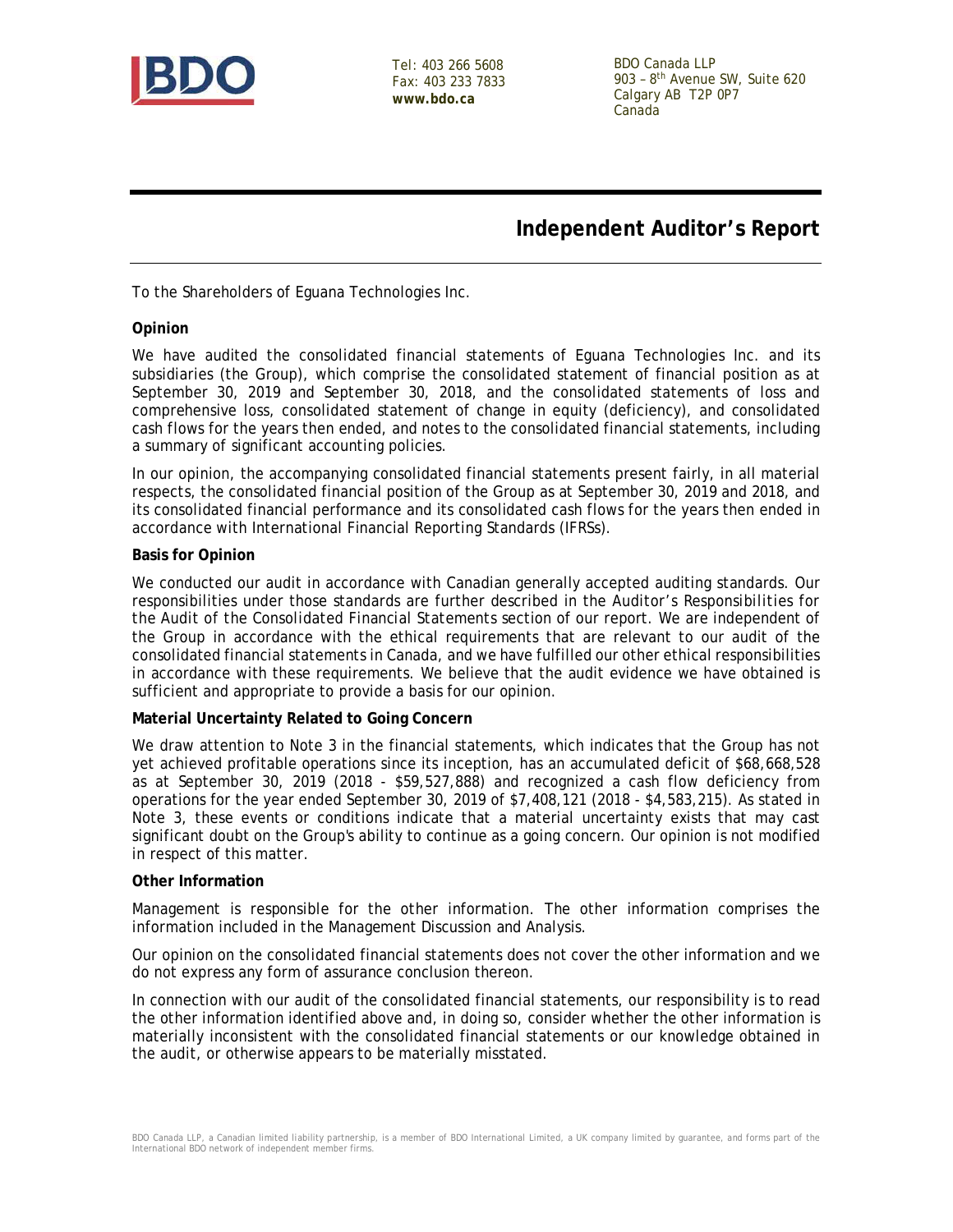

We obtained the Management Discussion and Analysis prior to the date of this auditor's report. If, based on the work we have performed on this other information, we conclude that there is a material misstatement of this other information, we are required to report that fact in this auditor's report. We have nothing to report in this regard.

**Responsibilities of Management and Those Charged with Governance for the Consolidated Financial Statements**

Management is responsible for the preparation and fair presentation of the consolidated financial statements in accordance with IFRSs, and for such internal control as management determines is necessary to enable the preparation of consolidated financial statements that are free from material misstatement, whether due to fraud or error.

In preparing the consolidated financial statements, management is responsible for assessing the Group's ability to continue as a going concern, disclosing, as applicable, matters related to going concern and using the going concern basis of accounting unless management either intends to liquidate the Group or to cease operations, or has no realistic alternative but to do so.

Those charged with governance are responsible for overseeing the Group's financial reporting process.

**Auditor's Responsibilities for the Audit of the Consolidated Financial Statements**

Our objectives are to obtain reasonable assurance about whether the consolidated financial statements as a whole are free from material misstatement, whether due to fraud or error, and to issue an auditor's report that includes our opinion. Reasonable assurance is a high level of assurance, but is not a guarantee that an audit conducted in accordance with Canadian generally accepted auditing standards will always detect a material misstatement when it exists. Misstatements can arise from fraud or error and are considered material if, individually or in the aggregate, they could reasonably be expected to influence the economic decisions of users taken on the basis of these consolidated financial statements.

As part of an audit in accordance with Canadian generally accepted auditing standards, we exercise professional judgment and maintain professional skepticism throughout the audit. We also:

- Identify and assess the risks of material misstatement of the consolidated financial statements, whether due to fraud or error, design and perform audit procedures responsive to those risks, and obtain audit evidence that is sufficient and appropriate to provide a basis for our opinion. The risk of not detecting a material misstatement resulting from fraud is higher than for one resulting from error, as fraud may involve collusion, forgery, intentional omissions, misrepresentations, or the override of internal control.
- Obtain an understanding of internal control relevant to the audit in order to design audit  $\bullet$ procedures that are appropriate in the circumstances, but not for the purpose of expressing an opinion on the effectiveness of the Group's internal control.
- Evaluate the appropriateness of accounting policies used and the reasonableness of accounting estimates and related disclosures made by management.
- Conclude on the appropriateness of management's use of the going concern basis of accounting  $\bullet$ and, based on the audit evidence obtained, whether a material uncertainty exists related to events or conditions that may cast significant doubt on the Group's ability to continue as a going concern. If we conclude that a material uncertainty exists, we are required to draw attention in our auditor's report to the related disclosures in the consolidated financial statements or, if such disclosures are inadequate, to modify our opinion. Our conclusions are based on the audit evidence obtained up to the date of our auditor's report. However, future events or conditions may cause the Group to cease to continue as a going concern.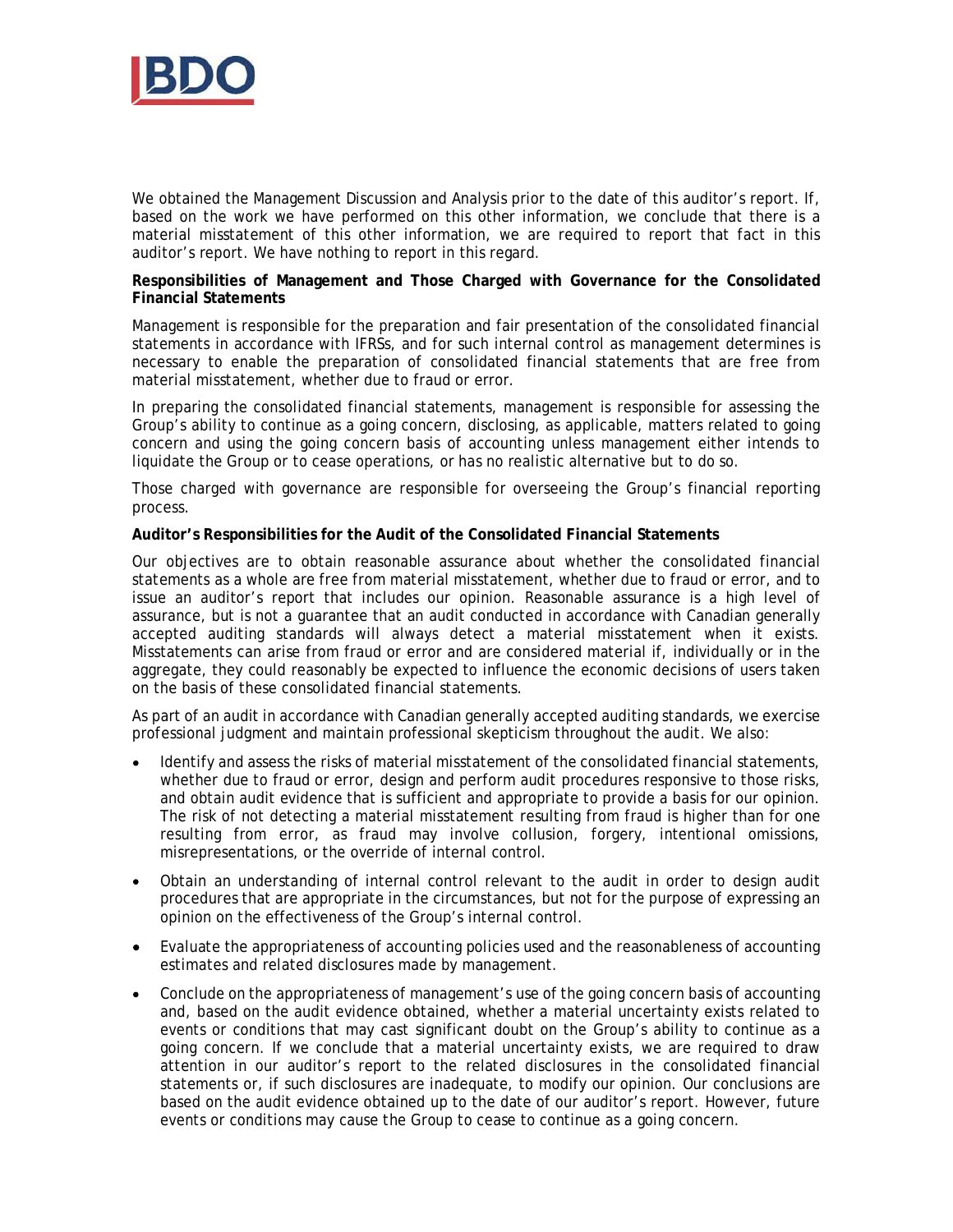

- Evaluate the overall presentation, structure and content of the consolidated financial  $\bullet$ statements, including the disclosures, and whether the consolidated financial statements represent the underlying transactions and events in a manner that achieves fair presentation.
- Obtain sufficient appropriate audit evidence regarding the financial information of the entities or business activities within the Group to express an opinion on the consolidated financial statements. We are responsible for the direction, supervision and performance of the group audit. We remain solely responsible for our audit opinion.

We communicate with those charged with governance regarding, among other matters, the planned scope and timing of the audit and significant audit findings, including any significant deficiencies in internal control that we identify during our audit.

We also provide those charged with governance with a statement that we have complied with relevant ethical requirements regarding independence, and to communicate with them all relationships and other matters that may reasonably be thought to bear on our independence, and where applicable, related safeguards.

The engagement partner on the audit resulting in this independent auditor's report is John Leavitt.

BDO Canada LLP

Chartered Professional Accountants

Calgary, Alberta January 23, 2020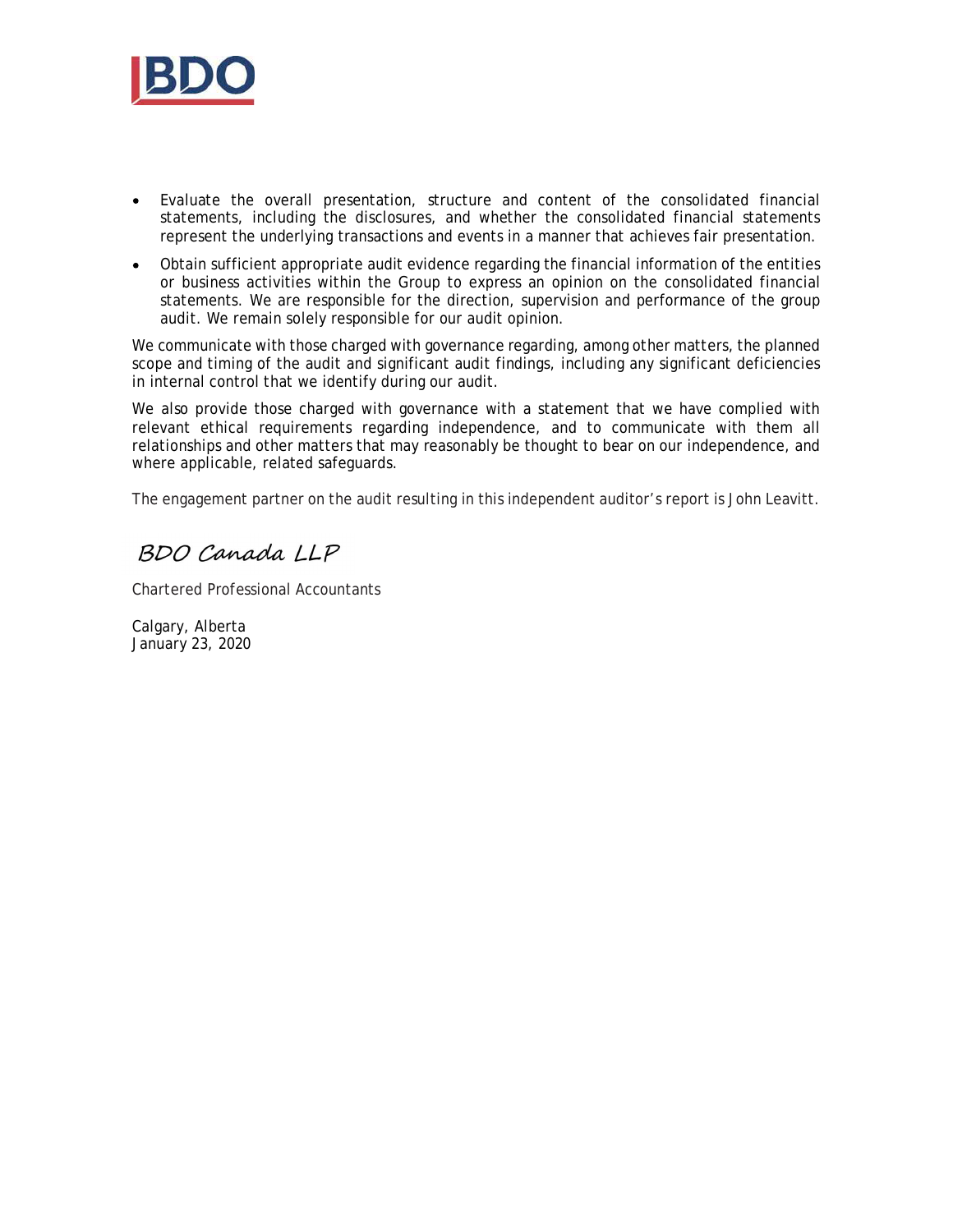# Consolidated statements of financial position

Stated in Canadian dollars

| <b>Note</b>                                    | 2019           | 2018           |
|------------------------------------------------|----------------|----------------|
| <b>Assets</b>                                  |                |                |
| Current:                                       |                |                |
| Cash                                           | 480,170        | 1,286,000      |
| Accounts receivable                            | 809,943        | 116,359        |
| 6<br>Inventory                                 | 2,365,991      | 1,224,495      |
| Prepaid expenses and deposits                  | 491,022        | 514,469        |
|                                                | 4,147,126      | 3,141,323      |
| Non-current:                                   |                |                |
| Development costs                              | 3              | 3              |
| Capital assets<br>$\overline{7}$               | 405,099        | 388,611        |
|                                                | 4,552,228      | 3,529,937      |
| <b>Liabilities</b>                             |                |                |
| Current:                                       |                |                |
| 20<br>Accounts payable and accrued liabilities | 3,970,740      | 3,284,383      |
| Warranty provision<br>8                        | 348,914        | 246,601        |
| Deferred revenue                               | 796,587        | 112,309        |
| 9<br>Current portion of long-term debt         | 1,099,361      | 713,906        |
| Derivative liability<br>9                      | 874,627        | 607,313        |
| Current portion of other liabilities<br>12     | 105,450        | 83,167         |
|                                                | 7,195,679      | 5,047,679      |
| Non-current:                                   |                |                |
| 9<br>Long-term debt                            | 1,396,254      | 2,468,121      |
| Debentures<br>10                               | 3,018,560      |                |
| Preferred shares<br>11                         | 3,621,769      |                |
| Other liabilities<br>12                        | 340,946        | 442,968        |
|                                                | 15,573,208     | 7,958,768      |
| Shareholders' equity (deficiency)              |                |                |
| Common shares<br>13                            | 45,366,483     | 44,522,984     |
| 14<br>Preferred shares                         | 567,155        | 1.             |
| 16<br>Warrants                                 | 1,187,433      | 484,663        |
| 17<br>Contributed surplus                      | 10,679,365     | 10,217,458     |
| Foreign currency translation reserve           | (152, 888)     | (126, 049)     |
| Deficit                                        | (68, 668, 528) | (59, 527, 888) |
|                                                | (11,020,980)   | (4, 428, 831)  |
|                                                | 4,552,228      | 3,529,937      |

*Going concern (Note 3), Commitments (Note 26) and Subsequent events (Note 29) The accompanying notes are an integral part of these consolidated financial statements.* 

On behalf of the Board:

 $\{ \text{signed} \}$   $\{ \text{signed} \}$ 

George Powlick, Director **Robert Penner, Director** Robert Penner, Director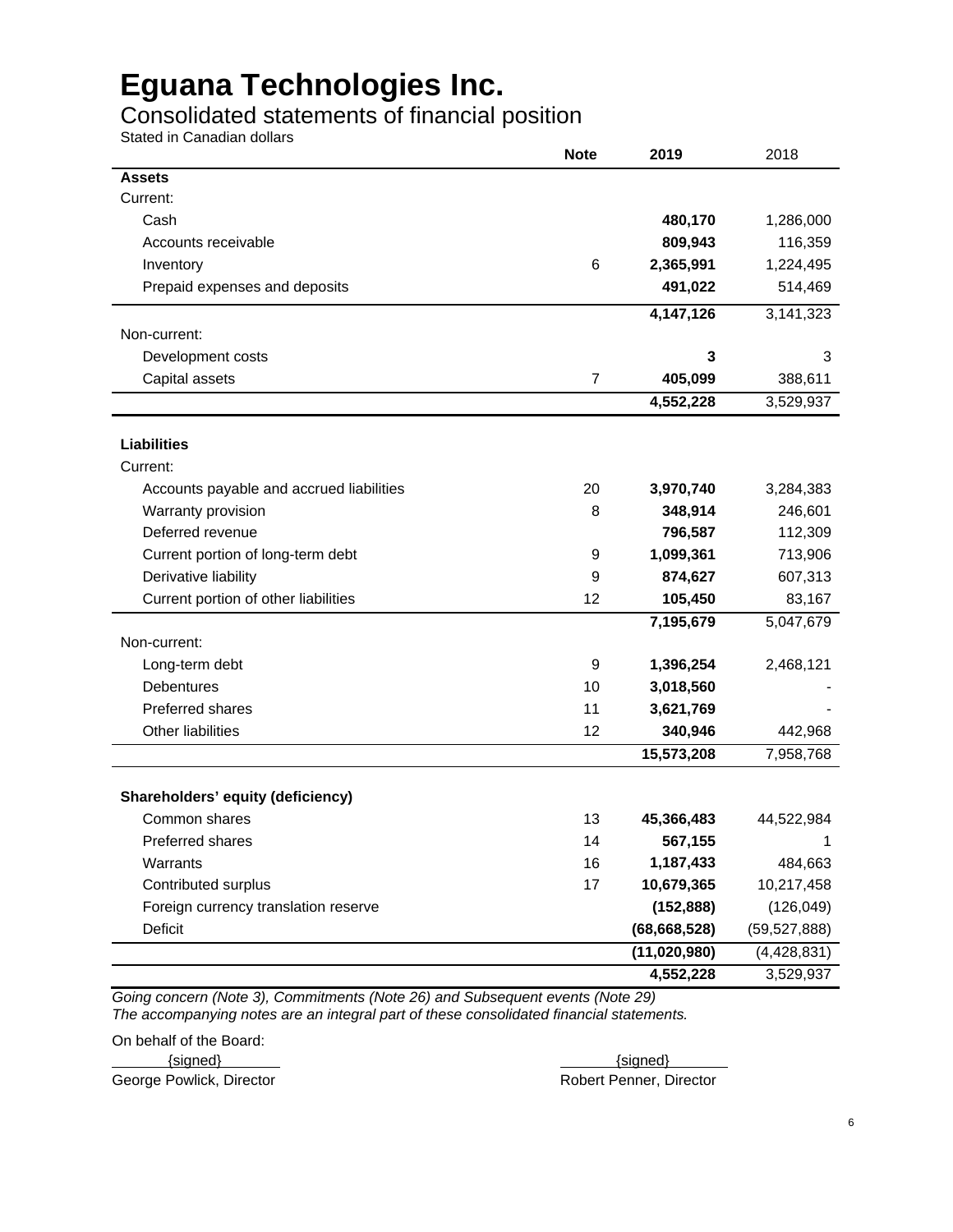# Consolidated statements of loss and comprehensive loss

For the years ended September 30,

Stated in Canadian dollars

|                                       | Note | 2019          | 2018        |
|---------------------------------------|------|---------------|-------------|
|                                       |      |               |             |
| Sales and engineering services        | 27   | 3,427,949     | 3,897,238   |
| Cost of goods sold                    |      | 3,353,432     | 2,702,375   |
| Gross margin                          |      | 74,517        | 1,194,863   |
|                                       |      |               |             |
| Expenses                              |      |               |             |
| General and administrative            | 20   | 2,698,140     | 2,177,580   |
| Selling and marketing                 | 20   | 2,975,168     | 1,303,752   |
| Product research and development      | 20   | 1,149,588     | 1,214,289   |
| Operations                            |      | 779,642       | 556,949     |
|                                       |      | 7,602,538     | 5,252,570   |
|                                       |      |               |             |
| Loss before undernoted items          |      | (7,528,021)   | (4,057,707) |
|                                       |      |               |             |
| Financing costs                       | 21   | (1,617,011)   | (729, 079)  |
| Other income                          |      | 4,392         | 368         |
| <b>Net loss</b>                       |      | (9, 140, 640) | (4,786,418) |
|                                       |      |               |             |
| Foreign currency adjustment to equity |      | (26, 839)     | (3,740)     |
| <b>Total comprehensive loss</b>       |      | (9, 167, 479) | (4,790,158) |
|                                       |      |               |             |
| Loss per common share                 |      |               |             |
|                                       |      |               |             |
| <b>Basic and diluted</b>              |      | (0.04)        | (0.02)      |
|                                       |      |               |             |
| Weighted average number of common     |      |               |             |
| shares                                |      |               |             |
|                                       |      |               |             |
| <b>Basic and diluted</b>              | 13   | 223,092,494   | 218,384,304 |

*The accompanying notes are an integral part of these consolidated financial statements.*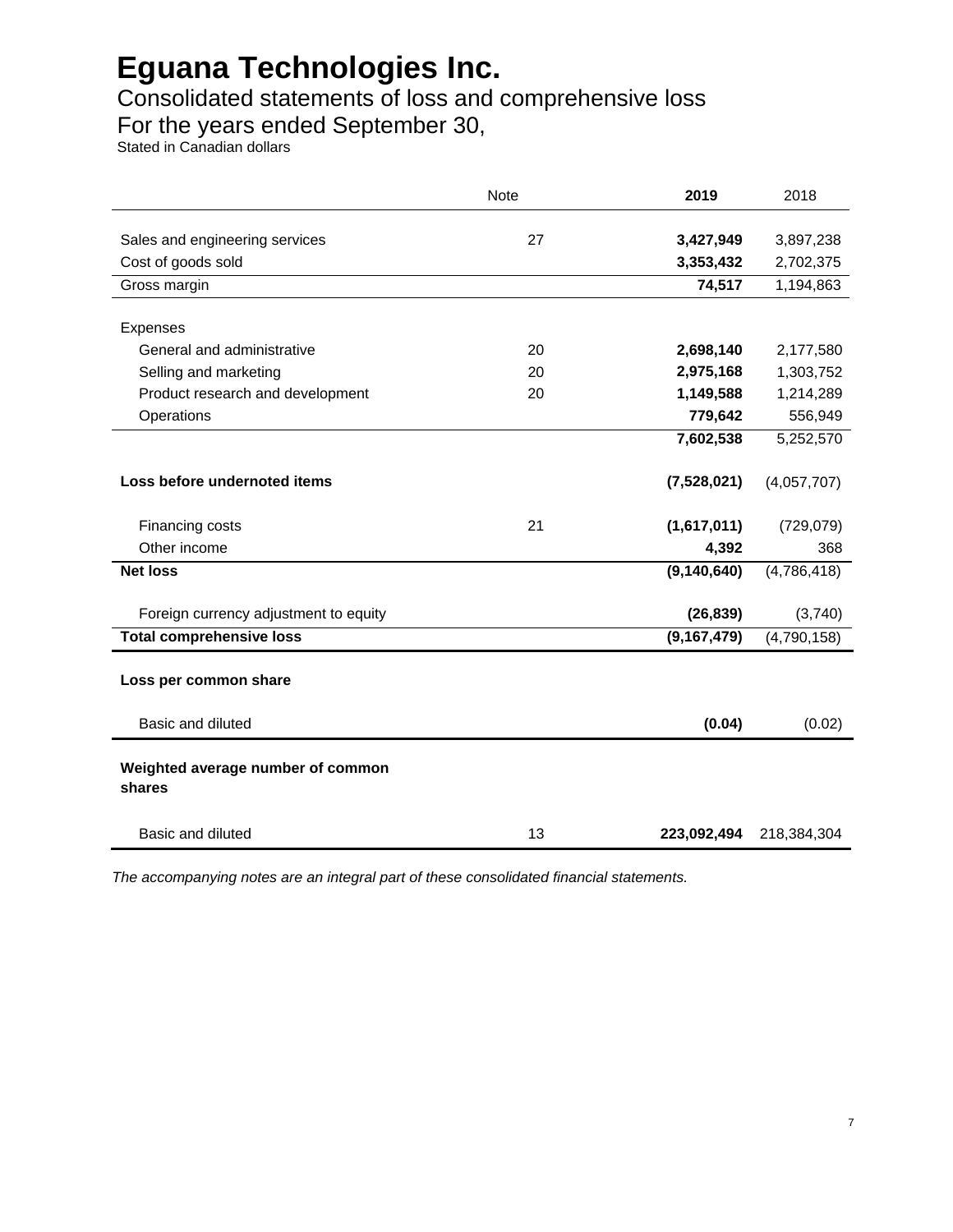Consolidated statements of change in equity (deficiency)

For the years ended September 30,

Stated in Canadian dollars

|                                      | Common<br>shares | Preferred<br>shares | Warrants   | Contributed<br>surplus | Foreign<br>currency<br>translation<br>reserve | Deficit        | Total         |
|--------------------------------------|------------------|---------------------|------------|------------------------|-----------------------------------------------|----------------|---------------|
| Balance October 1, 2018              | 44,522,984       |                     | 484,663    | 10,217,458             | (126, 049)                                    | (59, 527, 888) | (4,428,831)   |
| Loss for the period                  |                  |                     |            |                        |                                               | (9, 140, 640)  | (9, 140, 640) |
| Other comprehensive loss             |                  |                     |            |                        | (26, 839)                                     |                | (26, 839)     |
| Issue of share capital               | 698,645          |                     |            |                        |                                               |                | 698,645       |
| Warrants issued                      |                  |                     | 895,184    |                        |                                               |                | 895,184       |
| Warrants exercised                   | 144,854          |                     | (65, 951)  |                        |                                               |                | 78,903        |
| Warrants expired                     |                  |                     | (126, 463) | 126,463                |                                               |                |               |
| Equity component of preferred shares |                  | 567,154             |            |                        |                                               |                | 567,154       |
| Share-based payments                 |                  |                     |            | 335,444                |                                               |                | 335,444       |
| <b>Balance September 30, 2019</b>    | 45,366,483       | 567,155             | 1,187,433  | 10,679,365             | (152, 888)                                    | (68, 668, 528) | (11,020,980)  |
| Balance October 1, 2017              | 43,256,471       |                     | 1,121,859  | 9,454,187              | (122, 309)                                    | (54, 741, 470) | (1,031,261)   |
| Loss for the period                  |                  |                     |            |                        |                                               | (4,786,418)    | (4,786,418)   |
| Other comprehensive loss             |                  |                     |            |                        | (3,740)                                       |                | (3,740)       |
| Contributed capital                  |                  |                     |            | 262,772                |                                               |                | 262,772       |
| Warrants issued                      |                  |                     | 151,017    |                        |                                               |                | 151,017       |
| Warrants exercised                   | 1,266,513        |                     | (622, 617) |                        |                                               |                | 643,896       |
| Warrants expired                     |                  |                     | (165, 595) | 165,595                |                                               |                |               |
| Share-based payments                 |                  |                     |            | 334,903                |                                               |                | 334,903       |
| <b>Balance September 30, 2018</b>    | 44,522,984       | 1                   | 484,663    | 10,217,458             | (126, 049)                                    | (59, 527, 888) | (4, 428, 831) |

*The accompany notes are an integral part of these consolidated financial statements.*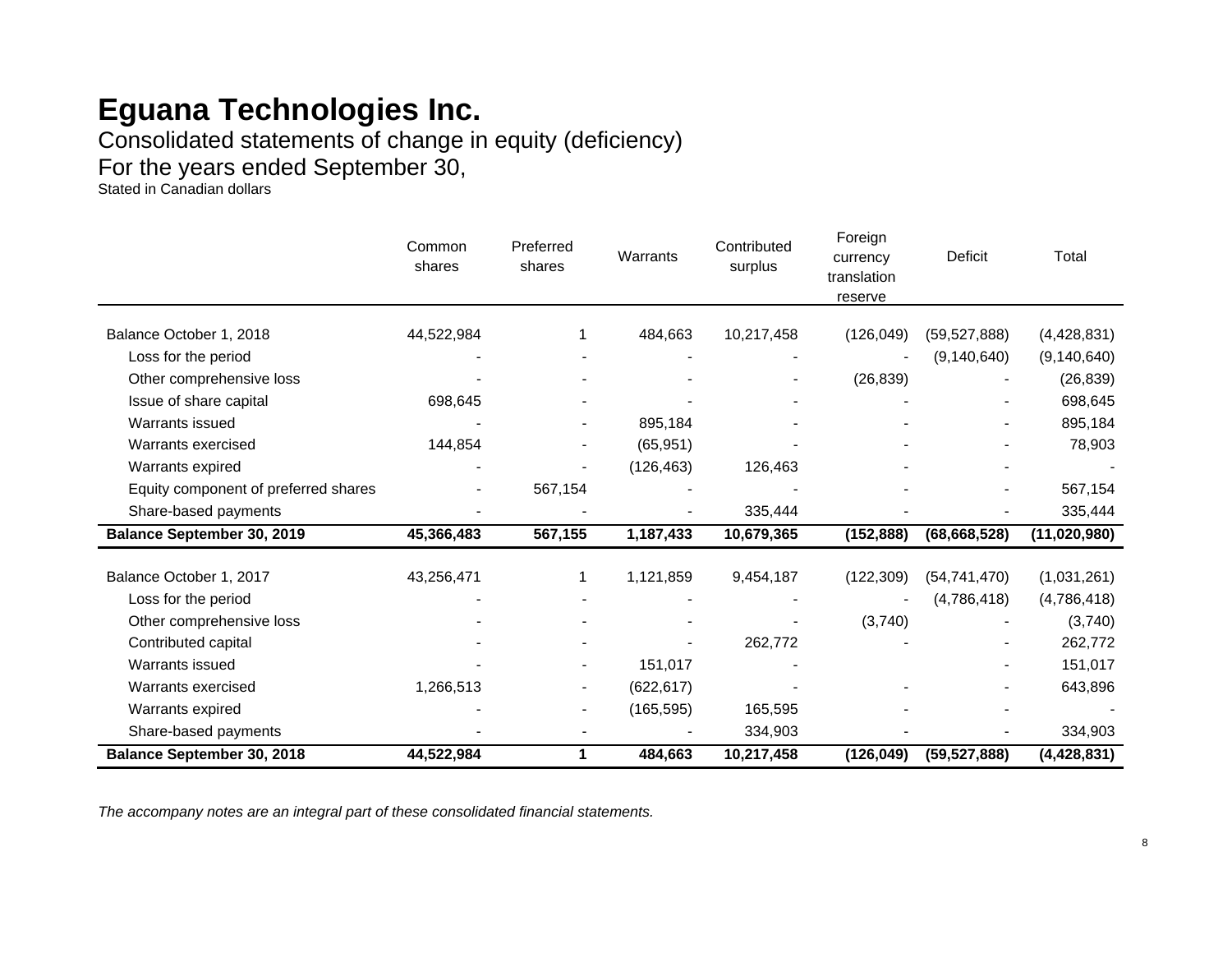Consolidated statements of cash flows For the years ended September 30

Stated in Canadian dollars

|                                            | Note           | 2019          | 2018          |
|--------------------------------------------|----------------|---------------|---------------|
| <b>Operating activities</b>                |                |               |               |
| Net loss                                   |                | (9, 140, 640) | (4,786,418)   |
| Financing costs                            | 21             | 1,617,011     | 729,079       |
| Share-based payments                       | 17             | 335,444       | 334,904       |
| Amortization of capital assets             | 7              | 173,113       | 124,558       |
| Warranty provision                         | 8              | 102,313       | 40,177        |
| Unrealized foreign exchange loss (gain)    |                | 25,135        | (7, 392)      |
| Amortization of deferred lease inducement  |                |               | (7,800)       |
| Write up of inventory                      |                | (65,000)      |               |
| Bad debt expense                           |                | 397           |               |
|                                            |                | (6,952,227)   | (3,572,892)   |
| Net change in non-cash working capital     | 25             | (455, 894)    | (1,010,323)   |
| Cash flow used in operating activities     |                | (7,408,121)   | (4, 583, 215) |
|                                            |                |               |               |
| <b>Financing activities</b>                |                |               |               |
| Proceeds from issuance of long-term debt   | 9              | 975,040       | 4,007,773     |
| Proceeds from issuance of limited          | 15             | 715,000       |               |
| partnership units                          |                |               |               |
| Cost of issuing limited partnership units  | 15             | (16, 355)     |               |
| Proceeds from issuance of preferred shares | 11             | 3,000,000     |               |
| Cost of issuing preferred shares           | 11             | (113, 223)    |               |
| Proceeds from issuance of debentures       | 10             | 4,227,000     |               |
| Cost of issuing debentures                 | 10             | (387, 652)    |               |
| Proceeds on exercise of warrants           |                | 78,903        | 643,896       |
| Repayment of debentures                    | 10             |               | (597, 837)    |
| Repayment of long-term debt                | 9              | (1,490,910)   | (165, 842)    |
| Repayment of other liabilities             | 12             | (195, 911)    | (193, 795)    |
| Cash financing costs paid                  | 9              |               | (158, 129)    |
| Cash flow from financing activities        |                | 6,791,892     | 3,536,066     |
| <b>Investing activities</b>                |                |               |               |
| Capital asset additions                    | $\overline{7}$ | (189, 601)    | (235, 197)    |
| Cash flow used in investing activities     |                | (189, 601)    |               |
|                                            |                |               | (235, 197)    |
| Net change in cash                         |                | (805, 830)    | (1, 282, 346) |
| Cash, beginning of period                  |                | 1,286,000     | 2,568,346     |
| Cash, end of period                        |                | 480,170       | 1,286,000     |

*The accompanying notes are an integral part of these consolidated financial statements.*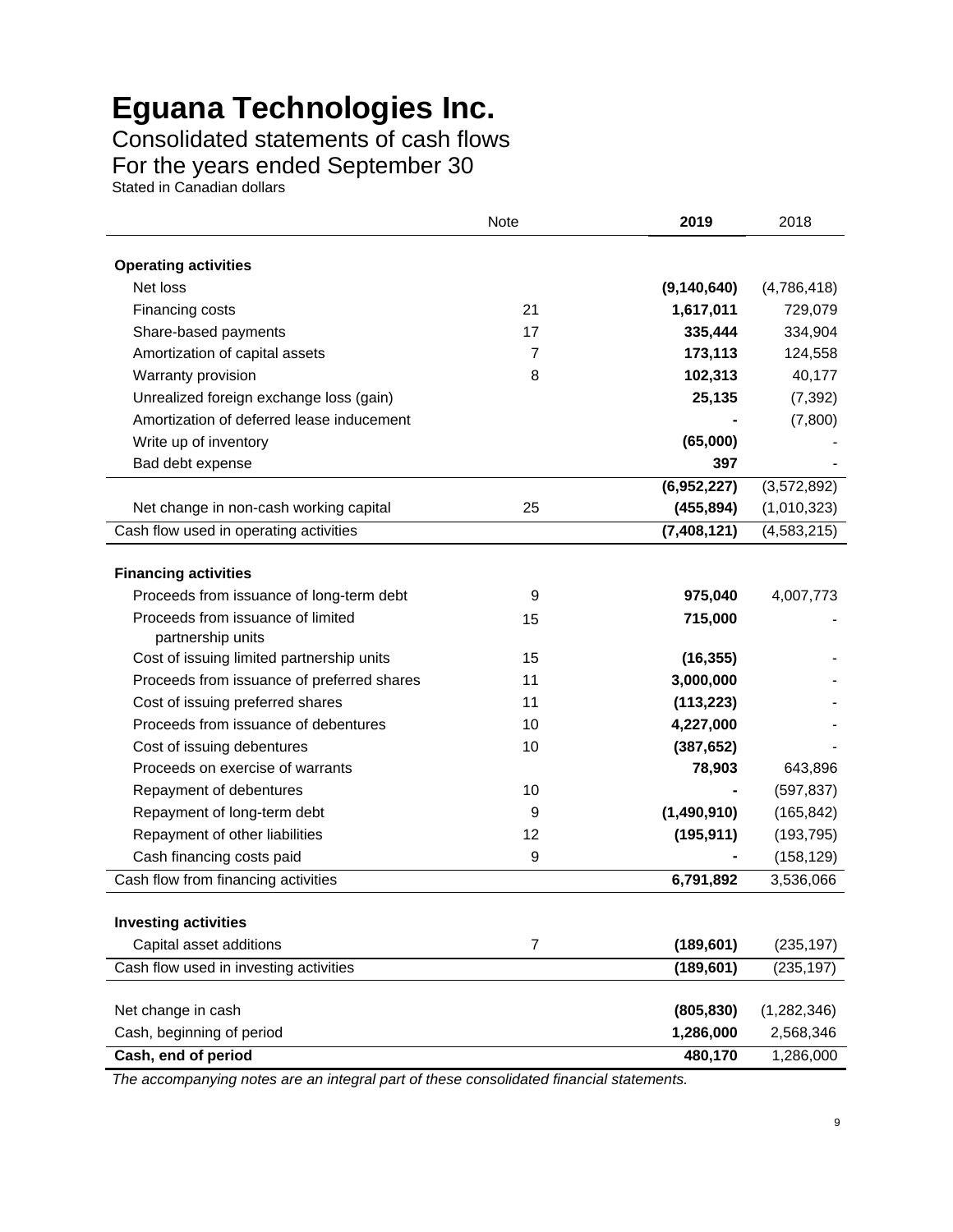## Notes to the consolidated financial statements

September 30, 2019

Stated in Canadian dollars

### **1. Description of the business**

Eguana Technologies Inc. ("the Company"), incorporated under the *Alberta Business Corporations Act*, designs and manufactures high performance residential and commercial energy storage systems. Eguana has two decades of experience delivering grid edge power electronics for fuel cell, photovoltaic and battery applications. The Company is a publicly traded company headquartered at Unit 3, 6143 –  $4<sup>th</sup>$  Street SE, Calgary, Alberta, Canada and its shares trade on the TSX Venture Exchange (the "TSX-V") under the symbol "EGT".

### **2. Basis of preparation**

### **(a) Statement of compliance**

These consolidated financial statements ("the financial statements") were prepared in accordance with International Financial Reporting Standards ("IFRS"), as issued by the International Accounting Standards Board ("IASB").

The consolidated financial statements are presented on a historical cost basis except for derivative instruments which are measured at fair value.

These financial statements were approved and authorized for issuance by the Board of Directors of the Company on January 23, 2020.

### **(b) Basis of consolidation**

The consolidated financial statements of Eguana Technologies Inc. include the accounts of the Company and its wholly owned subsidiaries: Sustainable Energy Systems Inc., Eguana GmbH, Eguana Pty Ltd., SET Overseas Ltd. Sustainable Energy Europa S.L., and EGT Markets Limited Partnership.

Subsidiaries that are directly controlled by the parent company or indirectly controlled by other consolidated subsidiaries are fully consolidated. All intercompany balances, transactions and income are eliminated.

### **(c) Critical accounting estimates**

The preparation of these consolidated financial statements requires management to make estimates, judgments and assumptions that affect the reported amounts of assets, liabilities, sales and expenses, and related disclosure of contingent assets and liabilities. On an ongoing basis, management bases its estimates on historical experience and other assumptions that it believes are reasonable in the circumstances. Actual results may differ from the estimates. There have been no changes made to the methodology to determine critical accounting estimates.

The following reflect the most significant estimates and assumptions used in the preparation of the Company's consolidated financial statements.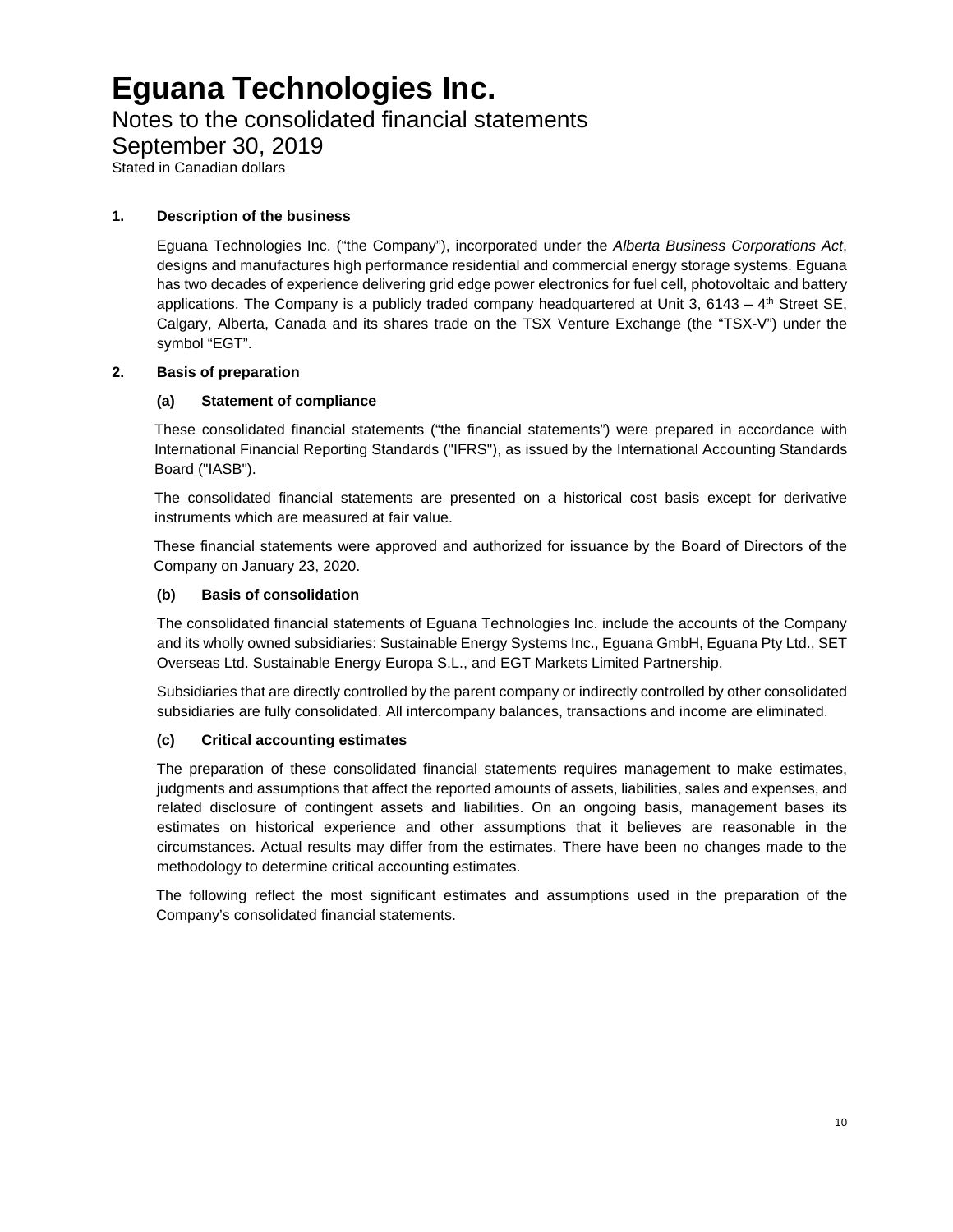Notes to the consolidated financial statements

September 30, 2019

Stated in Canadian dollars

### *i. Valuation adjustments for inventory*

Valuation adjustments for inventory are comprised of the impairments or recoveries recorded against inventories. The Company records valuation adjustments for inventory by comparing the inventory cost to its net realizable value. This process requires the use of estimates and assumptions related to future market demand, costs and prices. Such assumptions are reviewed quarterly and may have a significant impact on the valuation adjustments for inventory. Net realizable value is assessed on an item by item basis except when they cannot be practically evaluated separately from other items.

### *ii. Share-based payment transactions*

Share-based payments comprise compensation expense related to the granting of stock options and warrants. The Company values stock option expense and warrants using a fair value method of accounting. The fair value of stock options and warrants is estimated at the grant or issue date using the Black-Scholes option pricing model (the "model") or the fair value of services received in the case of warrants. The model requires the input of a number of assumptions, including expected dividend yield, expected stock price volatility, life of the options, forfeiture rate, and risk-free interest rates.

These assumptions are determined using management's best estimates and involve inherent uncertainties relating to market conditions, forfeitures and exercise which are outside of the control of the Company. Such assumptions are reviewed quarterly and have a significant impact on the estimates of fair value produced by the model.

### *iii. Long-term debt, debentures and preferred shares*

The Company issues long-term debt, debentures and preferred shares which may be comprised of embedded derivatives, debt and equity components. In determining the fair value of the Company's longterm debt, debentures and preferred shares on the date of issuance and at the date of the consolidated statement of financial position, management uses internally developed models. This method requires the input of a number of assumptions including estimated market rate of interest and timing and quantity of forecasted revenues. These assumptions are determined using management's best estimates and involve inherent uncertainties. They are reviewed quarterly and may have a significant impact on the estimates of fair value of the embedded derivatives and debt components.

## *iv. Warranty provision*

A provision for warranties is recognized when underlying products are sold. The Company determines the provision based on historical experience of failure rate and cost per failure over the life of the warranty. The initial estimate of warranty-related costs is revised annually.

### *v. Income taxes*

The Company carries on business in several countries and as a result, is subject to income taxes in a number of jurisdictions. The determination of income tax is inherently complex and the Company is required to interpret continually changing regulations and make certain estimates and assumptions about future events. While income tax filings are subject to audits and reassessments, the Company believes it has adequately provided for all income tax obligations. However, changes in facts and circumstances as a result of income tax audits, reassessments, jurisprudence and any new legislation may result in an increase or decrease in the provision for income taxes.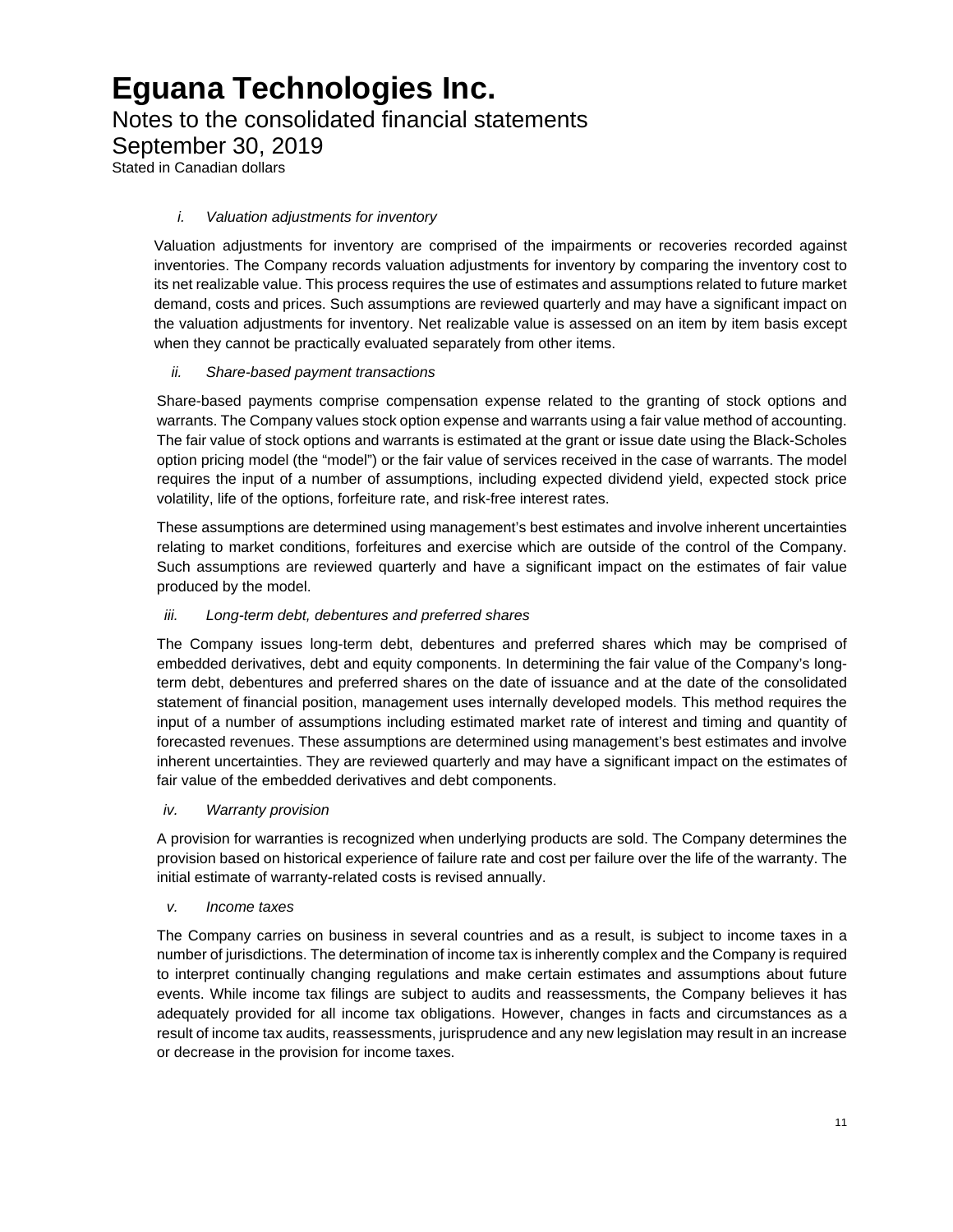Notes to the consolidated financial statements

September 30, 2019

Stated in Canadian dollars

## **(d) Critical accounting judgments**

In applying the Company's accounting policies, management has made certain judgments that may have a significant effect on the amounts recognized in the consolidated financial statements. Such judgments include:

### *i. Commitments and Contingencies*

By their nature, contingencies will only be resolved when one or more future events transpire. The assessment of contingencies inherently involves estimating the outcome of future events.

The Company has disclosed its disputes and was required to exercise judgement in assessing the recorded amounts.

### *ii. Determination of functional currency*

In determining the Company's functional currency, it periodically reviews its primary and secondary indicators as stipulated under IAS 21 "The Effects of Changes in Foreign Exchange Rates" to assess each subsidiary's primary economic environment in which the entity operates. The Company analyzes the currency that mainly influences labor, material and other costs of providing goods or services which is often the currency in which such costs are denominated and settled. The Company also analyzes secondary indicators such as the currency in which funds from financing activities such as equity issuances are generated and the funding dependency of the parent company whose predominant transactional currency is the Canadian dollar for both parent and subsidiaries. Determining the Company's predominant economic environment requires significant judgment.

### *iii. Inventory*

Judgement is required in determining whether net realizable value should be evaluated on an item by item basis or if they cannot be evaluated separately from other items in inventory and should be grouped with similar items.

### **3. Going concern**

These consolidated financial statements were prepared on a going concern basis. The going concern basis of accounting assumes that the Company will continue its operations for the foreseeable future and will be able to realize its assets and discharge its liabilities and commitments in the normal course of business.

At September 30, 2019, the Company had not achieved profitable operations since its inception and had accumulated a deficit of \$68,668,528 (2018- \$59,527,888) and recognized a cash flow deficiency from operations for the year ended September 30, 2019 of \$7,408,121 (2018 - \$4,583,215). Whether and when the Company can attain profitability and positive cash flows from operations is uncertain. The lack of profitable operations and cash flow deficiency result in material uncertainties that may cast significant doubt on the Company's ability to continue as a going concern.

At September 30, 2019 the Company has a working capital deficiency of \$3,048,553 (2018 – \$1,906,356).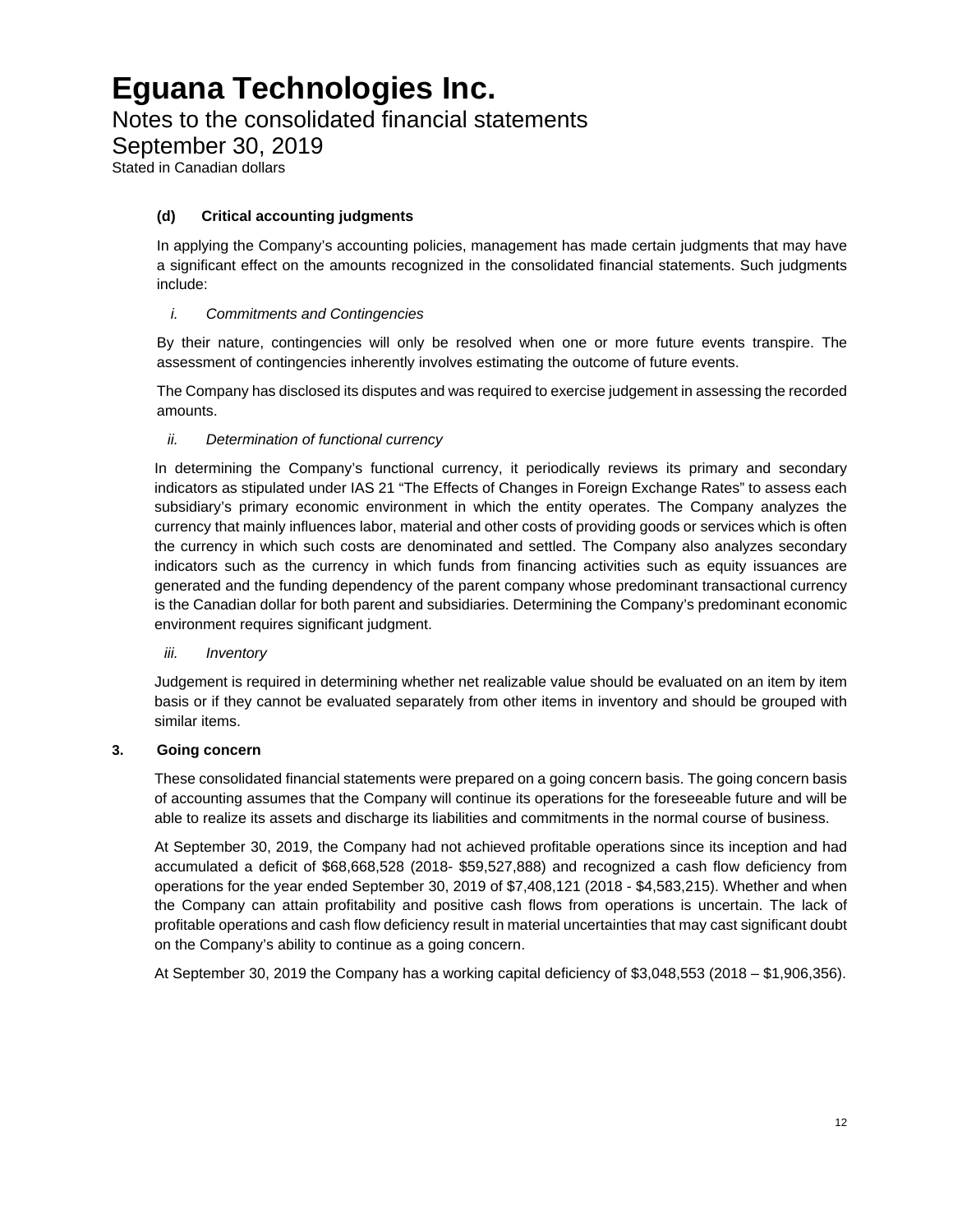## Notes to the consolidated financial statements

September 30, 2019

Stated in Canadian dollars

The ability to continue as a going concern is dependent on completing equity or debt financings and generating profitable operations in the future in order to meet liabilities as they come due and enable the Company to continue operations. The ability to continue as a going concern may be adversely impacted by the loss of customers and falling sales per customer. To address its financing requirements, the Company may seek financing through the issuance of common shares, first preferred shares, units of EGT Markets Limited Partnership and debentures. The outcome of these matters cannot be predicted at this time.

These consolidated financial statements do not include any adjustments which could be significant to the amounts and classification of assets and liabilities that may be necessary should the Company be unable to obtain equity or debt financings or generate profitable operations in the future. Failure to continue as a going concern would require the restatement of assets, liabilities and shareholders' deficiency on a liquidation basis, which could differ materially from the going concern basis.

### **4. Significant accounting policies**

The significant accounting policies are set out below. All dollar amounts are expressed in Canadian dollars unless otherwise noted.

#### **(a) Financial instruments**

The Company adopted IFRS 9 effective October 1, 2018. IFRS 9 replaces IAS 39 - Financial Instruments: Recognition and Measurement ("IAS 39"). IFRS 9 introduces new requirements for the classification and measurement of financial assets, amends the requirements related to hedge accounting, and introduces a forward-looking expected loss impairment model.

The adoption of this standard has no impact on the Company's financial statements on the date of adoption, or for comparative periods. There was no change in the carrying amounts recognized under IAS 39, despite the new measurement categories stipulated under IFRS 9. The Company has applied IFRS 9 retrospectively, without restatement.

All financial assets are initially measured at fair value. Financial assets are subsequently measured at either amortized cost, fair value through other comprehensive income or fair value through profit or loss, depending on the Company's business model for managing the financial assets, and the contractual cash flow characteristics of the financial assets. Financial assets are not reclassified subsequent to their initial recognition, except if the Company changes its business model for managing financial assets.

A financial asset is subsequently measured at amortized cost if it meets both of the following conditions: (i) The asset is held within a business model whose objective is to hold assets to collect contractual cash flows; and (ii) The contractual terms of the financial asset give rise on specified dates to cash flows that are solely payments of principal and interest on the principal amount outstanding.

Financial assets that meet condition (ii) above that are held within a business model whose objective is achieved by both collecting contractual cash flows and selling financial assets is subsequently measured at fair value through other comprehensive income ("FVOCI"). All other financial assets are subsequently measured at their fair values, with changes in fair value recognized in profit or loss ("FVTPL").

There was no change to the measurement categories for financial liabilities. Financial liability classifications are all unchanged from their classifications under IAS 39.

Impairment of financial assets: IFRS 9 replaces the "incurred loss" model in IAS 39 with an "expected credit loss" model. The new impairment model applies to financial assets measured at amortized cost, and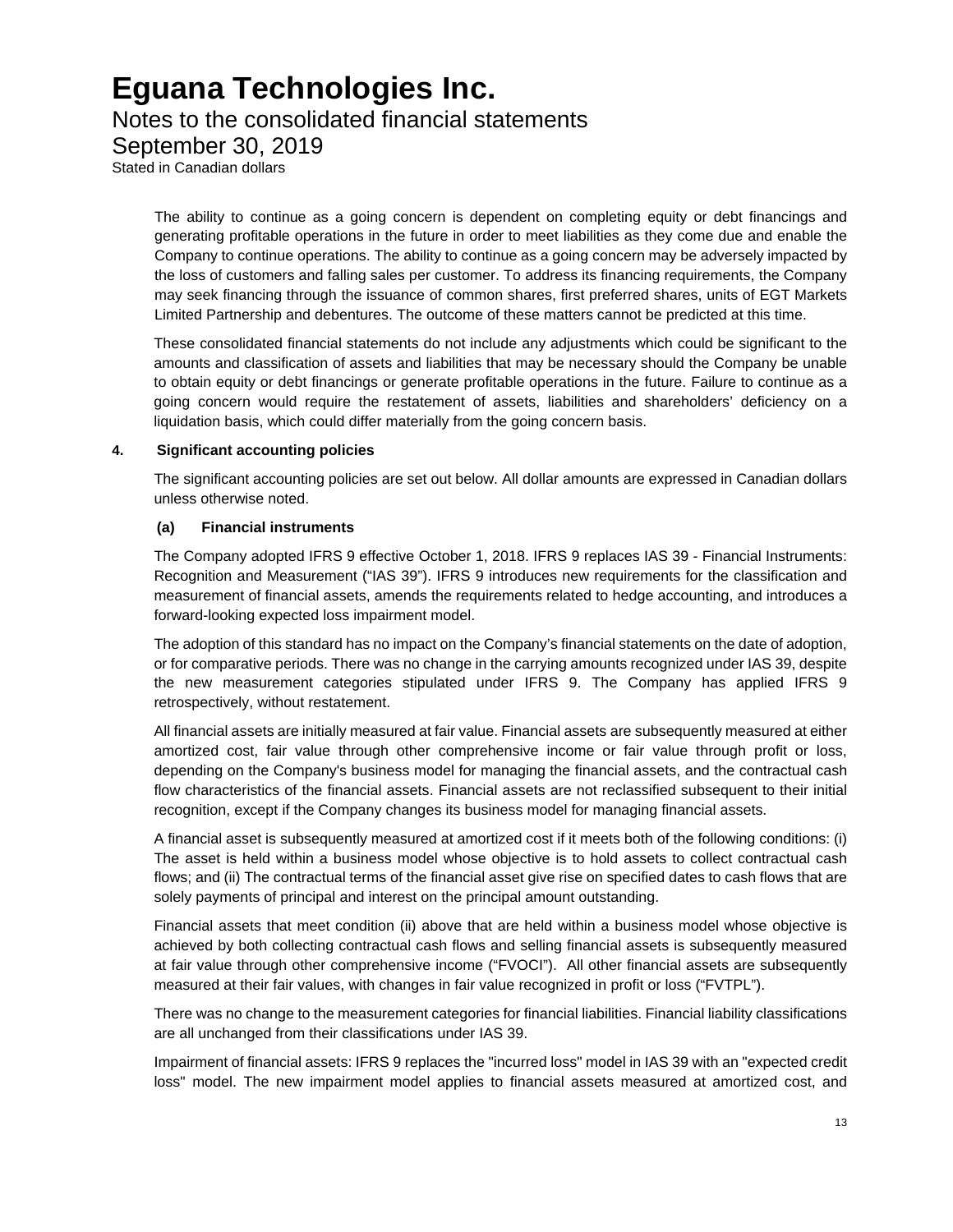## Notes to the consolidated financial statements

September 30, 2019

Stated in Canadian dollars

contract assets and debt investments at FVOCI. Under IFRS 9, credit losses are recognized earlier than under IAS 39

The Company's financial instruments include cash, accounts receivable, accounts payable and accrued liabilities, derivative liability, long-term debt, debentures, preferred shares and other liabilities. Cash, accounts receivable and the embedded derivatives in the long-term debt and debentures, are measured at fair value, consistent with the "fair value through profit or loss" classification. Net gains and losses arising from changes in fair value are recognized in net loss upon de-recognition or impairment. Accounts payable and accrued liabilities, other liabilities, long-term debt, debentures and the preferred shares are measured at amortized cost using the effective interest method, consistent with the "other financial liabilities" classification. Equity instruments are recorded at the proceeds received with direct issue costs deducted.

Embedded derivatives are separated from the host contract and accounted for separately when all three of the following conditions are met: 1) the economic characteristics and risks of the host contract and the embedded derivative are not closely related; 2) a separate instrument with the same terms as the embedded derivative would meet the definition of a derivative; and 3) the hybrid instrument is not measured at fair value with changes in fair value recognized in profit or loss. Changes in the fair value of the embedded derivative are recognized immediately in the statement of loss and comprehensive loss.

The Company has an embedded derivative with respect to the Company's long-term debt (Note 9) as a result of long-term debt issued during the year in the and prior year. The embedded derivative in the longterm debt is recognized at fair value with changes in fair value recorded in the consolidated statement of loss and comprehensive loss every period.

On initial recognition, the financial instruments were classified into debt and other financial liabilities (embedded derivatives) based upon fair value with the equity components being the residual amounts.

Subsequent to the initial recognition, the liability component is measured at amortized cost using the effective interest rate method. The equity component is not re-measured subsequent to initial recognition.

The effective interest method is a method of calculating the amortized cost of a financial asset/liability and of allocating interest income/expense over the relevant period. The effective interest rate is the rate that discounts estimated future cash flows (including all fees paid that form an integral part of the effective interest rate, transaction costs and other premiums or discounts) through the expected life of the financial asset/liability, or, where appropriate, a shorter period. Transaction costs are comprised primarily of legal, accounting, underwriters' fees and other costs directly attributable to the issuance of the financial instruments*.*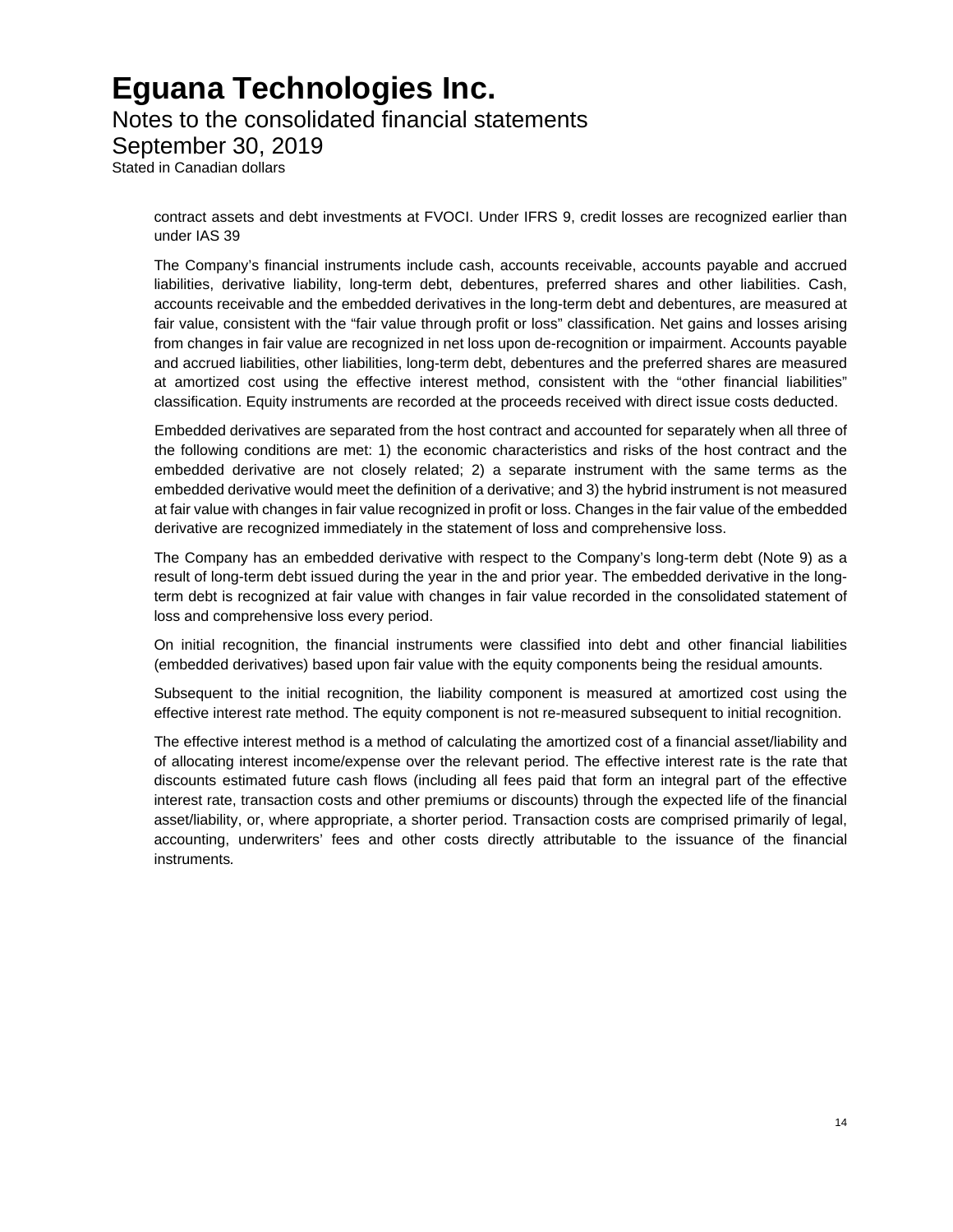Notes to the consolidated financial statements

September 30, 2019

Stated in Canadian dollars

## **(b) Foreign currencies**

## *i. Foreign currency transactions*

The consolidated financial statements are prepared in Canadian dollars, which is the parent's and subsidiaries' functional currency. Transactions in foreign currencies are initially recorded at the functional currency spot rate at the date of the transaction. Monetary assets and liabilities denominated in foreign currencies are translated at the functional currency prevailing rate of exchange at the reporting date. Nonmonetary items that are measured in terms of historical cost in foreign currency are translated using the prevailing exchange rates as at the dates of the initial transactions. Non-monetary items measured at fair value in a foreign currency are translated using the exchange rates at the date when the fair value was determined.

### *ii. Foreign currency balances*

The assets and liabilities of foreign operations are translated to Canadian dollars at exchange rates at the reporting date. Foreign currency differences are recognized and presented in other comprehensive income (loss) and in the foreign currency translation reserve in equity.

When the settlement of a monetary item receivable from or payable to a foreign operation is neither planned nor likely in the foreseeable future, foreign exchange gains and losses, net of tax, arising from those items are considered to form part of a net investment in a foreign operation and are recognized in other comprehensive loss and presented in the translation reserve in equity.

On disposal of a foreign operation, any cumulative exchange differences held in equity and arising after the date of transition to IFRS are transferred to the consolidated statement of comprehensive loss as part of the profit or loss on sale.

## **(c) Inventory**

Inventories are stated at the lower of cost or net realizable value. Inventory is valued on a weighted average cost basis. Net realizable value represents the estimated selling price for inventories less all estimated costs necessary to make the sale. The reversal of previous net realizable value write-downs is recorded when there is a subsequent increase in the value of inventory.

## **(d) Capital assets**

Capital assets are stated in the consolidated statements of financial position at cost less accumulated amortization, impairment losses and government grants. Amortization is charged so as to write off the cost of assets, other than land, over their estimated useful lives, using the straight-line method. Amortization is charged once an asset is determined to be available for use. The estimated useful lives, residual values and amortization method are reviewed at each reporting period, with the effect of any changes in estimates accounted for on a prospective basis.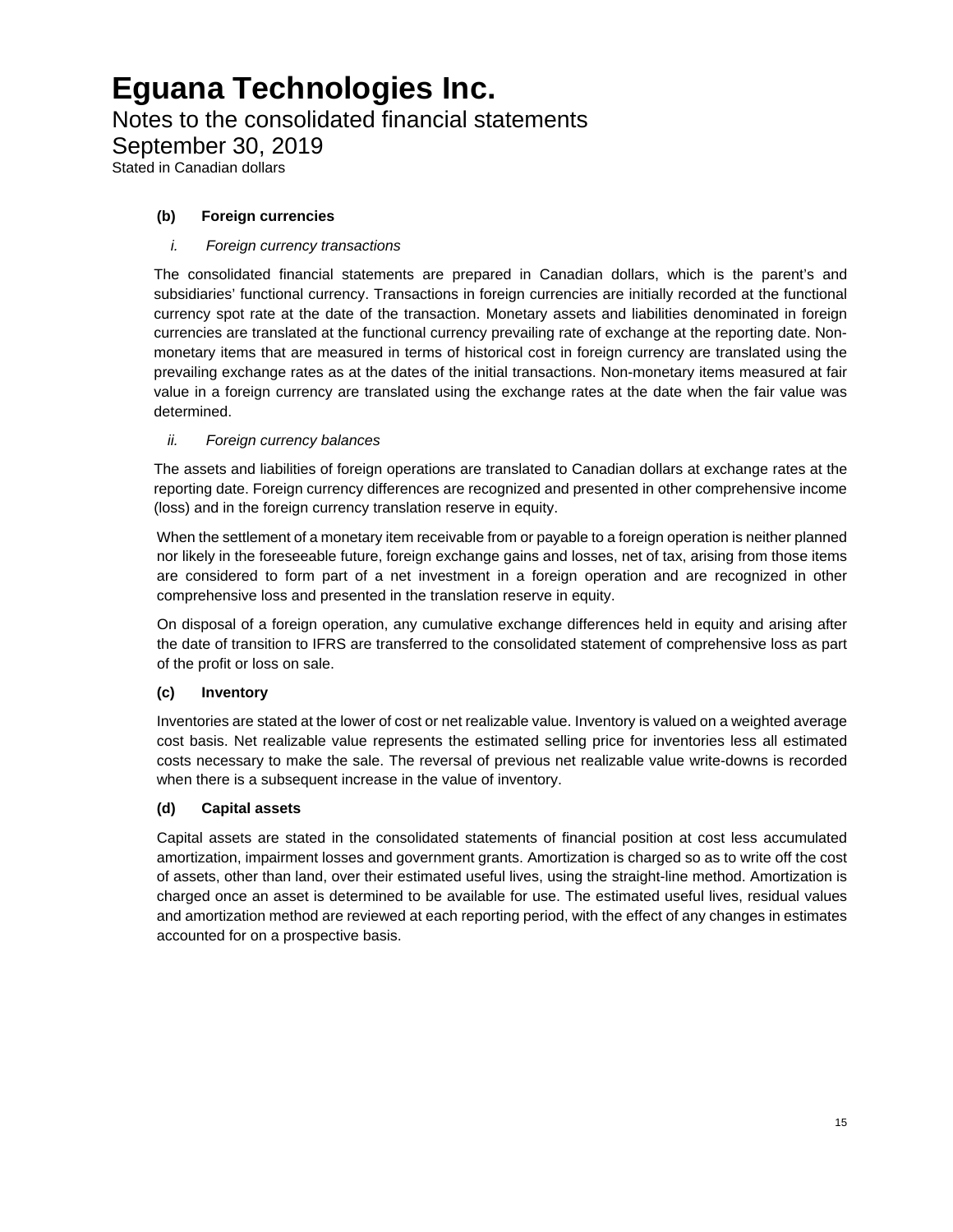## Notes to the consolidated financial statements

September 30, 2019

Stated in Canadian dollars

Assets held under finance leases are amortized over their expected useful lives on the same basis as owned assets or, where shorter, the term of the relevant lease. Amortization is charged over the estimated useful life of the asset at the following rates:

| Furniture and equipment and leasehold improvements | 5 years straight-line      |
|----------------------------------------------------|----------------------------|
| Computer equipment                                 | 3 years straight-line      |
| Computer software                                  | 1 year straight-line       |
| Lab equipment                                      | 3 to 5 years straight-line |
| Dies and molds                                     | 1 year straight-line       |

The gain or loss arising on the disposal of capital assets is determined as the difference between the sales proceeds and the carrying amount of the asset and is recognized in profit or loss.

### **(e) Research costs**

Expenditures on research activities are recognized as an expense in the period in which they are incurred.

#### **(f) Impairment of capital assets**

At each consolidated statement of financial position date, the Company reviews the carrying amounts of its capital assets to determine whether there is any indication that those assets have suffered an impairment loss. If any such indication exists, the recoverable amount of the asset is estimated in order to determine the extent of the impairment loss (if any). Where it is not possible to estimate the recoverable amount of an individual asset, the Company estimates the recoverable amount of the cash-generating unit ("CGU") to which the asset belongs. The recoverable amount is the higher of the fair value less costs to sell the asset or the asset's value in use using estimates. The value in use is determined by estimating the future cash flows projected to be generated by these assets on a pre-tax basis. These cash flows are discounted at a rate reflecting the estimated time value of money and risk associated with the asset or CGU. If the recoverable amount of an asset or CGU is estimated to be less than its carrying amount, the carrying amount of the asset or CGU is reduced to its recoverable amount. An impairment loss is recognized immediately in profit or loss, unless the relevant asset is carried at a revalued amount, in which case the impairment loss is treated as a revaluation decrease.

Where an impairment loss subsequently reverses, the carrying amount of the asset or CGU is increased to the revised estimate of its recoverable amount, but the increased carrying amount cannot exceed the carrying amount that would have been determined had no impairment loss been recognized for the asset or CGU in prior years. A reversal of an impairment loss is recognized immediately in profit or loss, unless the relevant asset is carried at a revalued amount, in which case the reversal of the impairment loss is treated as a revaluation increase.

#### **(g) Government grants**

Government grants were utilized to fund the various research and development technologies of the Company. Government grants are not recognized until there is reasonable assurance that the Company will comply with the conditions of the grant and that the grant will be received.

Government grants, including contingently repayable government grants, whose primary condition is that the Company should purchase, construct or otherwise acquire non-current assets, are recorded as a deduction of the cost of the asset and transferred to profit or loss on a systematic and rational basis over the useful lives of the related assets.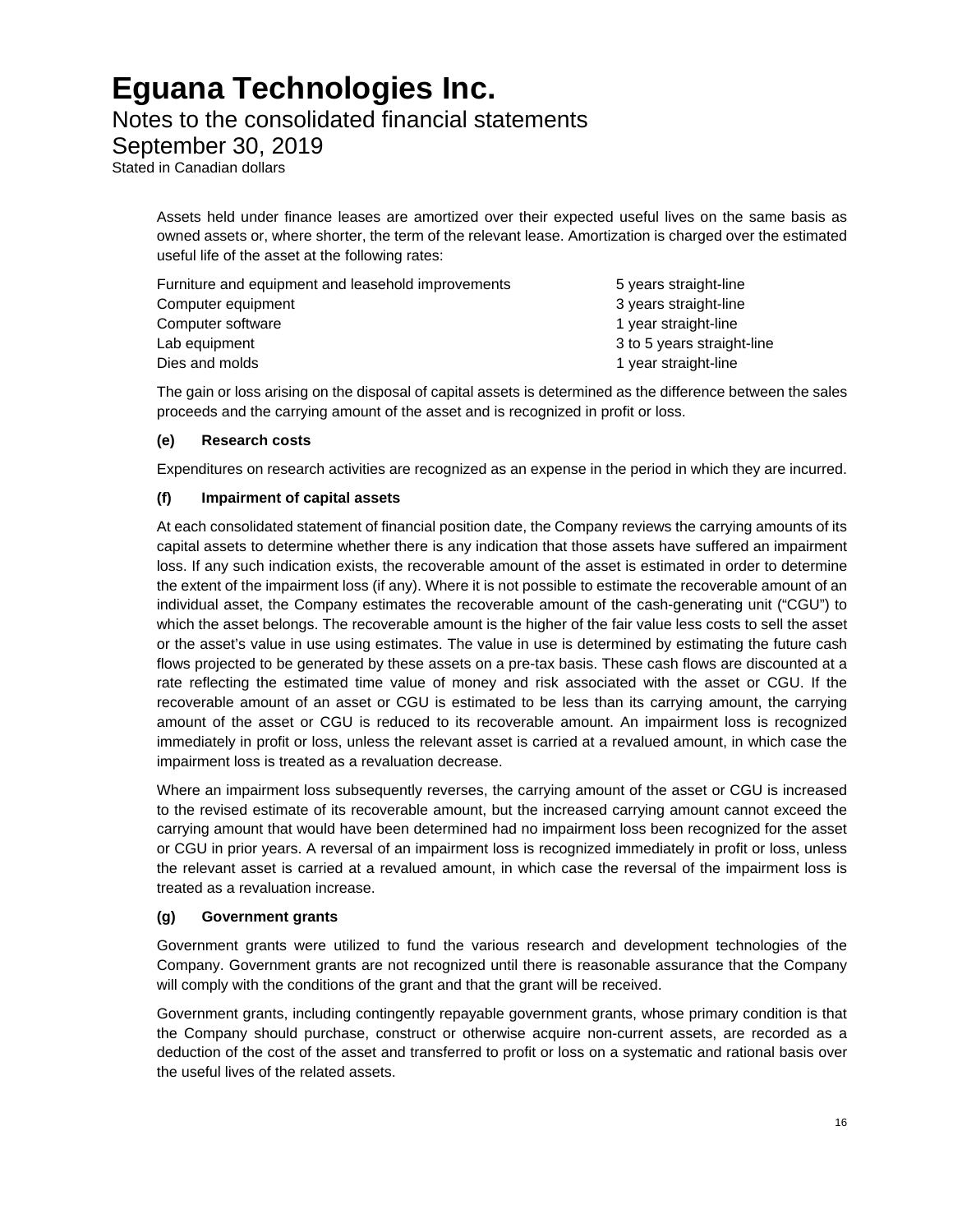Notes to the consolidated financial statements

September 30, 2019

Stated in Canadian dollars

The Company participated in government programs which are non-repayable government grants (Note 23). Assistance related to non-payable programs is recorded when there is reasonable assurance that the contribution will be received and all conditions will be complied with. Assistance is presented as a reduction of the related expense or development costs. For repayable government programs, the obligation is treated as a financial liability.

### **(h) Provisions and contingencies**

### *i. Provisions*

Provisions are recognized when the Company has a present obligation (legal or constructive) as a result of a past event, it is probable that the Company will be required to settle the obligation, and a reliable estimate can be made of the amount of the obligation. The amount recognized as a provision is the best estimate of the consideration required to settle the present obligation at the date of the statement of financial position, taking into account the risks and uncertainties surrounding the obligation. Where a provision is measured using the cash flows estimated to settle the present obligation, its carrying amount is the present value of those cash flows. When some or all of the economic benefits required to settle a provision are expected to be recovered from a third party, the receivable is recognized as an asset if it is virtually certain that reimbursement will be received and the amount of the receivable can be measured reliably.

A provision for warranties is recognized when the underlying products are sold. The provision is based on historical experience. The initial estimate of warranty-related costs is revised annually.

### *ii. Contingencies*

When a contingency is substantiated by confirming events, can be reliably measured and will likely result in an economic outflow, a liability is recognized in the consolidated financial statements as the best estimate available to settle the obligation. A contingent liability is disclosed where the existence of an obligation will only be confirmed by a future event, or where the amount of a present obligation cannot be measured reliably or will likely not result in an economic outflow. Contingent assets are only disclosed when the inflow of economic benefits is probable. When the economic benefit becomes virtually certain, the asset is no longer contingent and is recognized in the consolidated financial statements.

### **(i) Share-based payments**

Share-based payments are comprised of stock option awards granted to directors, officers, employees and consultants which are equity-settled share-based payments.

These equity-settled share-based payments are measured at the fair value of the equity instruments and are recognized as an employee expense with the offsetting credit as an increase to the share-based payment reserve*.* Where equity instruments are granted to non-employees they are recorded at the fair value of the goods or services received. Where the fair value of goods or services received cannot be reliably measured it is measured based on the fair value of the equity instrument granted.

The fair value is measured at the grant date using the Black-Scholes option pricing model based on terms and conditions upon which the options were granted. Each tranche is recognized on a graded vesting basis over the period during which the options vest. At each consolidated statement of financial position date, the Company revises its estimate of the number of equity instruments expected to vest as a result of the effect of non-market based vesting conditions. The impact of the revision of the original estimates, if any, is recognized in profit or loss such that the cumulative expense reflects the revised estimate, with a corresponding adjustment to the share-based payment reserve.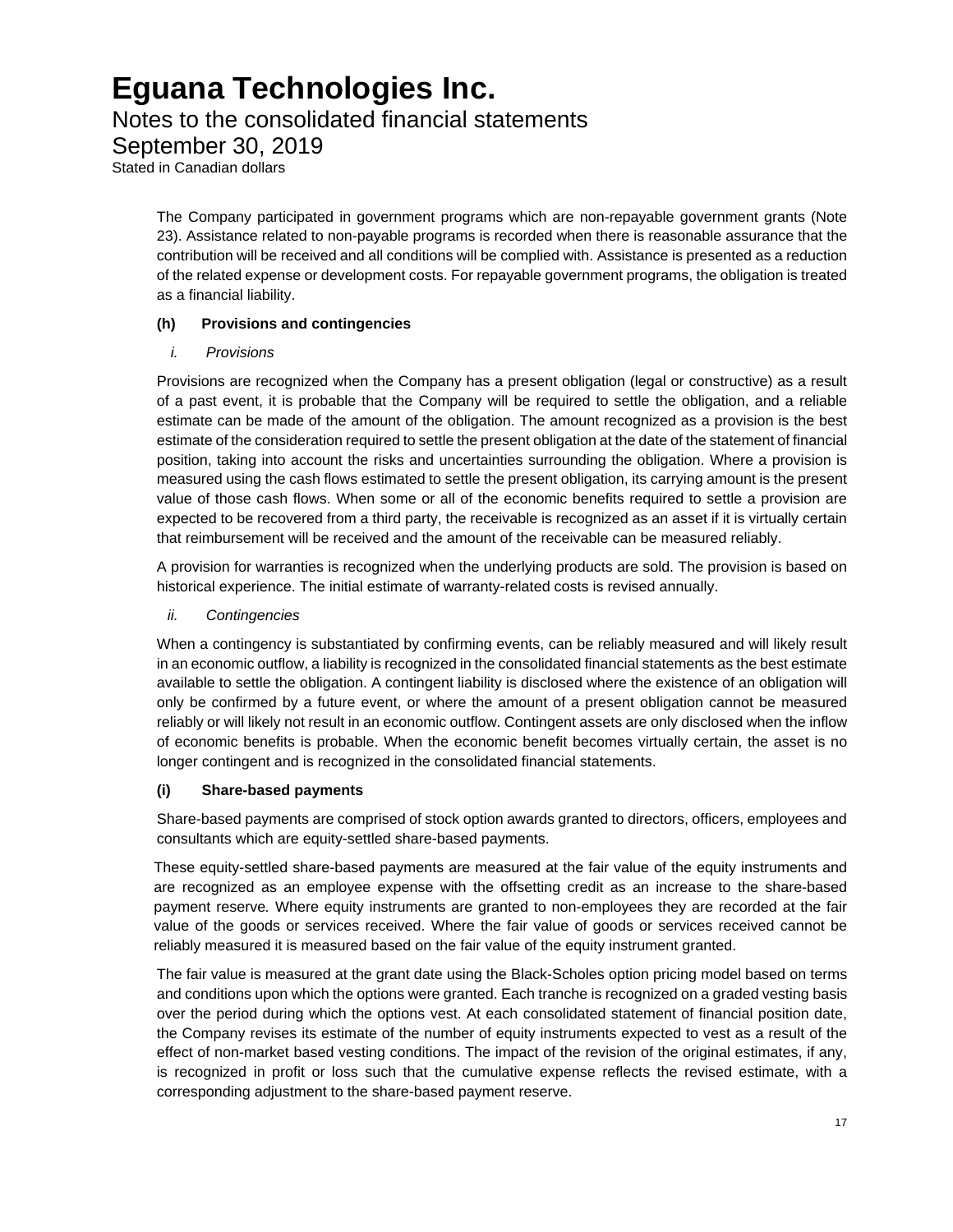## Notes to the consolidated financial statements

September 30, 2019

Stated in Canadian dollars

Upon exercise of the stock option, the Company issues new shares. The associated fair value amount is reclassified from the share-based payment reserve to share capital. The proceeds received net of any directly attributable transaction costs are credited to share capital when the options are exercised.

### **(j) Revenue recognition**

The Company has adopted IFRS 15, Revenue from Contracts with Customers, on October 1, 2018 using the modified retrospective method. IFRS 15 establishes a single comprehensive model to address how and when to recognize revenue as well as requiring entities to provide users of financial statements with more informative, relevant disclosures in order to understand the nature, amount, timing and uncertainty of revenue and cash flows arising from contracts with customers. It replaces existing revenue recognition guidance including IAS 18 Revenue and IAS 11 Construction Contracts.

To determine revenue recognition for arrangements that an entity determines are within the scope of IFRS 15, the Company performs the following five steps: (i) identifies the contract(s) with a customer, (ii) identifies the performance obligations in the contract, (iii) determines the transaction price, (iv) allocate the transaction price to the performance obligations in the contract, and (v) recognizes revenue when (or as) the entity satisfies a performance obligation. The Company applies the five-step model to arrangements that meet the definition of a contract under IFRS 15, including when it is probable that the entity will collect the consideration it is entitled to in exchange for the goods or services it provides to the customer. The Company satisfies its performance obligations and recognizes revenue during the reporting period based on delivery of its products or services. Revenue transactions do not contain significant financing components or variable considerations. Payment terms with customers are generally 30 days from invoice date; however, industry practice can reduce or extend these terms.

As a result of applying the requirements of IFRS 15, no changes or adjustments to the Company's comparative consolidated financial statements were required. There was no material impact to the Company's financial position, results of operations, or cash flows as a result of the adoption.

### **(k) Income taxes**

Income taxes are recognized in the consolidated statement of loss and comprehensive loss, except where they relate to items recognized in other comprehensive loss or directly in equity, in which case the related taxes are recognized in other comprehensive loss or equity. Taxes are recorded using the tax rate that has been enacted or substantively enacted by the consolidated statement of financial position date.

Deferred tax assets and liabilities are recognized based on unused tax losses and tax credits and the difference between the tax and accounting values of assets and liabilities and are calculated using enacted or substantively enacted tax rates for the periods in which the unused tax losses and tax credits and differences are expected to reverse. The effect of tax rate changes is recognized in earnings or equity, as the case may be, in the period of substantive enactment.

Deferred tax assets are recognized only to the extent that it is probable that future taxable profits will be available against which the assets can be utilized.

The Company is subject to assessments by various taxation authorities that may interpret tax legislation differently. The final amount of taxes to be paid depends on a number of factors including the outcomes of audits, appeals, or negotiated settlements. The Company accounts for such differences based on its best estimate of the probable outcome of these matters.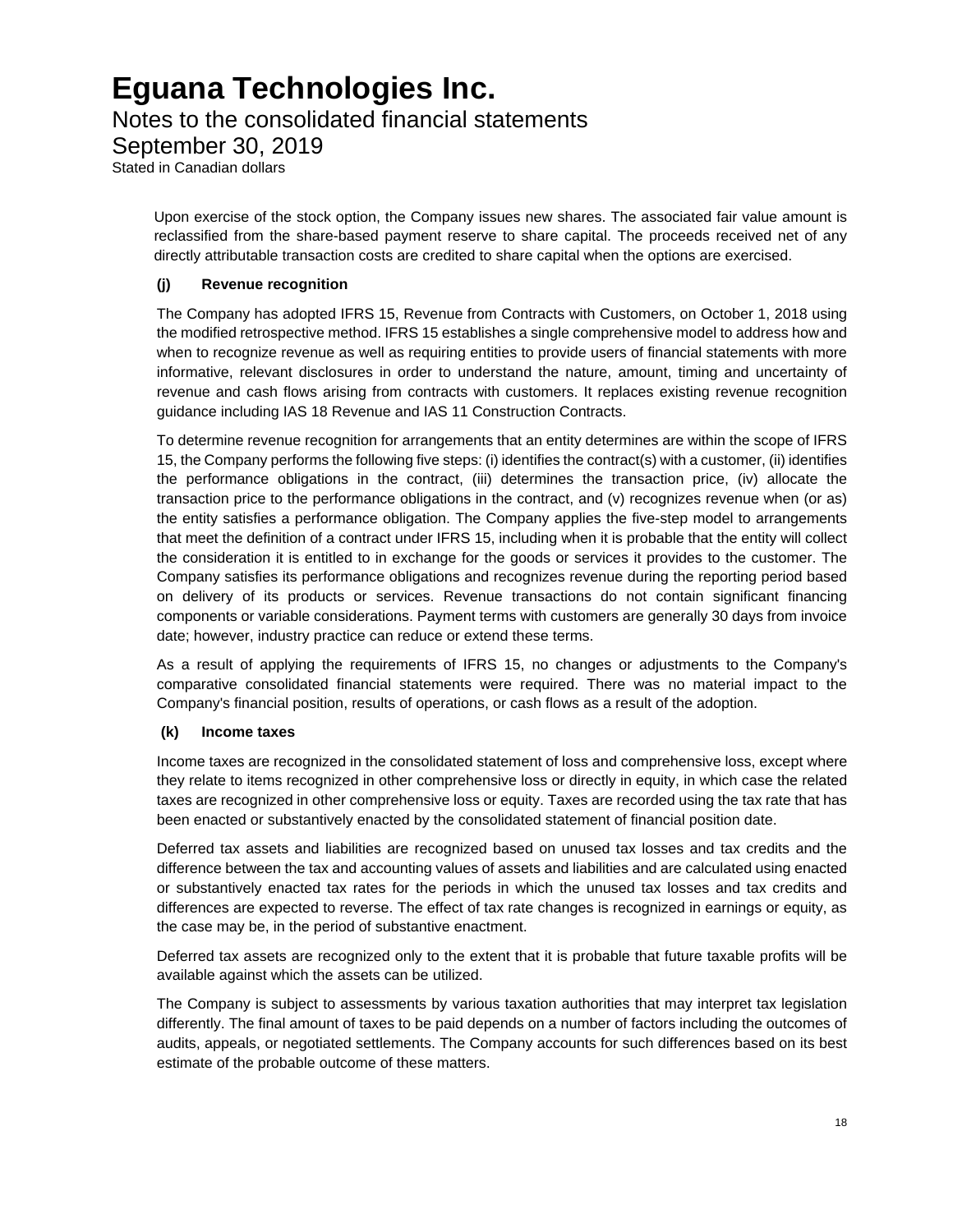## Notes to the consolidated financial statements

September 30, 2019

Stated in Canadian dollars

### **(l) Loss per share**

The Company computes basic loss per share using net loss attributable to the Company's shareholders divided by the weighted-average number of common shares outstanding. The Company does not compute diluted loss per share as this calculation would be anti-dilutive.

### **5. Recently issued accounting pronouncements**

The IASB has issued the following new and revised standards and amendments, which are not yet effective for the year ended September 30, 2019. The Company is currently evaluating the impact of adopting these standards.

#### **(a) IFRS 16, Leases ("IFRS 16")**

IFRS 16 was issued in January 2016 and it replaces IAS 17 "Leases", IFRIC 4 "Determining whether an Arrangement contains a Lease", SIC-15 "Operating Leases-Incentives" and SIC-27 "Evaluating the Substance of Transactions Involving the Legal Form of a Lease". IFRS 16 sets out the principles for the recognition, measurement, presentation and disclosure of leases and requires lessees to account for all leases under a single on-balance sheet model similar to the accounting for finance leases under IAS 17. IFRS 16 is effective for annual periods beginning on or after January 1, 2019. The Company is assessing the impact of this standard.

### **(b) IFRIC 23, Uncertainty over Income Tax Treatments ("IFRIC 23")**

In June 2017, the IASB issued IFRIC 23, Uncertainty over Income Tax Treatments, with a mandatory effective date of January 1, 2019 which is applicable to the Company starting October 1, 2019. The interpretations provide guidance on how to value uncertain income tax positions based on the probability of whether the relevant tax authorities will accept the company's tax treatments. A company is to assume that a taxation authority with the right to examine any amounts reported to it will examine those amounts and will have full knowledge of all relevant information when doing so. IFRIC 23 is to be applied by recognizing the cumulative effect on initial application in opening retained earnings without adjusting comparative information. The adoption of IFRIC 23 is not expected to have a significant impact on the Company's consolidated financial statements.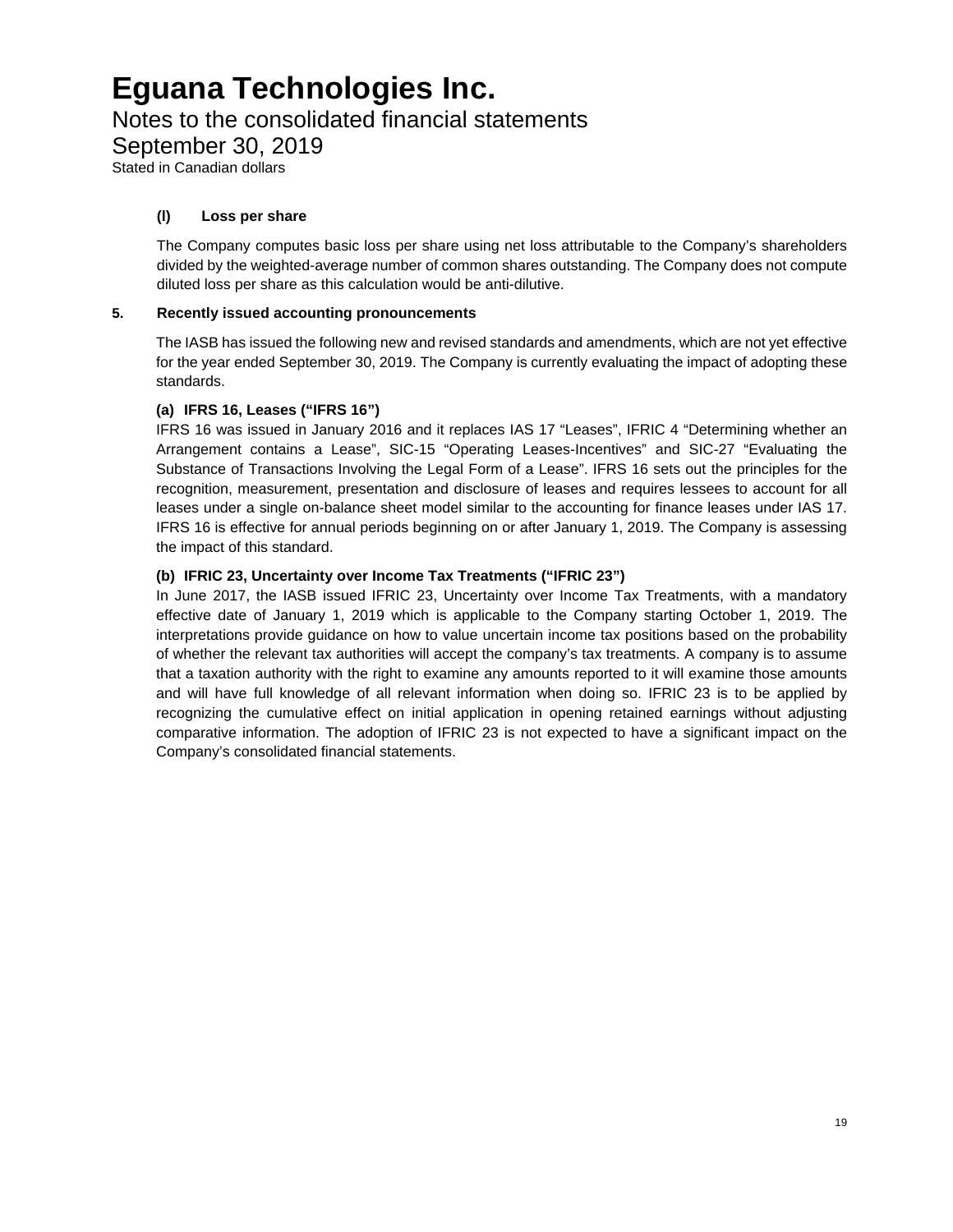Notes to the consolidated financial statements

September 30, 2019

Stated in Canadian dollars

### **6. Inventory**

|                | 2019      | 2018      |
|----------------|-----------|-----------|
|                |           |           |
| Finished goods | 1,579,193 | 655,257   |
| Components     | 786,798   | 569,238   |
|                | 2,365,991 | 1,224,495 |

As at September 30, 2019, \$2,331,246 (2018 - \$1,137,777) of inventory was carried at cost and \$34,745 (2018 - \$86,718) was carried at net realizable value. \$65,000 of inventory was written-up in 2019, there was \$nil inventory write-off in 2018.

#### **7. Capital assets**

|                                            | Computer<br>equipment<br>and<br>software | Lab<br>equipment | Furniture,<br>equipment and<br>leasehold<br>improvements | <b>Dies</b><br>and<br>molds | Total     |
|--------------------------------------------|------------------------------------------|------------------|----------------------------------------------------------|-----------------------------|-----------|
| Cost                                       |                                          |                  |                                                          |                             |           |
| Balance October 1, 2018                    | 496,459                                  | 1,075,630        | 362,247                                                  | 42,714                      | 1,977,050 |
| Additions                                  | 42,841                                   | 51,540           | 37,023                                                   | 58,197                      | 189,601   |
| Disposals                                  |                                          |                  |                                                          |                             |           |
| Balance September 30, 2019                 | 539,300                                  | 1,127,170        | 399,270                                                  | 100,911                     | 2,166,651 |
| Accumulated amortization and<br>impairment |                                          |                  |                                                          |                             |           |
| Balance October 1, 2018                    | 484,174                                  | 817,248          | 244,303                                                  | 42,714                      | 1,588,439 |
| Amortization                               | 13,014                                   | 80,000           | 42,161                                                   | 37,938                      | 173,113   |
| Disposals                                  |                                          |                  |                                                          |                             |           |
| <b>Balance September 30, 2019</b>          | 497,188                                  | 897,248          | 286,464                                                  | 80,652                      | 1,761,552 |
| Carrying Value September 30, 2019          | 42,112                                   | 229,922          | 112,806                                                  | 20,259                      | 405,099   |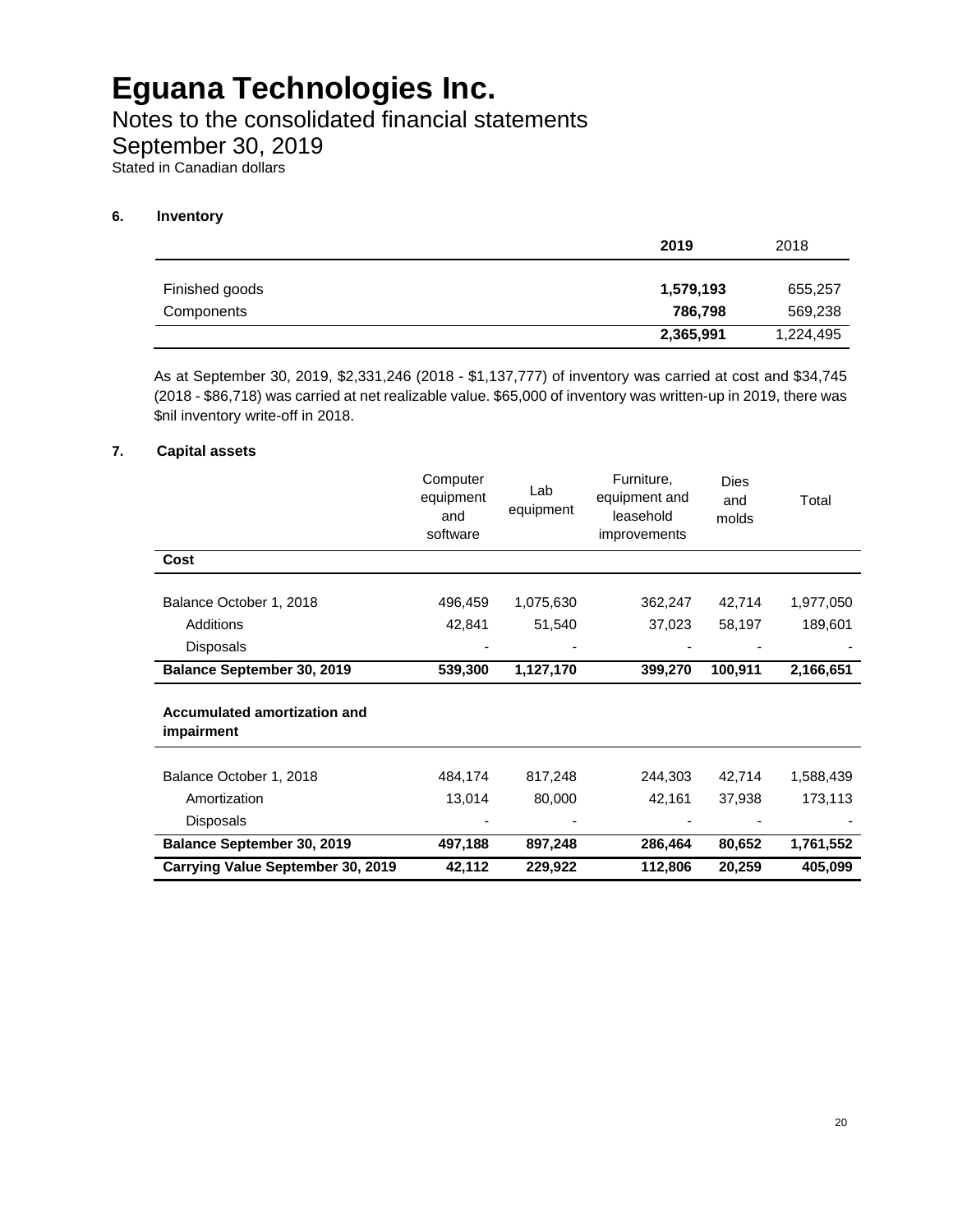## Notes to the consolidated financial statements

September 30, 2019

Stated in Canadian dollars

| Cost                                       | Computer<br>equipment<br>and<br>software | Lab<br>equipment | Furniture and<br>equipment and<br>leasehold<br>improvements | <b>Dies</b><br>and<br>molds | Total     |
|--------------------------------------------|------------------------------------------|------------------|-------------------------------------------------------------|-----------------------------|-----------|
|                                            |                                          |                  |                                                             |                             |           |
| Balance October 1, 2017                    | 476,461                                  | 954,622          | 270,012                                                     | 42,714                      | 1,743,809 |
| Additions                                  | 19,998                                   | 121,008          | 94,191                                                      |                             | 235,197   |
| Disposals                                  |                                          |                  | (1,956)                                                     |                             | (1,956)   |
| <b>Balance September 30, 2018</b>          | 496,459                                  | 1,075,630        | 362,247                                                     | 42,714                      | 1,977,050 |
| Accumulated amortization and<br>impairment |                                          |                  |                                                             |                             |           |
| Balance October 1, 2017                    | 472,569                                  | 738,764          | 211,649                                                     | 42,714                      | 1,465,696 |
| Amortization                               | 11,605                                   | 78,484           | 34,469                                                      |                             | 124,558   |
| Disposals                                  |                                          |                  | (1, 815)                                                    |                             | (1, 815)  |
| Balance September 30, 2018                 | 484,174                                  | 817,248          | 244,303                                                     | 42,714                      | 1,588,439 |
| Carrying Value September 30, 2018          | 12,285                                   | 258,382          | 117,944                                                     |                             | 388,611   |

Amortization of the capital assets is included in the consolidated statement of loss and comprehensive loss under the line item "general and administrative".

#### **8. Warranty provision**

|                                   | Total   |
|-----------------------------------|---------|
|                                   |         |
| Balance October 1, 2017           | 206,424 |
| Increase in provision             | 40.177  |
| Balance September 30, 2018        | 246,601 |
| Increase in provision             | 102.313 |
| <b>Balance September 30, 2019</b> | 348,914 |

The provision for warranty claims represents the present value of the Company's best estimate of the future outflow that will be required for the Company's obligations for warranties. The estimate has been made on the basis of historical warranty trends and may vary as a result of new material, altered manufacturing processes or other events affecting product quality.

The Company reviews the assumptions used in the determination of the warranty provision on an annual basis.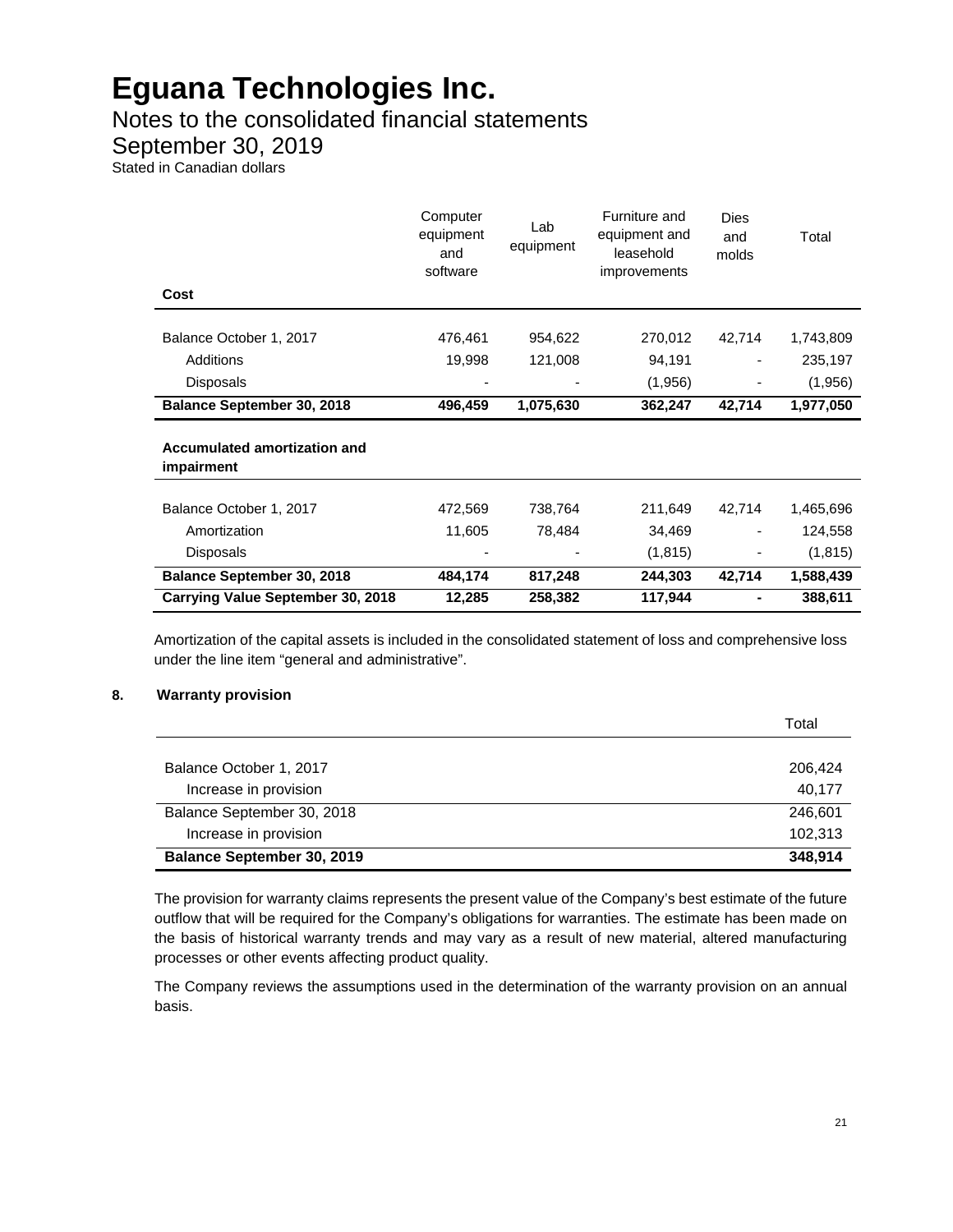Notes to the consolidated financial statements

September 30, 2019

Stated in Canadian dollars

### **9. Long-term debt and derivative liability**

|                                               | <b>Derivative</b><br>liability | Long-term debt        |                |              |
|-----------------------------------------------|--------------------------------|-----------------------|----------------|--------------|
|                                               | <b>Senior</b><br>Loan          | <b>Senior</b><br>Loan | <b>DHCT</b>    | <b>Total</b> |
| Balance October 1, 2017                       |                                |                       |                |              |
| Proceeds from issuance of long-term debt      |                                | 2,707,773             | 1,300,000      | 4,007,773    |
| Fair value allocation to warrant exchange     | 457,644                        | (457, 644)            | (151, 016)     | (151, 016)   |
| Fair value allocation to contributed surplus  |                                |                       | (262, 772)     | (262, 772)   |
| Financing cost                                | (10, 198)                      | (47, 931)             | (100,000)      | (158, 129)   |
| Accretion and accrued interest                |                                | 341,387               | 22,499         | 363,886      |
| Repayment                                     |                                | (165, 842)            |                | (165, 842)   |
| Loss on derivative liability                  | 159,867                        |                       |                | 159,867      |
| (Gain) on foreign exchange                    |                                | (4, 427)              |                | (4, 427)     |
| Balance September 30, 2018                    | 607,313                        | 2,373,316             | 808,711        | 3,789,340    |
| Proceeds from issuance of long-term debt      |                                | 975,040               |                | 975,040      |
| Fair value allocation to warrant exchange     | 95,000                         | (95,000)              |                |              |
| Accretion and accrued interest                |                                | 661,487               | 75,472         | 736,959      |
| Repayment                                     |                                | (1,490,910)           |                | (1,490,910)  |
| Debt conversion to preferred shares (note 11) |                                |                       | (884, 183)     | (884, 183)   |
| Loss on derivative liability                  | 172,314                        |                       |                | 172,314      |
| Loss on foreign exchange                      |                                | 71,682                |                | 71,682       |
| Balance September 30, 2019                    | 874,627                        | 2,495,615             |                | 3,370,242    |
| Less: current portion                         | (874, 627)                     | (1,099,361)           |                | (1,973,988)  |
|                                               |                                | 1,396,254             | $\blacksquare$ | 1,396,254    |

#### **(a) Long-term debt – Senior Loan**

In December 2017, the Company issued \$1,500,000 of debt in USD bearing an interest rate of 12.5% per annum which will be repaid in equal instalments starting in June 2018 for 30 months (the "Senior Loan").

In August 2018, the Company drew an additional \$750,000 USD from the Senior Lender, bearing interest at 12.5% per annum, which will be repaid in equal instalments starting in March 2019 for 30 months.

In October 2018, the Company drew the remaining \$750,000 USD from the Senior Lender, bearing interest at 12.5% per annum, which will be repaid in equal instalments starting in May 2019 for 30 months.

The loan has first priority over all assets of the Company. The Company may prepay the loan by paying all scheduled but unpaid payments. If prepayment occurs after 12 months, the Company will receive a 15% discount off future interest owed. If prepayment occurs after 15 months, the Company will receive a 25% discount off future interest owed. If prepayment occurs after 21 months, the Company will receive a 35% discount off future interest owed.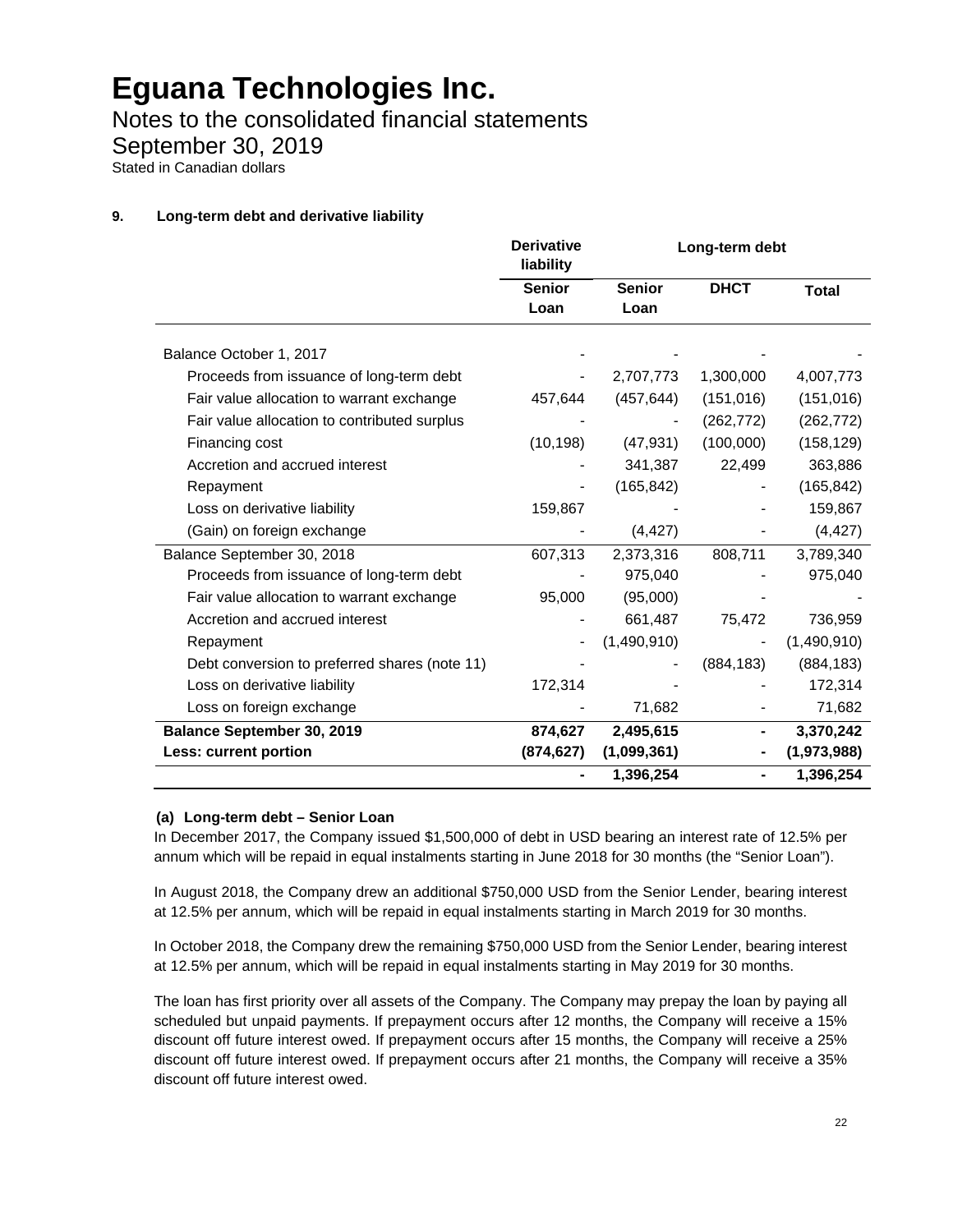## Notes to the consolidated financial statements

September 30, 2019

Stated in Canadian dollars

As part of the original Senior Loan, the Company issued 2,951,733 warrants which convert into an equal number of shares with an exercise price of \$0.17 CAD and an expiry date of December 20, 2022. As at September, 2019, 2,951,733 warrants were exercisable. The vested unexercised warrants are exchangeable at the option of the holder for \$1,000,000 USD after the earlier of a liquidity event or September 30, 2021.

The Company has measured the fair value of the warrant derivative liability associated with the Senior Loan with the residual assigned to the loan. The warrant derivative liability was estimated using the higher of the present value of the warrant exchange payment and the option pricing model. Financing fees of \$nil (2018 - \$58,129) were allocated between the long-term loan and the derivative liability. The long-term loan is a financial liability and will be accreted to its face value over the term of the loans using an effective interest rate of 27%, 18% and 18%, respectively.

The derivative liability is carried at fair value through profit and loss and re-measured at each reporting date. The higher fair value was the present value of the warrant exchange payment using a discount rate of 23% and the value was determined to be \$874,627 at September 30, 2019 (2018 - \$607,313).

### **(b) Long-term debt – DHCT**

In August, 2018, the Company entered into a loan agreement for general working capital for \$1,300,000 with its largest shareholder, DHCT II Luxembourg SARL ("DHCT"), with the loan being due for repayment one month after the final loan payment to the Senior Lender is made, including the interest payment at a fixed annual rate of 8%.

As consideration for the advance of the loan from DHCT, which had a second priority lien on all the assets of Eguana and its material subsidiaries, the Company had issued common shares purchase warrants, entitling DHCT to purchase an aggregate of up to 1,238,095 common shares at a price of \$0.21 per common share for a period of three (3) years from the date of the loan. The Black-Scholes option pricing model was used to calculate the fair value of the warrants using a nil dividend yield, a 2.13% interest rate and a volatility of 100.75%. The fair market value at issuance was \$163,601, with \$12,585 of financing fees allocated, resulting in an adjusted book value of \$151,016.

A portion of the proceeds were allocated to contributed surplus, representing a capital contribution on the residual of the fair value of the warrants and the loan.

Financing fees of \$100,000 were paid with respect the DHCT long-term debt, allocated between the debt, warranty, and capital contribution. The long-term loan was accreted to its face value over the term of the loan using an effective interest rate of 26%.

In February, 2019, the Company entered into a loan settlement and conversion agreement whereby 134,860 Series A Preferred Shares were issued to DHCT, to replace the existing \$1,300,000 secured loan facility, including \$48,606 of accrued interest (notes 11 and 14).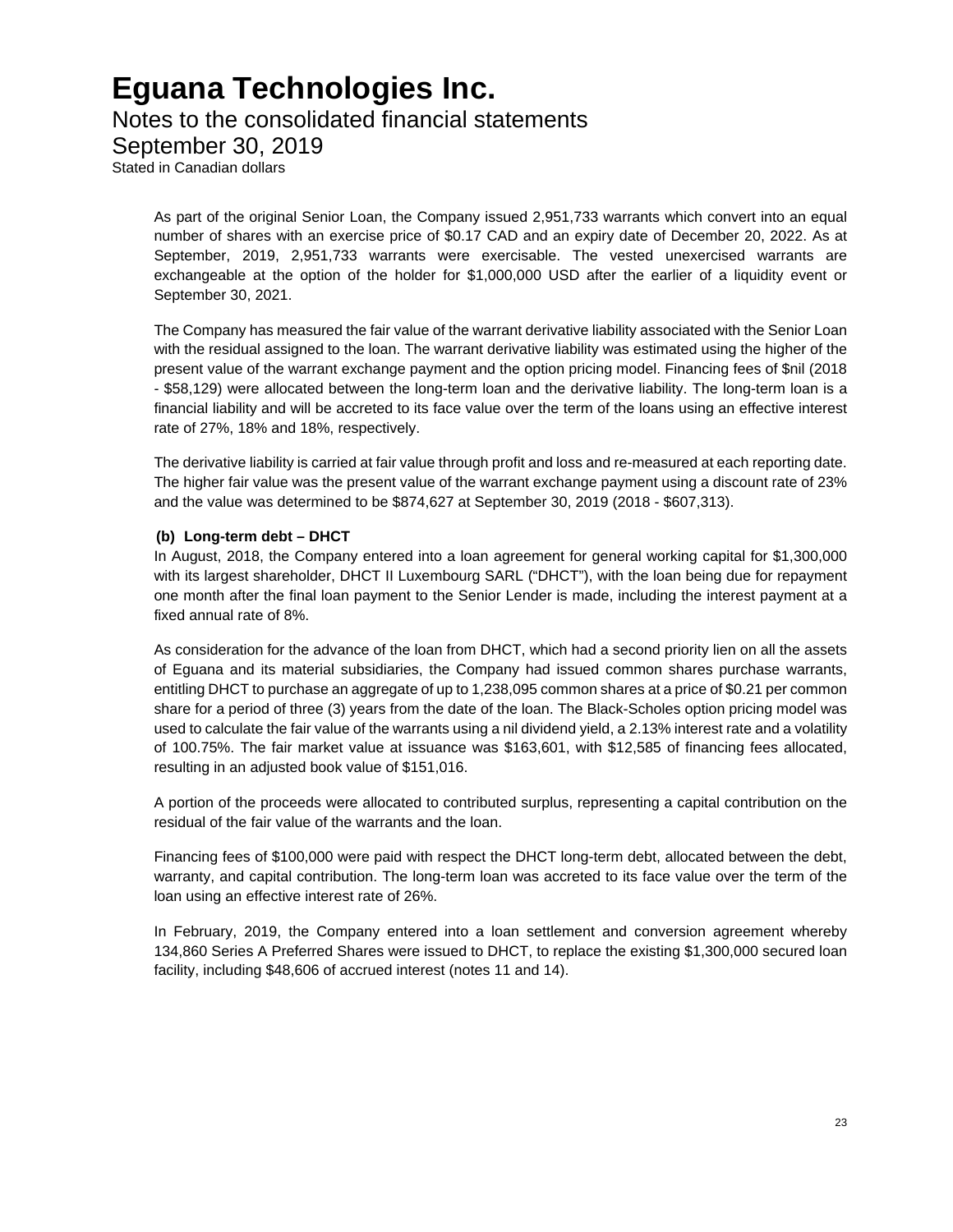Notes to the consolidated financial statements

September 30, 2019

Stated in Canadian dollars

### **10. Debentures**

|                                   | Debt<br>component of<br>convertible<br>debenture | Warrant<br>component of<br>convertible<br>debenture<br>(note 16) | Embedded<br>derivative | Total      |
|-----------------------------------|--------------------------------------------------|------------------------------------------------------------------|------------------------|------------|
| Balance October 1, 2017           | 515,366                                          |                                                                  | 9,388                  | 524,754    |
| Accretion                         | 31,303                                           |                                                                  |                        | 31,303     |
| Change in fair value              | 43,903                                           |                                                                  | (2, 123)               | 41,780     |
| Repayments                        | (590, 572)                                       |                                                                  | (7, 265)               | (597,837)  |
| Balance October 1, 2018           |                                                  |                                                                  |                        |            |
| Convertible debenture             | 3,364,000                                        | 863,000                                                          |                        | 4,227,000  |
| Fair value of broker warrants     |                                                  | 142,600                                                          |                        | 142,600    |
| <b>Transaction costs</b>          | (419, 836)                                       | (110, 416)                                                       |                        | (530, 252) |
| Interest                          | (102, 146)                                       |                                                                  |                        | (102, 146) |
| Accretion                         | 176,542                                          |                                                                  |                        | 176,542    |
| <b>Balance September 30, 2019</b> | 3,018,560                                        | 895,184                                                          |                        | 3.913.744  |

On June 21, 2019, the Company issued 3,012 unsecured convertible debentures ("Debentures") by way of a private placement, at a price of \$1,000 per debenture, for total gross proceeds of \$3,012,000. Each Debenture is convertible into 6,666.67 common shares and issued with 3,333.33 warrants (note 16). The Debentures bear interest at 10% per annum, paid semi-annually, and mature on June 21, 2022. Beginning on the date that is four months plus one day following the closing date, the Company can require the holders of Debentures to convert Debentures into Units on not less than 30 days' notice in the event that the daily volume weighted average trading price of the Common Shares on the TSX Venture Exchange (the "TSXV") is greater than \$0.30 for any 20 consecutive trading days. The debt component was measured at the issue date at the present value of the cash interest and principal payments using a discount rate of 18% and a three-year term. The difference between the debt component and the face value of the debentures is classified as warrants.

In connection with issuing the debentures, the Company granted 1,405,610 broker warrants and also incurred transaction costs of \$344,743. The Black-Scholes option pricing model was used to calculate the fair value of the broker warrants using a nil dividend yield, a 1.40% interest rate and a volatility of 80.3%. The fair market value at issuance was \$142,600. Transaction costs, including broker warrants, were allocated on a pro rate basis to the carrying values.

On August 8, 2019, the Company closed the second tranche of the upsized debenture private placement. The Company issued 1,215 non-brokered unsecured convertible debentures at a price of \$1,000 per debenture, for total gross proceeds of \$1,215,000. Each Debenture is convertible into 6,666.67 common shares and issued with 3,333.33 warrants (note 16). The Company's largest shareholder, DHCT II Luxembourg SARL, subscribed for 1,200 of the total debentures issued. The second tranche of the debentures mature on August 8, 2022, with all other terms remaining identical to the first tranche. The debt component was measured at the issue date at the present value of the cash interest and principal payments using a discount rate of 18% and a three-year term. The difference between the debt component and the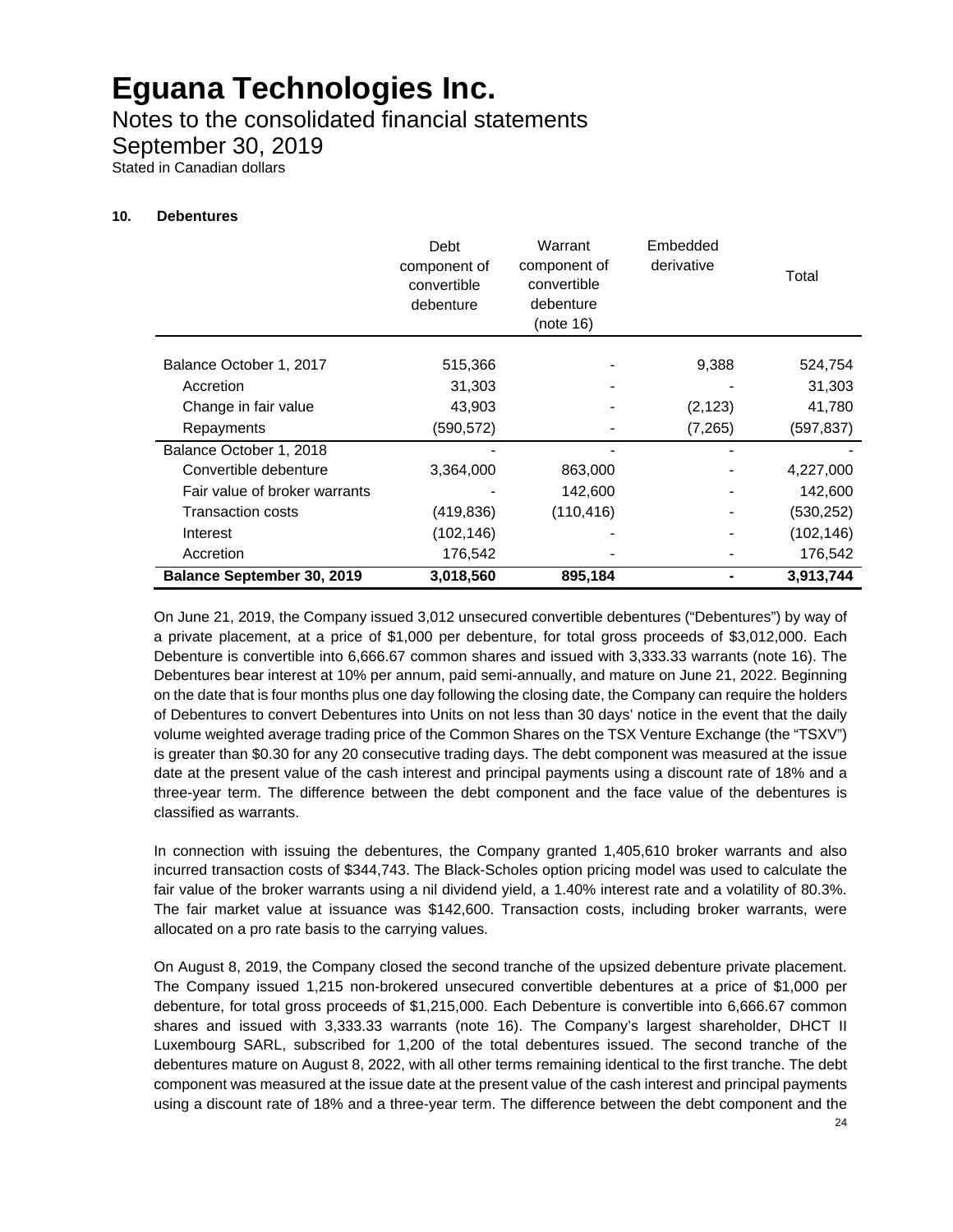## Notes to the consolidated financial statements

September 30, 2019

Stated in Canadian dollars

face value of the debentures is classified as warrants. In connection with issuing the second tranche of the debentures, the Company incurred transaction costs of \$42,909 that were allocated on a pro rate basis to the carrying values.

In December 2017, the Company called all of the previous outstanding debentures at par and repaid principal of \$586,667. The previous debentures were issued at an original discount of 12.5%, bore interest at 3% per annum, plus a royalty amount equal to 0.36% - 1.82% of consolidated quarterly revenues realized by the Company. On the date of exercise, the carrying amount of the debentures was \$546,669 with the difference of \$43,903 recognized as part of financing costs. Interest of \$3,906 and royalties of \$7,265 was also paid. The accretion up to the date of exercise was recognized in financing cost.

#### **11. Series A preferred shares**

|                                   | Debt component of<br>preferred shares | Equity component<br>of preferred shares<br>(note 13) | Total      |
|-----------------------------------|---------------------------------------|------------------------------------------------------|------------|
| Balance September 30, 2018        | $\overline{\phantom{a}}$              | $\,$                                                 |            |
| <b>Preferred Shares</b>           | 3,300,000                             | 584,183                                              | 3,884,183  |
| <b>Transaction costs</b>          | (96, 194)                             | (17, 029)                                            | (113, 223) |
| Accretion                         | 417,963                               |                                                      | 417,963    |
| <b>Balance September 30, 2019</b> | 3,621,769                             | 567,154                                              | 4,188,923  |

On February 7, 2019, the Company issued newly created Series A Preferred Shares for gross proceeds of \$3,000,000 with its largest shareholder, DHCT, at a price of \$10 per Series A Share. The Company and DHCT also entered into a loan settlement and conversion agreement whereby 134,860 additional Series A shares were issued to replace the existing \$1,300,000 secured loan facility (note 9) and accrued interest of \$48,606. The 434,860 Series A Preferred Shares are convertible at a price of \$0.24 per common share. The Company may force conversion of the Series A Preferred Shares once its TSX-V listed share price is equal to or greater than \$0.60 for at least 60 consecutive days. The shares have an 8% annual dividend, accruing automatically, and will be automatically redeemed three years after closing.

Holders of the Series A Preferred Shares may convert, at any time, the Series A Preferred Shares into that number of fully paid and non-assessable common shares equal to the then applicable Series A Redemption Price divided by the conversion price of \$0.24 per share. Series A Preferred Shares are automatically converted into common shares if (i) approved by a majority of the Series A Preferred Shares holders or (ii) the Company undertakes an underwritten public offering pursuant to a prospectus or similar document for aggregate proceeds of \$20 million. Each holder of Series A First Preferred Shares will be entitled to one vote equal to the number of Common Shares into which his or her Series A First Preferred Shares are convertible at any special or general meeting of the shareholder of the Company.

The debt component was measured at the issue date at the present value of the cash payment of dividends and principal under the terms of the preferred shares using a discount rate of 20% and a three-year term. The difference between the debt component and the face value of the preferred shares is classified as equity (note 14). Transaction costs of \$113,223 were allocated on a pro rata basis to the carrying values.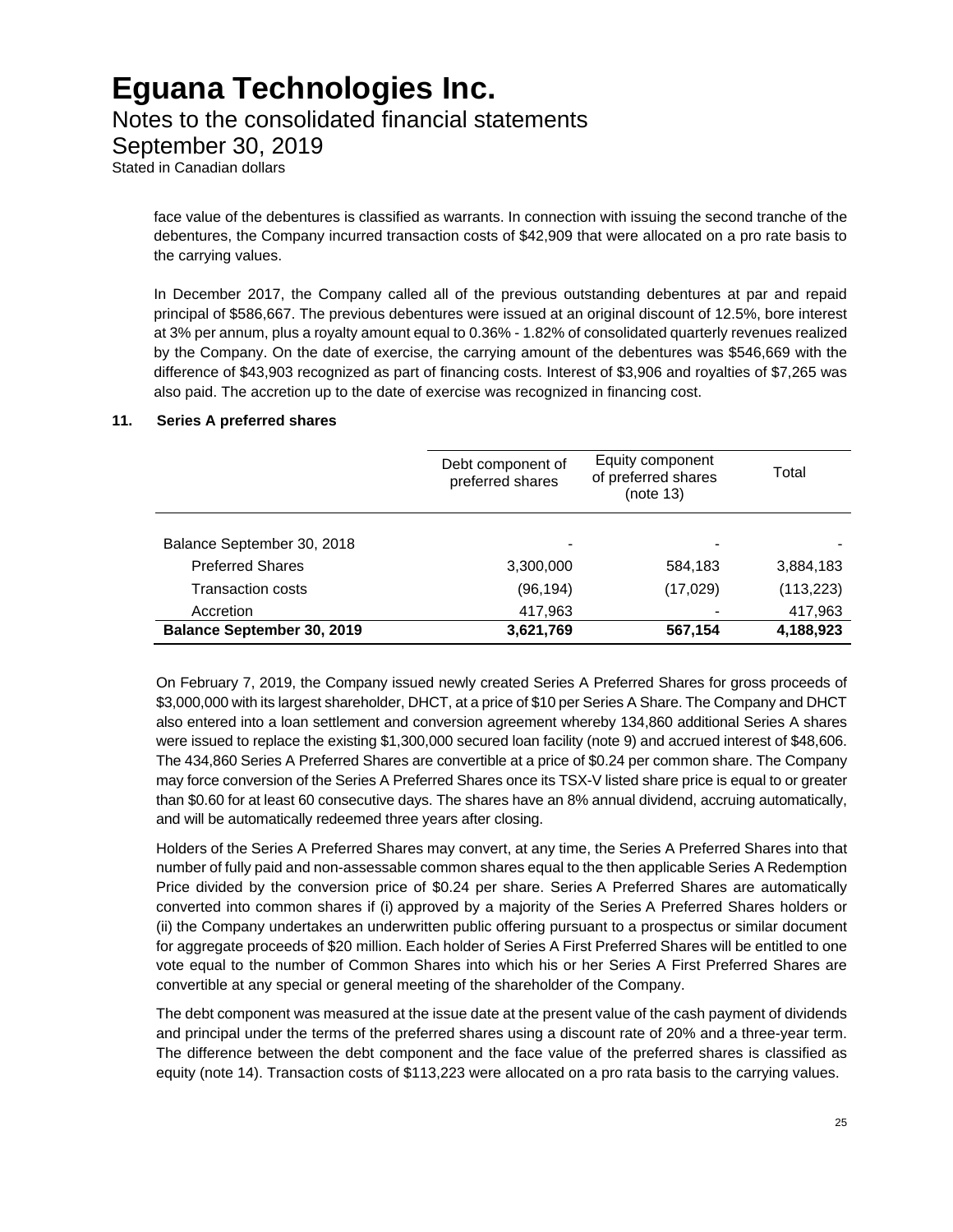Notes to the consolidated financial statements

September 30, 2019

Stated in Canadian dollars

### **12. Other liabilities**

|                                   | Settlement<br>Agreement | Contingent<br>liability<br>settlement | Total      |
|-----------------------------------|-------------------------|---------------------------------------|------------|
| Balance October 1, 2017           | 454,147                 | 132,907                               | 587,054    |
| Accretion                         | 95,351                  | 32,986                                | 128,337    |
| Repayments                        | (157, 380)              | (36, 415)                             | (193, 795) |
| Loss on foreign exchange          |                         | 4,539                                 | 4,539      |
| Balance September 30, 2018        | 392,118                 | 134,017                               | 526,135    |
| Accretion                         | 79,843                  | 33,390                                | 113,233    |
| Repayments                        | (157, 380)              | (38,531)                              | (195, 911) |
| Loss on foreign exchange          |                         | 2,939                                 | 2,939      |
| <b>Balance September 30, 2019</b> | 314,581                 | 131,815                               | 446,396    |
| Less: current portion             | (96, 921)               | (8,529)                               | (105, 450) |
|                                   | 217,660                 | 123,286                               | 340,946    |

In August 2015, the Company entered into a settlement agreement with its former Chief Executive Officer ("CEO"), who is a director of the Company, under which the Company agreed to pay deferred compensation earned by the CEO since 2010 in equal monthly payments of \$13,115, without interest, over a period of 82 months beginning on October 1, 2015. The Company's liability was valued at inception at \$563,572 using Level 2 valuation techniques with a discount rate of 25%.

The unpaid balance becomes immediately payable in certain circumstances, including the Company realizing an average of \$1,000,000 in earnings before interest, taxes, depreciation and amortization for any two consecutive fiscal quarters or in the event of a change of control of the Company. The Company's obligation is secured by a security interest in the Company's assets, which security is subordinate to the Company's existing debt as of September 1, 2015, and which will be subordinate, under certain circumstances, to security granted to secure certain future indebtedness incurred to fund corporate activities, provided that all such secured indebtedness (including existing indebtedness as of September 1, 2015) shall not exceed \$12 million, plus an amount up to \$1.5 million for an operating line.

Any outstanding stock options granted to the former CEO pursuant to the Company's incentive stock option plan (the "Stock Option Plan") were amended to allow the former CEO to exercise all outstanding options to acquire common shares of the Company in accordance with their terms until the end of the maximum permissible date under the Stock Option Plan and option agreements.

During the year ended September 30, 2016, the Company settled a contingent liability totaling approximately US\$696,294 with a third party who provided consulting services in fiscal 1998 to a subsidiary of the Company. Pursuant to the settlement, the Company agreed to pay US\$31,658 per year (payable semi-annually) for a period of 10 years. The obligation is unsecured and was fair valued at inception at US\$111,879 using Level 2 valuation techniques with a discount rate of 27%.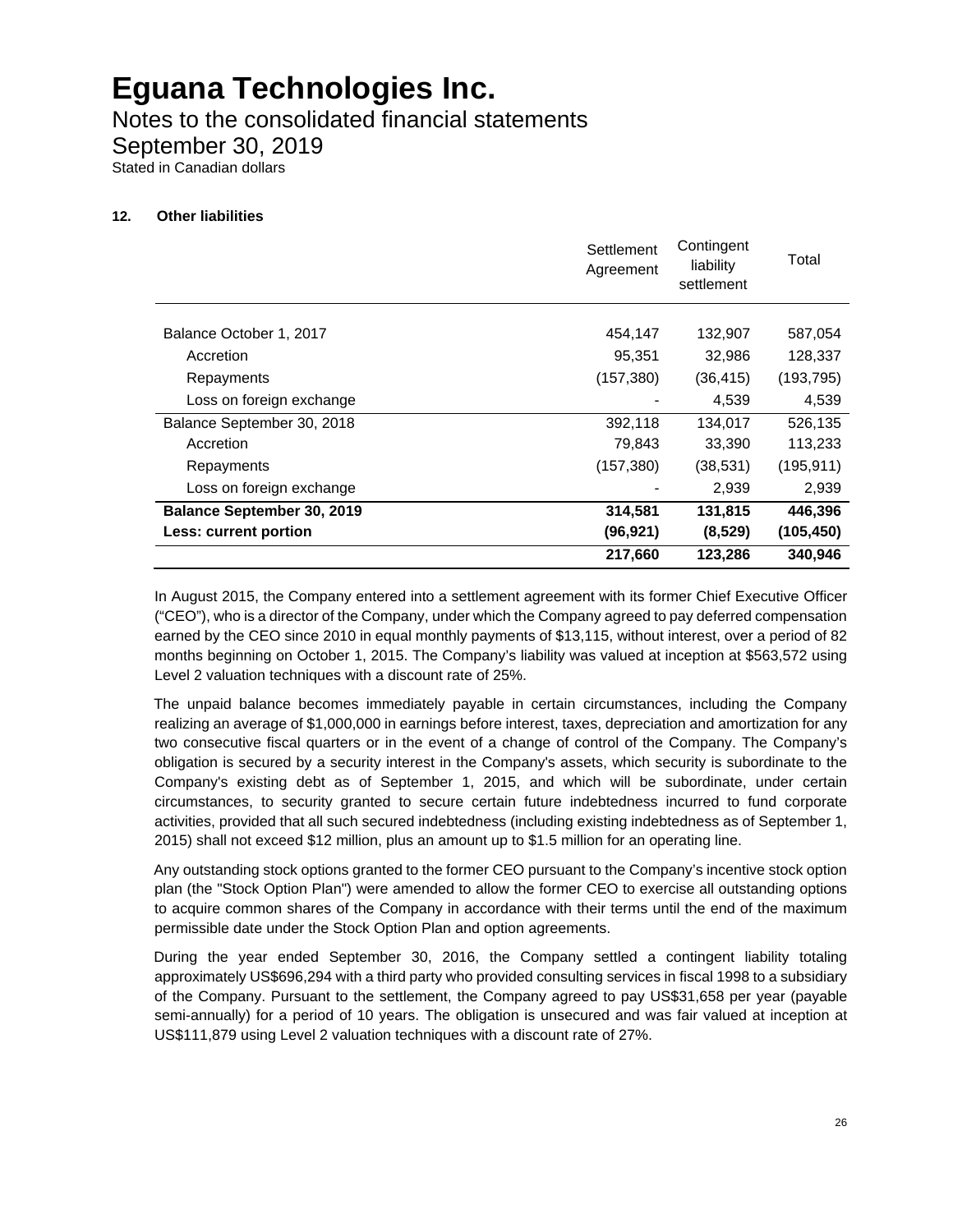Notes to the consolidated financial statements

September 30, 2019

Stated in Canadian dollars

#### **13. Common shares**

*Authorized,* unlimited number

*Issued*

|                                  | Number of<br>shares | Amount<br>(3) |
|----------------------------------|---------------------|---------------|
|                                  |                     |               |
| Balance October 1, 2017          | 217,679,549         | 43,256,471    |
| Issuance of common shares        |                     |               |
| Issuance costs                   |                     |               |
| Exercise of warrants (Note 16)   | 5,031,686           | 1,266,513     |
| Balance September 30, 2018       | 222,711,235         | 44.522.984    |
| Issuance of common shares        | 3,575,000           | 715,000       |
| Partnership unit costs (Note 15) |                     | (16, 355)     |
| Exercise of warrants (note 16)   | 657,518             | 144.854       |
| Balance September 30, 2019       | 226,943,753         | 45.366.483    |

In February 2019, Eguana exercised its right to convert 715 EGT Markets Limited Partnership units to common shares of Eguana and issued 3,575,000 shares. The cost to issue and convert the Limited Partnership units totaled \$16,355 (Note 15).

#### *Weighted average number of common shares*

The weighted average number of shares as at September 30, 2019 and September 30, 2018 were determined by excluding preferred shares, stock options and warrants as the Company was in a loss position.

#### **14. Preferred shares**

#### *Authorized*

The Company is authorized to issue an unlimited number of convertible \$10, 8% redeemable First Preferred shares, issuable in series.

Holders of the preferred shares may convert, at any time, into that number of fully paid and non-assessable common shares equal to the then applicable Series Redemption Price divided by the conversion price. The conversion for the preferred shares includes a fixed conversion price on the initial subscription plus the conversion of accreted dividends to common shares. The accreted dividend conversion price is based on the closing price of the common shares on the day prior to the conversion.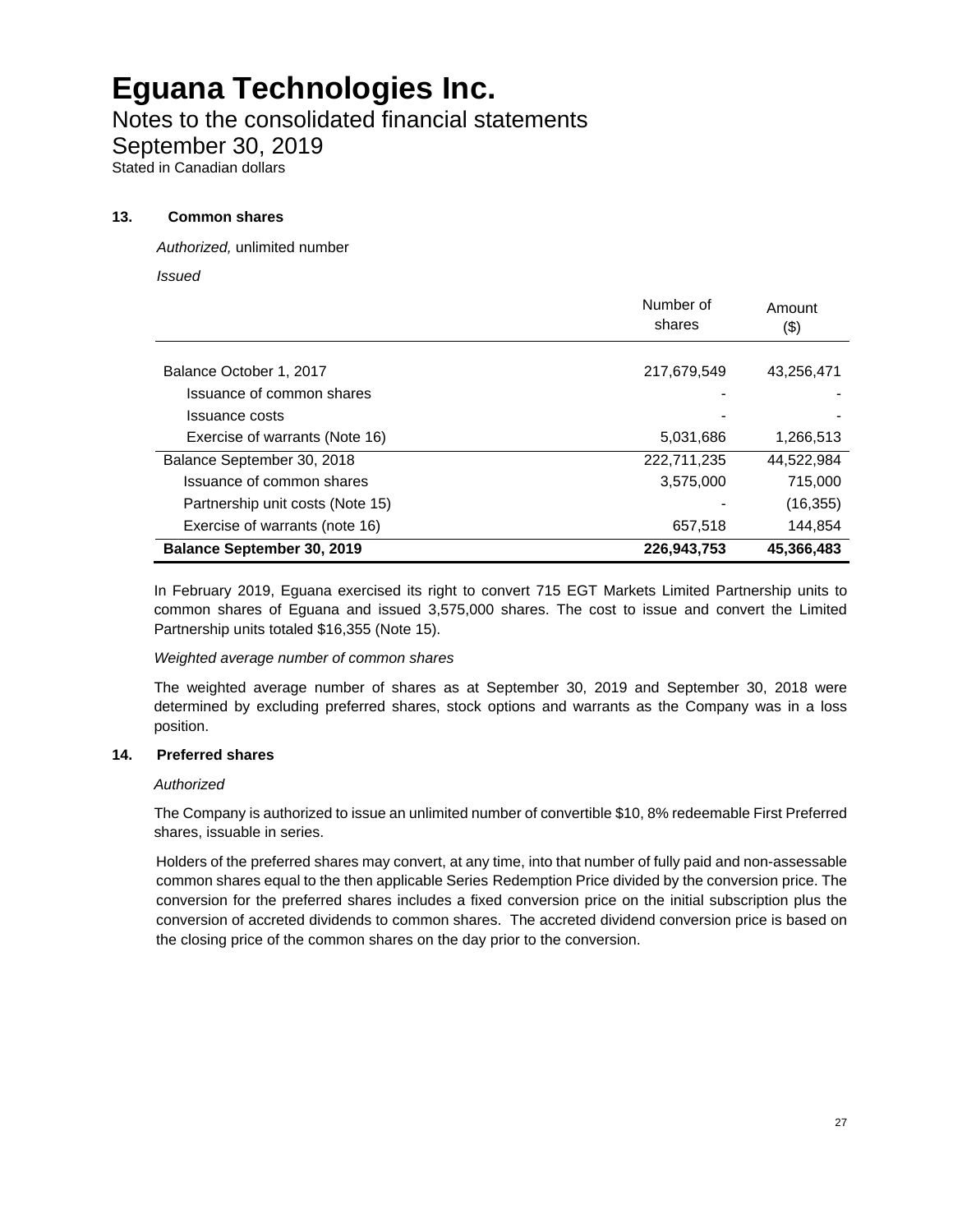## Notes to the consolidated financial statements

## September 30, 2019

Stated in Canadian dollars

The fixed conversion price for each of the issued series outstanding as at September 30, 2019 is as follows:

- Series 8 \$1.00
- Series A \$0.24

*Issued* 

|                                                | Number of<br>shares | Amount<br>(3) |
|------------------------------------------------|---------------------|---------------|
| Series 8                                       |                     |               |
| Balance October 1, 2017 and September 30, 2018 |                     |               |
| Conversion to common shares                    |                     |               |
| <b>Balance September 30, 2019</b>              |                     |               |
|                                                |                     |               |
| Series A (note 11)                             |                     |               |
| Balance September 30, 2018                     |                     |               |
| Preferred shares issued                        | 434,860             | 584,183       |
| <b>Transaction costs</b>                       |                     | (17,029)      |
| Conversion to common shares                    |                     |               |
| Balance September 30, 2019                     | 434,860             | 567,154       |
| Total preferred shares September 30, 2019      | 434,861             | 567,155       |
| Total preferred shares September 30, 2018      |                     |               |

### **15. EGT Markets Limited Partnership**

EGT Markets Limited Partnership ("EGTLP"), is an Alberta limited partnership, which carries on the business of commercializing, manufacturing and marketing inverters under license from Eguana and certain of Eguana's subsidiaries. The general partner of EGTLP is Sustainable Energy Systems Inc. ("SES") which exercises control over EGTLP's operations. The limited partners of EGTLP are Eguana, and from time to time, private investors who have provided capital to EGTLP by purchasing LP Units at a price of \$1,000 per LP Unit.

As limited partners of EGTLP, on December 31 of each year the LP Unit Holders are entitled to deduct their share of non-capital losses of EGTLP for the year to a maximum of \$1,000 per LP Unit. As a result, 99.99% of non-capital losses are not available to Eguana to offset future taxable income realized by the Company.

The financial results of EGTLP have been consolidated with the financial results of Eguana since inception as SES has full control over the operations of EGTLP and Eguana has at all times the right to acquire all the LP Units not held by it directly.

In December 2018, EGTLP issued 715 EGT Markets Limited Partnership units at a price of \$1,000 per unit resulting in gross proceeds of \$715,000. Legal and other costs of \$16,355 related to the issue of the partnership units were incurred. There were no commissions paid on the issuance.

In February 2019, Eguana exercised its right to convert the LP Units into common shares of Eguana and issued 3,575,000 shares, at an exchange ratio of \$0.20 per share (note 13).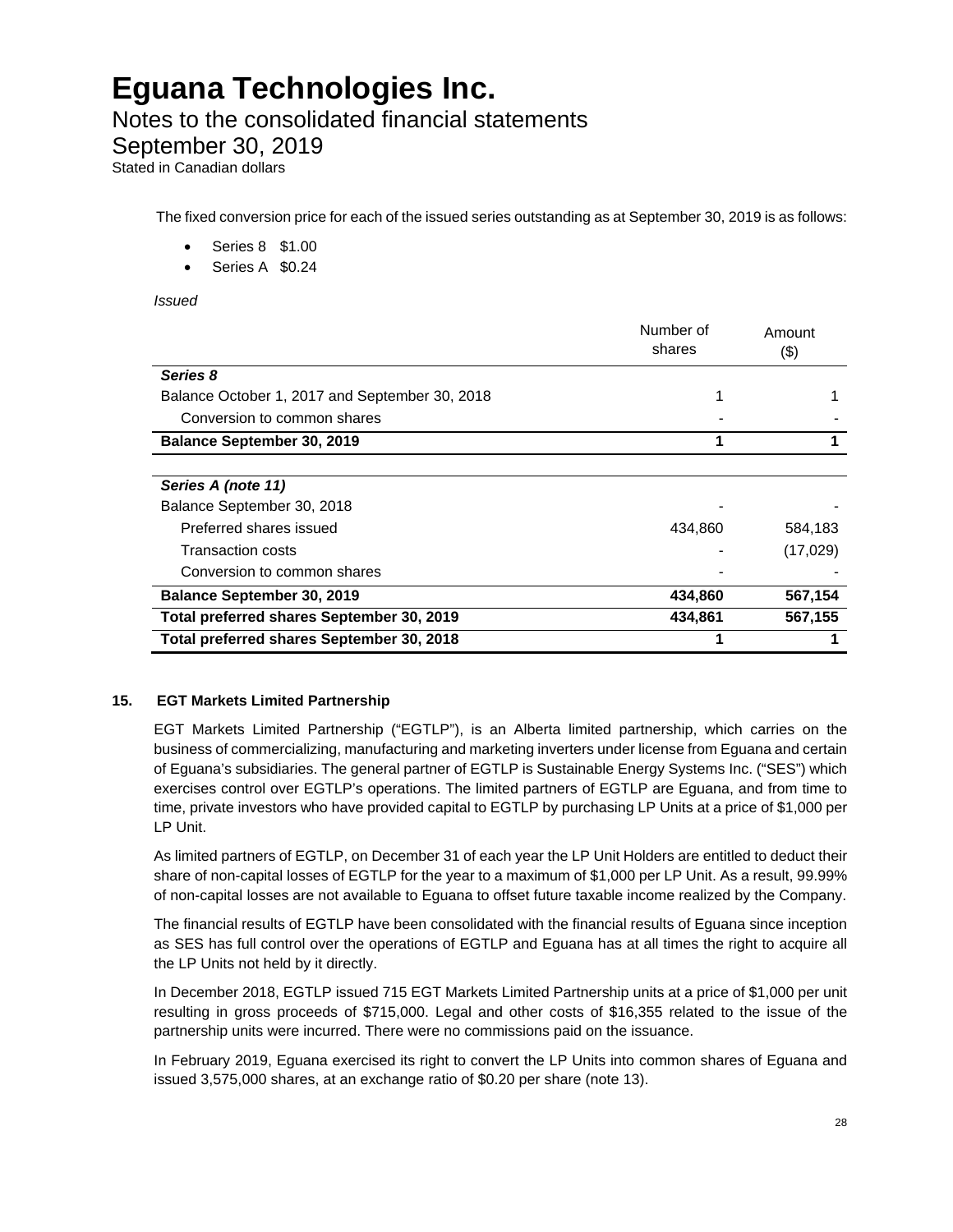Notes to the consolidated financial statements

September 30, 2019

Stated in Canadian dollars

#### **16. Warrants**

Changes in the Company's purchase warrants are as follows:

|                                   | <b>Issued with</b><br>common<br>shares and<br>debt<br>(#) | <b>Broker</b><br>warrants<br>(# ) | Total<br>purchase<br>warrants<br>(#) | Allocated<br>fair market<br>value |
|-----------------------------------|-----------------------------------------------------------|-----------------------------------|--------------------------------------|-----------------------------------|
|                                   |                                                           |                                   |                                      |                                   |
| Balance October 1, 2017           | 16,851,946                                                | 7,513,376                         | 24,365,322                           | 1,121,859                         |
| Warrants issued (Note 9)          | 4,189,828                                                 |                                   | 4,189,828                            | 151,017                           |
| Warrants exercised                | $\overline{\phantom{0}}$                                  | (5,031,686)                       | (5,031,686)                          | (622, 617)                        |
| Warrants expired                  | (1,250,000)                                               | (485, 201)                        | (1,735,201)                          | (165, 596)                        |
| Balance September 30, 2018        | 19,791,774                                                | 1,996,489                         | 21,788,263                           | 484,663                           |
| Warrants issued (Note 10)         | 14,089,988                                                | 1,405,610                         | 15,495,598                           | 895,184                           |
| Warrants exercised                | -                                                         | (657, 518)                        | (657, 518)                           | (65, 951)                         |
| Warrants expired                  | (7,500,000)                                               | (1,067,138)                       | (8, 567, 138)                        | (126, 463)                        |
| <b>Balance September 30, 2019</b> | 26,381,762                                                | 1,677,443                         | 28,059,205                           | 1,187,433                         |

As part of the issuance of the Senior Loan in December 2017, the Company issued 2,951,733 warrants which convert into an equal number of shares with an exercise price of \$0.17 and an expiry date of December 20, 2022. As at September 30, 2019, all of the warrants have met their vesting conditions. Refer to note 9 for additional details on calculation of fair value of warrants.

As part of the issuance of long-term debt to DHCT in August 2018, the Company issued 1,238,095 common share purchase warrants which convert into an equal number of shares with an exercise price of \$0.21 per common share for a period of three (3) years from the date of the loan (note 9).

As part of the issuance of the two tranches of convertible debentures (note 10) in June 2019, the Company issued 14,089,988 common share purchase warrants which convert into an equal number of shares with an exercise price of \$0.20 per common share for a period of three years from the date of the debenture. As partial consideration for services associated with the first tranche of the debenture, 1,405,610 broker warrants were issued with an exercise price of \$0.15 and consist of one common share and one-half warrant each. No broker warrants were issued on the second tranche of debentures. Each whole warrant will convert into an equal number of shares with an exercise price of \$0.20 per share for a period three years from the date of the debenture.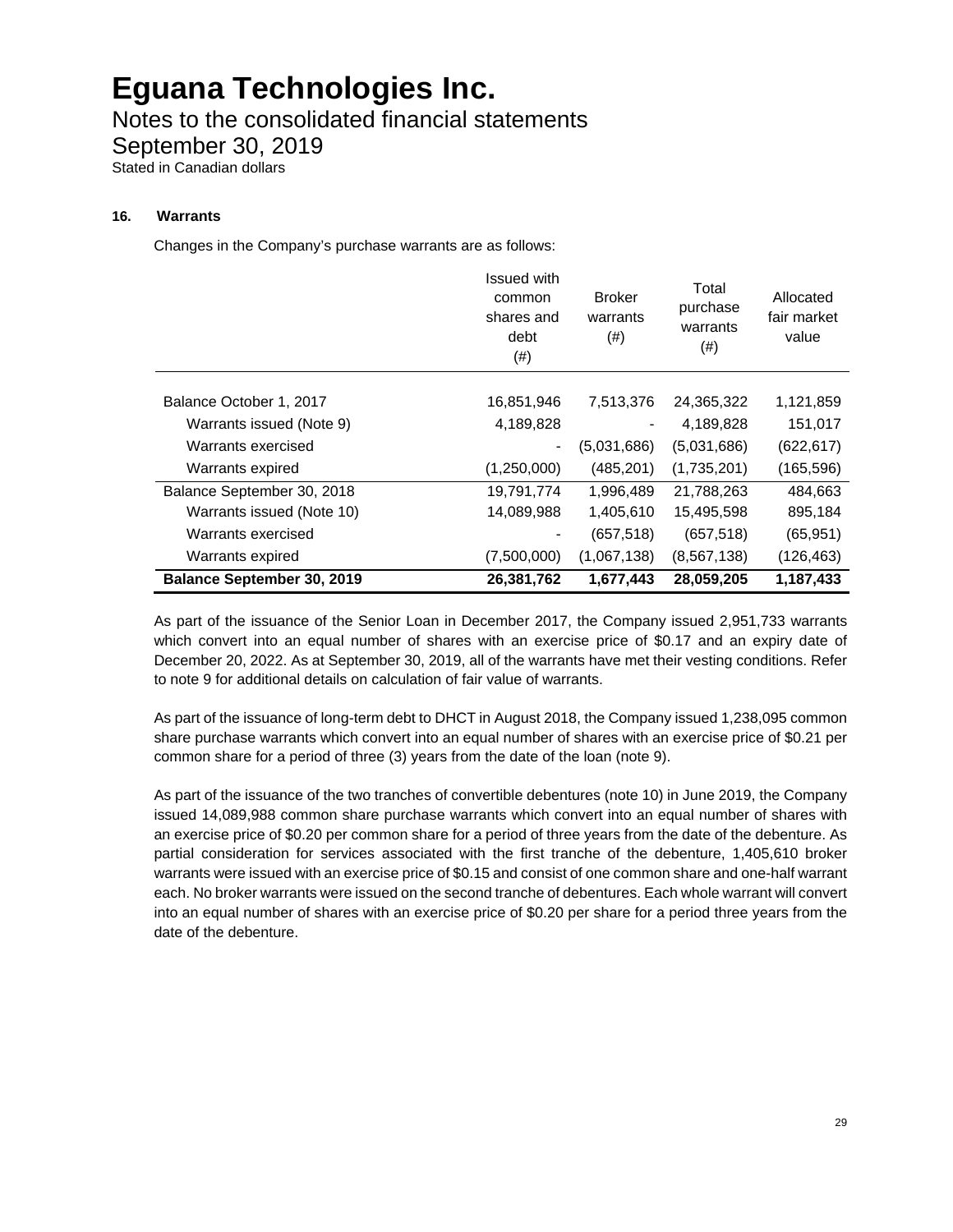Notes to the consolidated financial statements

September 30, 2019

Stated in Canadian dollars

Outstanding and exercisable warrants at September 30, 2019 were as follows:

| Range of exercise prices           | Warrants                | Weighted<br>average<br>exercise<br>prices $(\$)$ | Weighted<br>average<br>years to<br>expiry |
|------------------------------------|-------------------------|--------------------------------------------------|-------------------------------------------|
| $$0.01 - $0.30$<br>$$0.31 - $0.40$ | 19,685,426<br>8,373,779 | 0.19<br>0.39                                     | 2.78<br>0.23                              |
| <b>Balance September 30, 2019</b>  | 28,059,205              | 0.28                                             | 1.45                                      |

#### **17. Contributed surplus**

The Company established the Stock Option Plan, which is accounted for in contributed surplus, whereby the Company may grant options to purchase common shares to directors, officers, employees and consultants. The Stock Option Plan allows for a maximum term on any options of ten years. The Company, at the discretion of the board of directors, may issue up to a maximum of 12,421,303 options. The shareholders approved the Stock Option Plan on July 22, 2016. The minimum price at which the options may be granted is the closing price of the common shares on the TSX-V on the date immediately prior to the date of issue.

|                            | Number of<br>options to<br>employees | Weighted<br>average<br>exercise<br>price to<br>employees | Number of<br>options to<br>non-<br>employees | Weighted<br>average<br>exercise<br>price to<br>non-<br>employees |
|----------------------------|--------------------------------------|----------------------------------------------------------|----------------------------------------------|------------------------------------------------------------------|
|                            |                                      |                                                          |                                              |                                                                  |
| Balance October 1, 2017    | 4,209,319                            | 0.32                                                     | 2,675,264                                    | 0.28                                                             |
| Granted                    | 1,810,000                            | 0.21                                                     | 290,000                                      | 0.20                                                             |
| Forfeited                  | (155,000)                            | (0.27)                                                   | (210,000)                                    | (0.24)                                                           |
| Balance September 30, 2018 | 5,864,319                            | 0.29                                                     | 2,755,264                                    | 0.27                                                             |
| Granted                    | 1,990,000                            | 0.20                                                     | 250,000                                      | 0.20                                                             |
| Forfeited                  | (1,317,267)                          | (0.26)                                                   | (740,000)                                    | (0.26)                                                           |
| Balance September 30, 2019 | 6,537,052                            | 0.27                                                     | 2,265,264                                    | 0.27                                                             |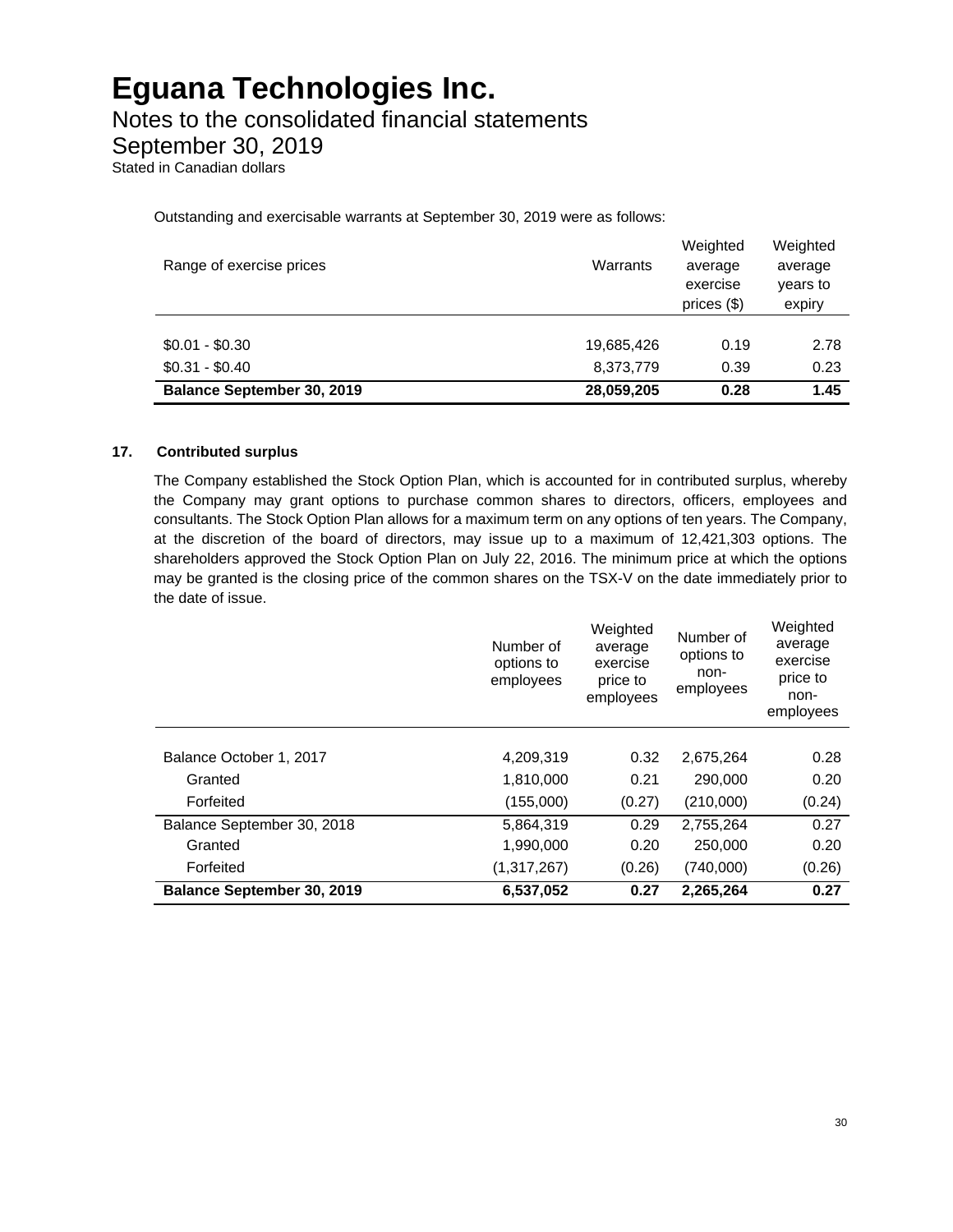## Notes to the consolidated financial statements

September 30, 2019

Stated in Canadian dollars

The following summarizes information about stock options outstanding as at September 30, 2019:

|                            | Outstanding options |                                                 | Exercisable options                       |           |                                                    |
|----------------------------|---------------------|-------------------------------------------------|-------------------------------------------|-----------|----------------------------------------------------|
|                            | Options             | Weighted<br>average<br>exercise<br>price $(\$)$ | Weighted<br>average<br>years to<br>expiry | Options   | Weighted<br>average<br>exercise<br>price $($ math) |
| $$0.01 - $0.30$            | 5,245,000           | 0.20                                            | 6.58                                      | 3,485,005 | 0.21                                               |
| $$0.31 - $0.40$            | 3,522,316           | 0.36                                            | 4.47                                      | 3,522,316 | 0.36                                               |
| $$0.41 - $0.50$            | 35,000              | 0.44                                            | 4.55                                      | 35,000    | 0.44                                               |
| Balance September 30, 2019 | 8,802,316           | 0.27                                            | 5.73                                      | 7,042,321 | 0.28                                               |

The total share-based compensation calculated for the year ended September 30, 2019, was \$335,444  $(2018 - $334,904)$ .

In October 2017, the Company granted incentive stock options to acquire up to an aggregate of 1,810,000 common shares at a strike price of \$0.21 per share. Of the options granted 1,175,000 have been granted to directors and officers of the Company and the remainder to employees. The incentive stock options represent the 2017 annual grant. 600,000 of the 1,810,000 options vest immediately with an expiry of October 2022 and 1,210,000 options vest in three equal tranches with the first tranche to vest immediately and the remainder over two years with an expiry of October 2027. The fair value of the vested options was determined to be \$287,463.

In November and December 2017, the Company granted incentive stock options to acquire up to an aggregate of 40,000 common shares to a consultant for milestones he achieved. The exercise price of the incentive options was \$0.18 vesting immediately with a five-year expiry. The fair value of the options was determined to be \$6,140.

In June 2018, the Company granted incentive stock options to acquire up to an aggregate of 250,000 common shares to a consultant for milestones he achieved. The exercise price of the incentive options was \$0.205, vesting pro-rata over four months with a five-year expiry. The fair value of the options was determined to be \$41,300.

In October 2018, the Company granted incentive stock options to acquire up to an aggregate of 300,000 common shares at a strike price of \$0.19 per share, with an expiry of October 11, 2028 to two employees. 100,000 of the 300,000 options vest immediately and the remaining two third vesting annually over the next two years.

In December 2018, the Company granted incentive stock options to acquire up to an aggregate of 1,590,000 common shares at a strike price of \$0.20 per share, with an expiry of December 14, 2028. Of the options granted, 880,000 have been granted to directors and officers of the Company and the remainder to employees. The incentive stock options represent the 2018 annual grant. 530,000 of the 1,590,000 options vest immediately and the remaining two third vesting annually over the next two years.

In January 2019, the Company entered into an agreement with a capital market company for a commitment of \$14,000 a month for six months and granted the capital market company incentive stock options to acquire up to an aggregate of 250,000 common shares at a strike price of \$0.19 per share, with an expiry of November 26, 2023. The Company has the option to renew the agreement at the end of the six months on a month-to-month basis.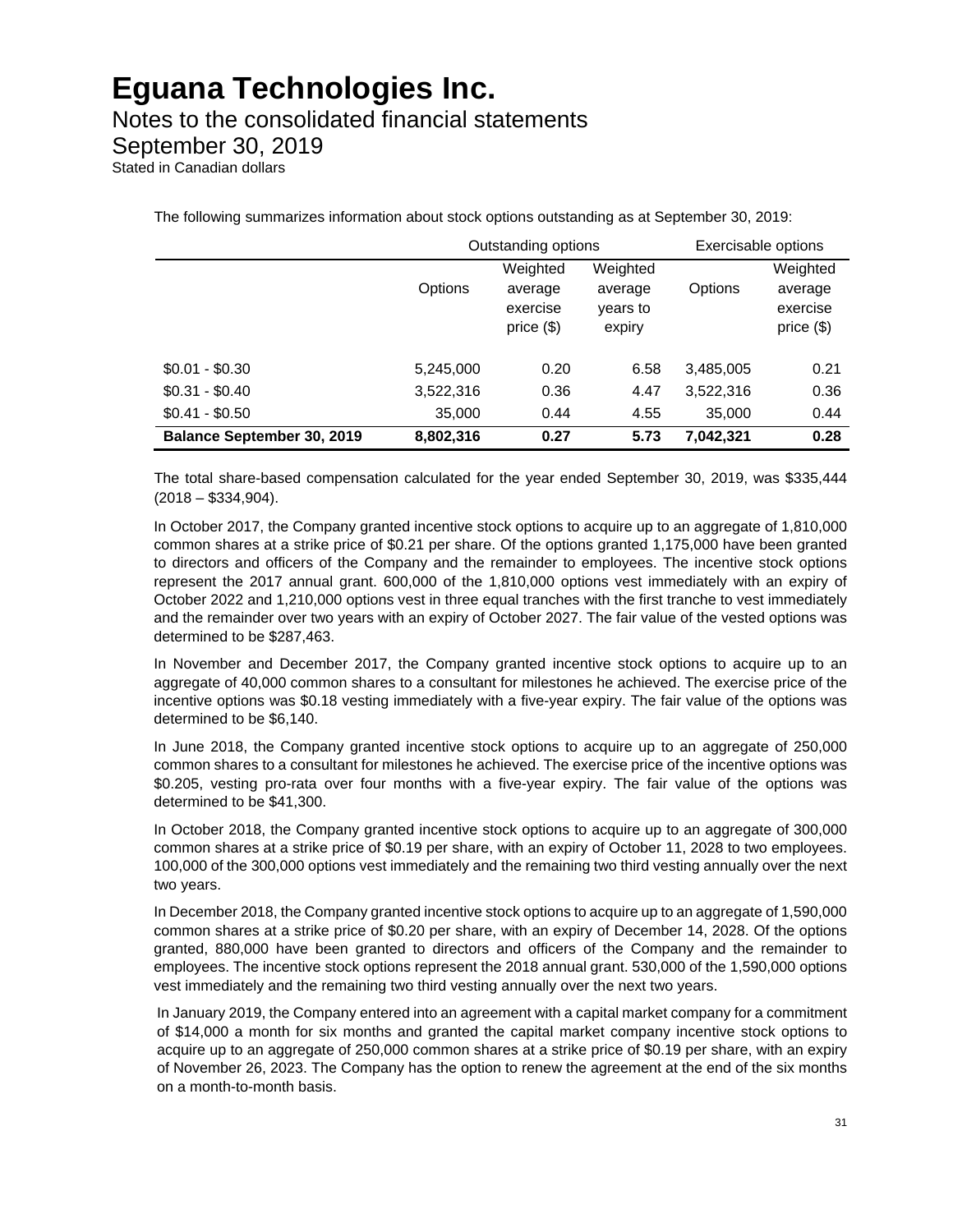## Notes to the consolidated financial statements

September 30, 2019

Stated in Canadian dollars

In March 2019, the Company granted incentive stock options to acquire up to an aggregate of 100,000 common shares at a strike price of \$0.205 to the Chief Financial Officer, with an expiry of March 4, 2029. 33,333 of the 100,000 options vest immediately and the remaining two third vesting annually over the next two years.

The fair values of Eguana stock options granted have been estimated on their respective grant dates using the Black-Scholes option pricing model and the following assumptions:

|                             | September 30<br>2019 | September 30<br>2018 |
|-----------------------------|----------------------|----------------------|
| Risk free interest rate     | $1.76 - 2.28%$       | $0.75 - 1.00\%$      |
| Expected volatility (1)     | $99 - 104%$          | $115 - 130%$         |
| Dividend yield              | ۰                    |                      |
| Expected life (years)       | $5 - 10$             | $5 - 10$             |
| Weighted average fair value | 0.18                 | 0.18                 |

(1) Expected volatility is estimated by considering historic average share price volatility over 5 and 10 years

#### **18. Capital management**

The Company's objectives when managing capital is to safeguard the entity's ability to continue as a going concern, so that it can continue to provide returns for shareholders and benefits for other stakeholders. The Company sets the amount of capital in proportion to risk. The Company manages the capital structure and makes adjustments to it in light of changes in economic conditions and the risk characteristics of the underlying assets. The Company's objective is met by obtaining adequate equity funding to provide for the possibility that cash flows from operations will not be sufficient to meet future cash flow requirements. The Board of Directors does not establish quantitative return on capital criteria for management; but rather promotes year over year sustainable profitable growth.

The Company defines capital as the aggregate of total shareholders' equity (deficiency) less cash as follows:

|                                                 | September 30<br>2019       | September 30<br>2018       |
|-------------------------------------------------|----------------------------|----------------------------|
| Total shareholders' equity (deficiency)<br>Cash | (11,020,980)<br>(480, 170) | (4,428,831)<br>(1,286,000) |
|                                                 | (11,501,150)               | (5,714,831)                |

#### **19. Financial instruments and financial risk management**

#### *Credit risk*

The credit risk on cash is considered to be limited because the counterparties are financial institutions with high credit ratings assigned by international credit rating agencies.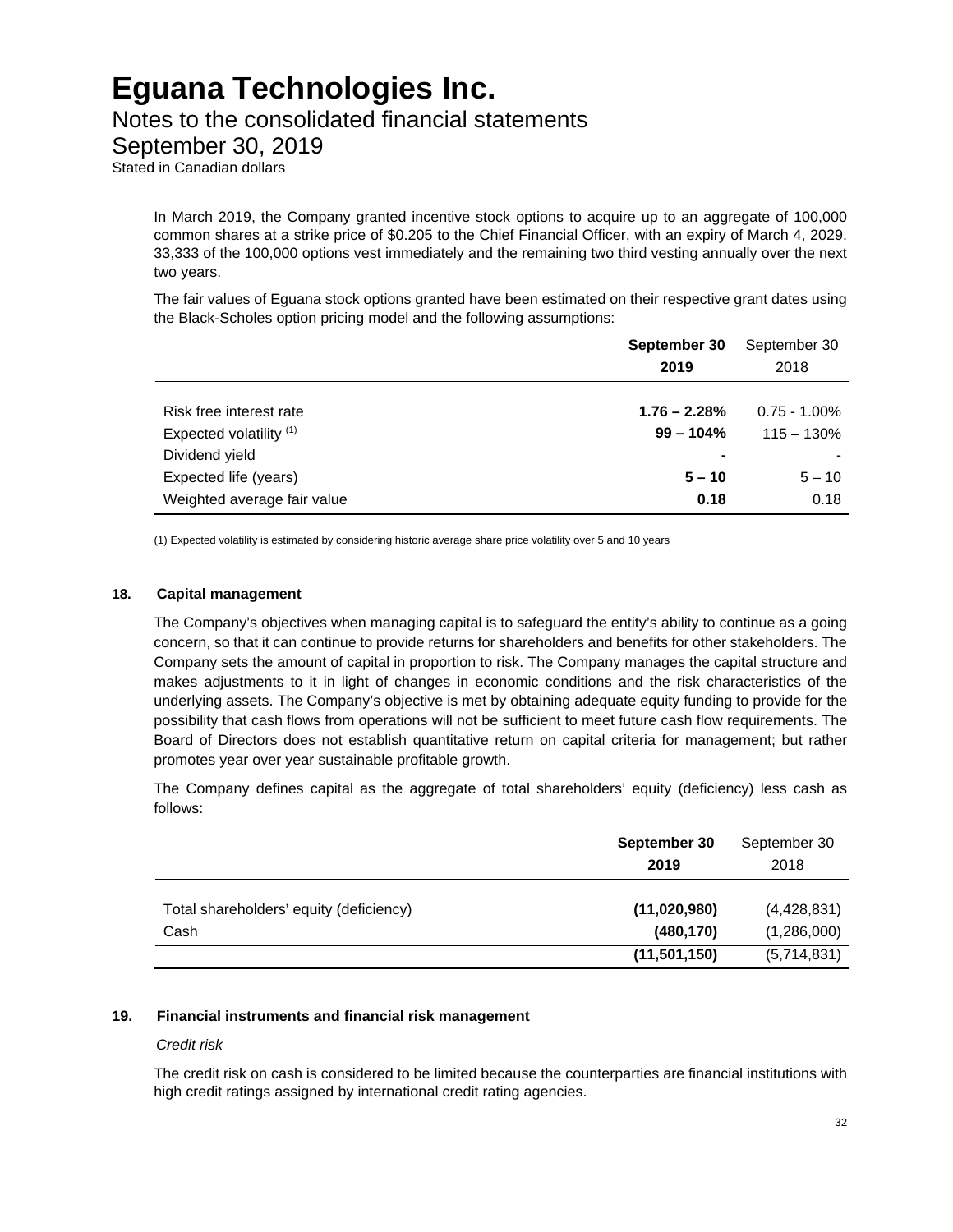# Notes to the consolidated financial statements

September 30, 2019

Stated in Canadian dollars

The Company has credit risk exposure on accounts receivable with two counterparties at September 30, 2019. Approximately 79% of the total accounts receivable is due from those two customers (2018 – 69% one counterparty).

The following table illustrates the Company's receivables:

|                              | September 30             | September 30 |
|------------------------------|--------------------------|--------------|
|                              | 2019                     | 2018         |
|                              |                          |              |
| Trade                        | 737,787                  | 68,899       |
| <b>Taxation authorities</b>  | 72,156                   | 47,460       |
|                              | 809,943                  | 116,359      |
| Less: expected credit losses | $\overline{\phantom{0}}$ |              |
|                              | 809,943                  | 116,359      |

The Company assesses quarterly if there should be any impairment of the financial assets of the Company. During the year ended September 30, 2019, there was \$397 of bad debts expensed (2018 – \$nil).

The maximum exposure to credit risk is represented by the carrying amount on the consolidated statement of financial position. As at September 30, 2019 there are \$196,153 of financial assets that the Company considers past due (2018 - \$68,268).

The following is a schedule of trade receivables:

|                                   | September 30 |        |
|-----------------------------------|--------------|--------|
|                                   | 2019         | 2018   |
| Neither impaired or past due      | 541,633      | 631    |
| Past due in the following periods |              |        |
| $31 - 60$ days                    | 1,033        |        |
| $61 - 90$ days                    |              | 3,083  |
| Over 90 days                      | 195,121      | 65,185 |
|                                   | 737,787      | 68,899 |

#### *Liquidity risk*

The Company's operating cash requirements, including amounts projected to complete the Company's existing capital expenditure program, are continuously monitored and adjusted as input variables change. These variables include, but are not limited to, future bank lines and government assistance. As these variables change, liquidity risks may necessitate the need for the Company to conduct equity issues or obtain debt financing. There is no assurance that adequate funds from equity or debt markets will be available to the Company in a timely manner. The Company also mitigates liquidity risk by maintaining an insurance program to minimize exposure to insurable losses.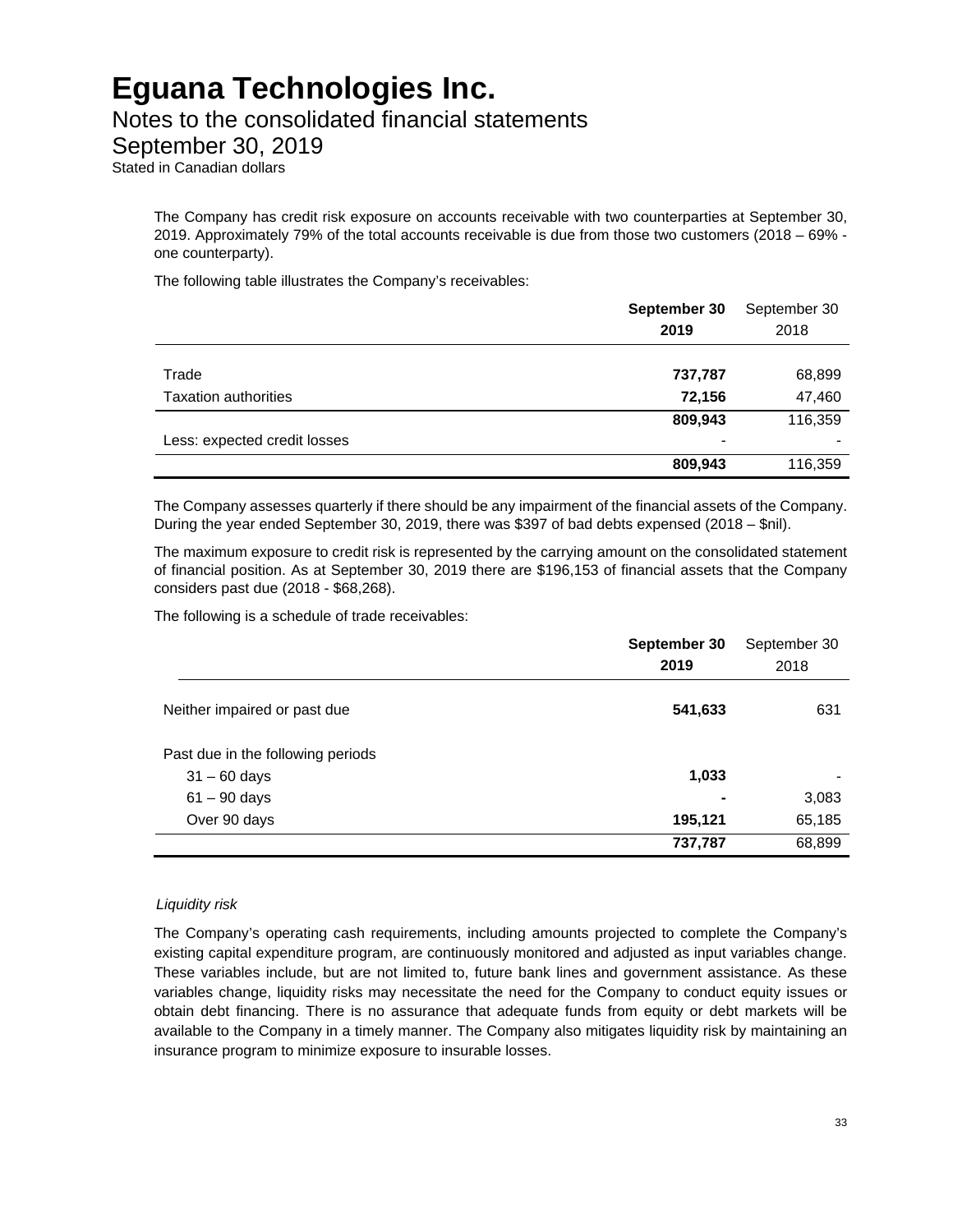## Notes to the consolidated financial statements

September 30, 2019

Stated in Canadian dollars

The following are the contractual undiscounted maturities of financial liabilities at September 30, 2019:

|                                          | < 1 Year                     | $1 - 3$<br>Years | <b>Thereafter</b>        | Total      |
|------------------------------------------|------------------------------|------------------|--------------------------|------------|
|                                          |                              |                  |                          |            |
| Accounts payable and accrued liabilities | 3,970,740                    |                  | $\overline{\phantom{a}}$ | 3,970,740  |
| Deferred revenue                         | 796,587                      |                  | $\overline{\phantom{a}}$ | 796,587    |
| Long-term debt                           | 1,837,634                    | 1,145,183        | $\blacksquare$           | 2,982,817  |
| <b>Debentures</b>                        | 903,600                      | 4,591,500        | $\blacksquare$           | 5,495,100  |
| Preferred shares                         | $\qquad \qquad \blacksquare$ | 5,394,170        | $\overline{\phantom{a}}$ | 5,394,170  |
| Other liabilities                        | 196,873                      | 387,383          | 90.234                   | 674,490    |
|                                          | 7,705,434                    | 11,518,236       | 90,234                   | 19,313,904 |

#### *Foreign currency risk*

The Company's exposure to currency risk on financial instruments based on carrying amount in Canadian currency was as follows for as at September 30, 2019:

|                                          | <b>Australian</b><br><b>Dollars</b> | <b>Euros</b>   | <b>US Dollars</b> | Total         |
|------------------------------------------|-------------------------------------|----------------|-------------------|---------------|
|                                          |                                     |                |                   |               |
| Cash                                     | 33,270                              | 146,742        | 176,340           | 356,352       |
| Accounts receivable                      | 120,200                             | 7.581          | 609,085           | 736,866       |
| Prepaid expenses and deposits            | 25,815                              | 44,084         | 312,536           | 382,435       |
| Accounts payable and accrued liabilities | (37,896)                            | (1,361,244)    | (664, 480)        | (2,063,620)   |
| Warranty provision                       | $\blacksquare$                      | (161, 831)     |                   | (161, 831)    |
| Deferred revenue                         | $\blacksquare$                      | 1.718          | (733,983)         | (732, 265)    |
| Long-term debt                           | $\overline{\phantom{a}}$            | $\blacksquare$ | (2,495,615)       | (2,495,615)   |
| <b>Other liabilities</b>                 | $\blacksquare$                      |                | (131, 815)        | (131, 815)    |
|                                          | 141,389                             | (1.322.950)    | (2,927,932)       | (4, 109, 493) |

Assuming all other variables remain constant, a \$0.05 change in the Canadian/US exchange rate would increase the Company's net loss by approximately \$115,411, for the year ended September 30, 2019 (2018 - \$91,436). Assuming all other variables remain constant, a \$0.05 change in the Canadian/Euro exchange rate would increase the Company's net loss by approximately \$45,768 for the year ended September 30, 2019 (2018 - \$33,050). Assuming all other variables remain constant, a \$0.05 change in the Canadian/AUD exchange rate would decrease the Company's net loss by approximately \$7,908 for the year ended September 30, 2019 (2018 - \$nil). An opposite change in the Canadian/US exchange rate, the Canadian/Euro exchange rate and the Canadian/AUD exchange rate will result in an opposite impact on net loss. The Company had no forward exchange rate contracts in place as at or during the year ended September 30, 2019.

The derivative liability allows the exercisable warrants to be exchanged at the option of the holder for \$1,000,000 USD after the earlier of a liquidity event or September 30, 2021.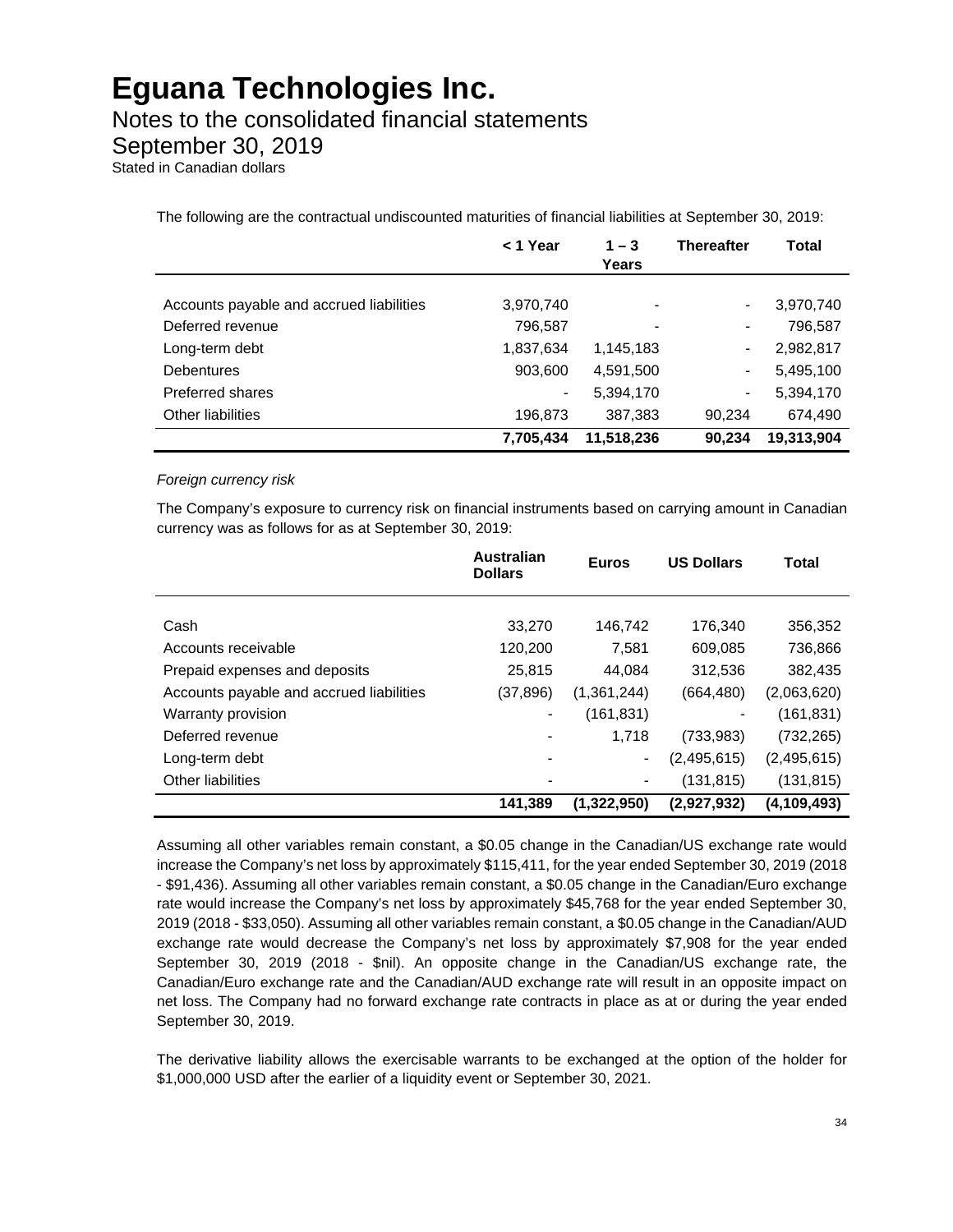Notes to the consolidated financial statements

September 30, 2019

Stated in Canadian dollars

#### *Interest rate risk*

Interest rate risk refers to the risk that cash flows associated with the instrument will fluctuate due to changes in market interest rates. The Company's debenture issuances are on fixed rate borrowing terms, thereby, mitigating this risk. The Company currently does not use interest rate hedges, fixed interest rate contracts or variable rate debt to manage the Company's exposure to interest rate fluctuations.

#### *Fair value*

The carrying value and fair value of financial instruments at September 30, 2019, is disclosed below by financial instrument category:

|                                          | Carrying<br>value | <b>Fair value</b> |
|------------------------------------------|-------------------|-------------------|
| Accounts receivable                      | 809.943           | 809.943           |
|                                          |                   |                   |
| Accounts payable and accrued liabilities | 3,970,740         | 3,970,740         |
| Derivative liability                     | 874.627           | 874.627           |

The Company categorizes its financial instruments carried at fair value into one of three different levels depending on the observability of the inputs employed in the measurement. The Company valued cash using Level 1 input, the other liabilities, debentures, preferred shares and long-term loan were measured at fair value on initial recognition using Level 2 inputs (Notes 9-12) and the derivative liability was measured at fair value using level 3 inputs (Notes 9).

- Level 1 Quoted prices are available in active markets for identical assets or liabilities as of the reporting date. Active markets are those in which transactions occur in sufficient frequency and volume to provide pricing information on an ongoing basis.
- Level 2 Pricing inputs are other than quoted prices in active markets included in Level 1. Prices in Level 2 are either directly or indirectly observable as of the reporting date. Level 2 valuations are based on inputs, including quoted forward prices for commodities, time value and volatility factors, which can be substantially observed or corroborated in the marketplace.
- Level 3 Valuations in this level are those with inputs for the asset or liability that are not based on observable market data.

#### **20. Related party transactions**

Other than as disclosed elsewhere in these consolidated financial statements, the Company had the following related party transactions:

| Salaries and benefits            | 2019    | 2018    |
|----------------------------------|---------|---------|
|                                  |         |         |
| General and administrative       | 506,996 | 424.238 |
| Selling and marketing            | 315,290 | 275,002 |
| Product research and development | 69.620  | 67.192  |
|                                  | 891,906 | 766.432 |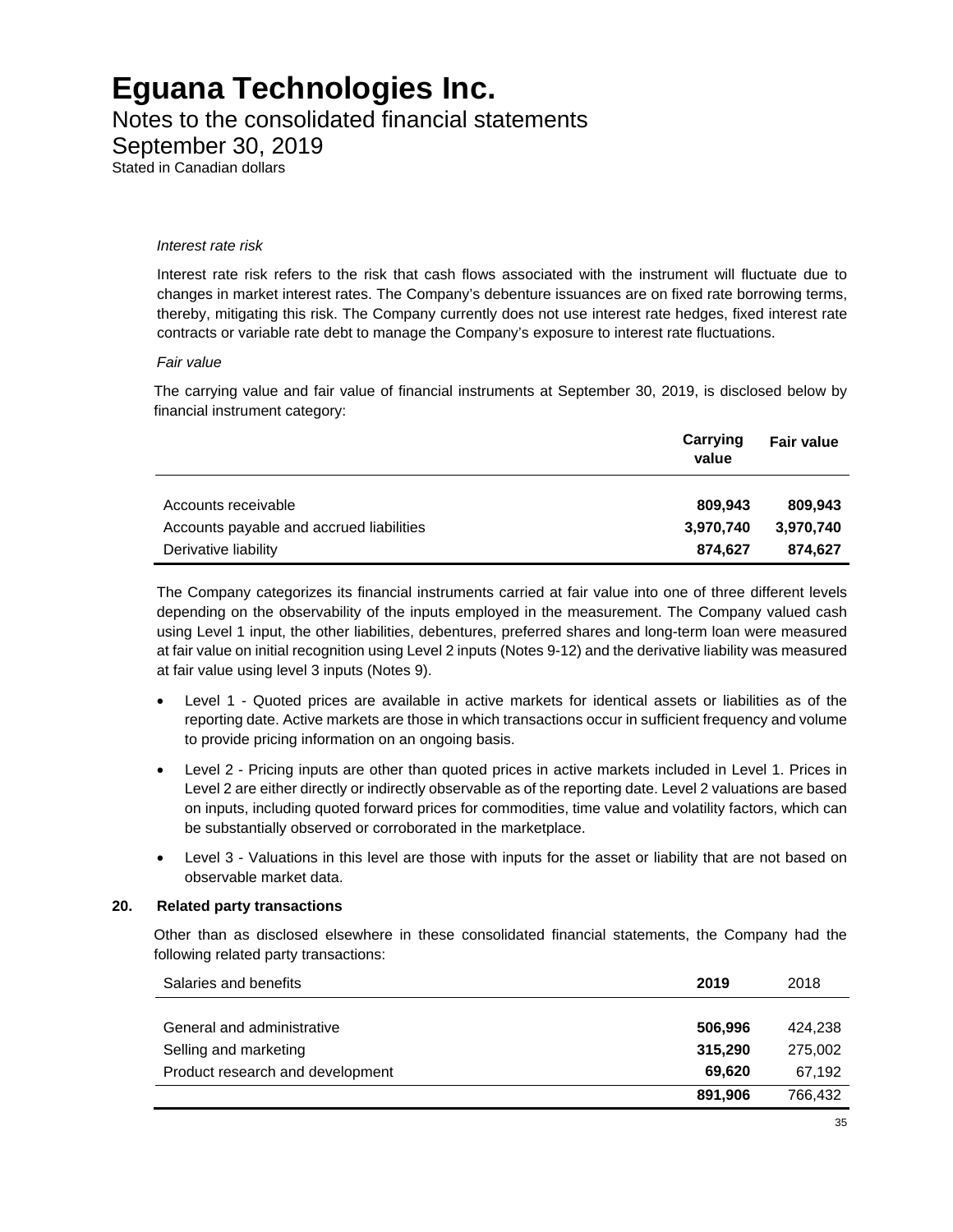## Notes to the consolidated financial statements

September 30, 2019

Stated in Canadian dollars

Financing costs of \$3,184 for the year ended September 30, 2019 (September 2018 - \$nil) related to the debentures held by key personnel and directors are included in the statement of loss.

Included in accounts payable and accrued liabilities is \$448,135 (2018 - \$324,418) due to directors and key management personnel.

Share based expenses to officers and a director was \$135,187 (Note 17) during 2019 (2018 - \$187,992).

In June and August 2019, key management personnel and the significant shareholder of the Company purchased 1,321 Convertible Debenture Units at \$1,000 a Unit (Note 10).

#### **21. Financing costs**

|                                              | 2019      | 2018    |
|----------------------------------------------|-----------|---------|
|                                              |           |         |
| Accretion on debentures                      | 176,542   | 31,303  |
| Accretion of other liabilities               | 113,233   | 128,337 |
| Accretion of long-term debt                  | 736,959   | 367,087 |
| Accretion of preferred shares                | 417,963   |         |
| Change in fair value on debentures           |           | 41,780  |
| Change in fair value on derivative liability | 172,314   | 159,869 |
| Other accretion                              |           | 703     |
|                                              | 1,617,011 | 729.079 |

#### **22. Personnel expenses**

|                 | 2019      | 2018      |
|-----------------|-----------|-----------|
| Wages           | 2,583,685 | 1,354,375 |
| <b>Benefits</b> | 288,894   | 145,603   |
|                 | 2,872,579 | 1,499,978 |

#### **23. Government grants**

The Company has received contributions related to the development of its technologies from government agencies.

#### *Alberta Innovates – Energy and Environment Solutions ("AI-EES")*

The Company entered into an agreement with AI-EES for funding related to the development of the commercial AC battery utilizing the patented Bi-Direx inverter platform. The grant is to a maximum of \$250,000, to be delivered based on the Company achieving a series of milestones. The project started during 2016 and the Company received \$nil in 2019 (2018 - \$50,000).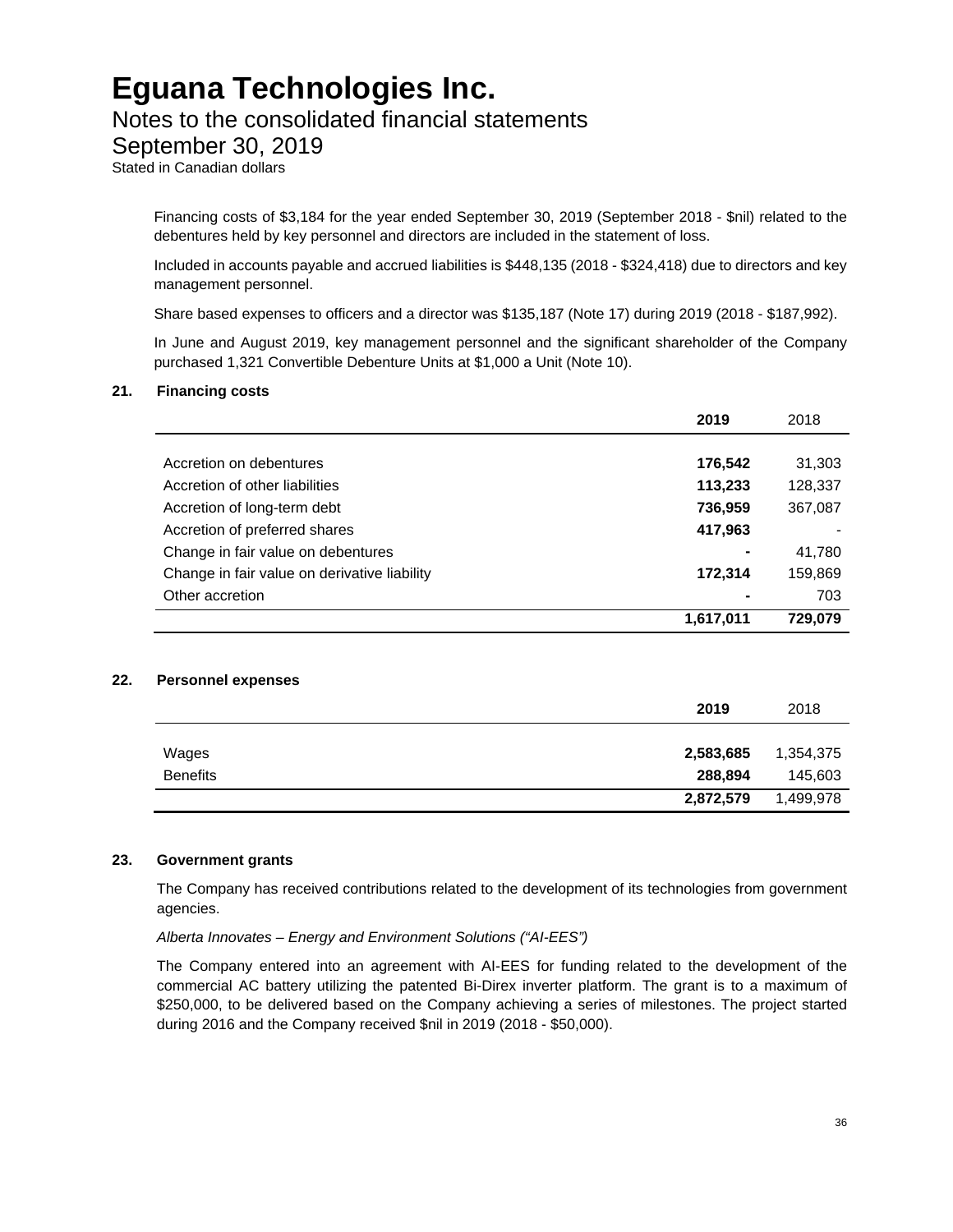Notes to the consolidated financial statements

September 30, 2019

Stated in Canadian dollars

#### *CanExport Program*

The Company entered into an agreement with the National Research Council for funding related to increasing export sales to Australia. The grant was to a maximum of \$33,600, to be delivered based on the Company incurring eligible costs in 2017 and 2018. The Company received \$4,100 in 2018, the final year.

#### **24. Income taxes**

Unrecognized deferred tax assets:

|                                            | 2019           | 2018           |
|--------------------------------------------|----------------|----------------|
|                                            |                |                |
| Development costs and capital assets       | 51,236         | 44,000         |
| Non-capital loss carry-forwards            | 11,091,830     | 10,910,738     |
| Other                                      | 859,615        | 367,247        |
| Share issue costs                          | 198,595        | 221,000        |
|                                            | 12,201,276     | 11,542,985     |
| Assets not recognized                      | (12, 201, 276) | (11, 542, 985) |
|                                            |                |                |
| Reconciliation of effective tax rate:      |                |                |
|                                            | 2019           | 2018           |
| Loss for the year                          | (9, 140, 640)  | (4,786,418)    |
| Rate                                       | 26.65%         | 27.0%          |
| Expected income tax recovery               | (2,436,084)    | (1, 292, 333)  |
| Differences resulting from:                |                |                |
| Non-deductible expense                     | 436,150        | 167,039        |
| Adjustment to opening balance              | 200,428        | (190, 918)     |
| Change in tax rates                        | 1,117,459      |                |
| Foreign exchange                           | (6, 290)       | (30, 772)      |
| Losses expired                             | 78,138         | 46,027         |
| Share-based payments                       | 89,400         | 90,424         |
| Share issue cost                           | (149, 930)     |                |
| Change in unrecognized deferred tax assets | 670,729        | 1,210,533      |

Deferred tax assets have not been recognized in respect of these items because it is not probable that future taxable profit will be available against which the Company can utilize the benefits. At September 30, 2019, the Company has approximately \$42.3 million (2018 - \$36.7 million) in Canadian non-capital loss carry forwards available. The unused losses will expire between 2027 and 2038.

Total income tax recovery **-** -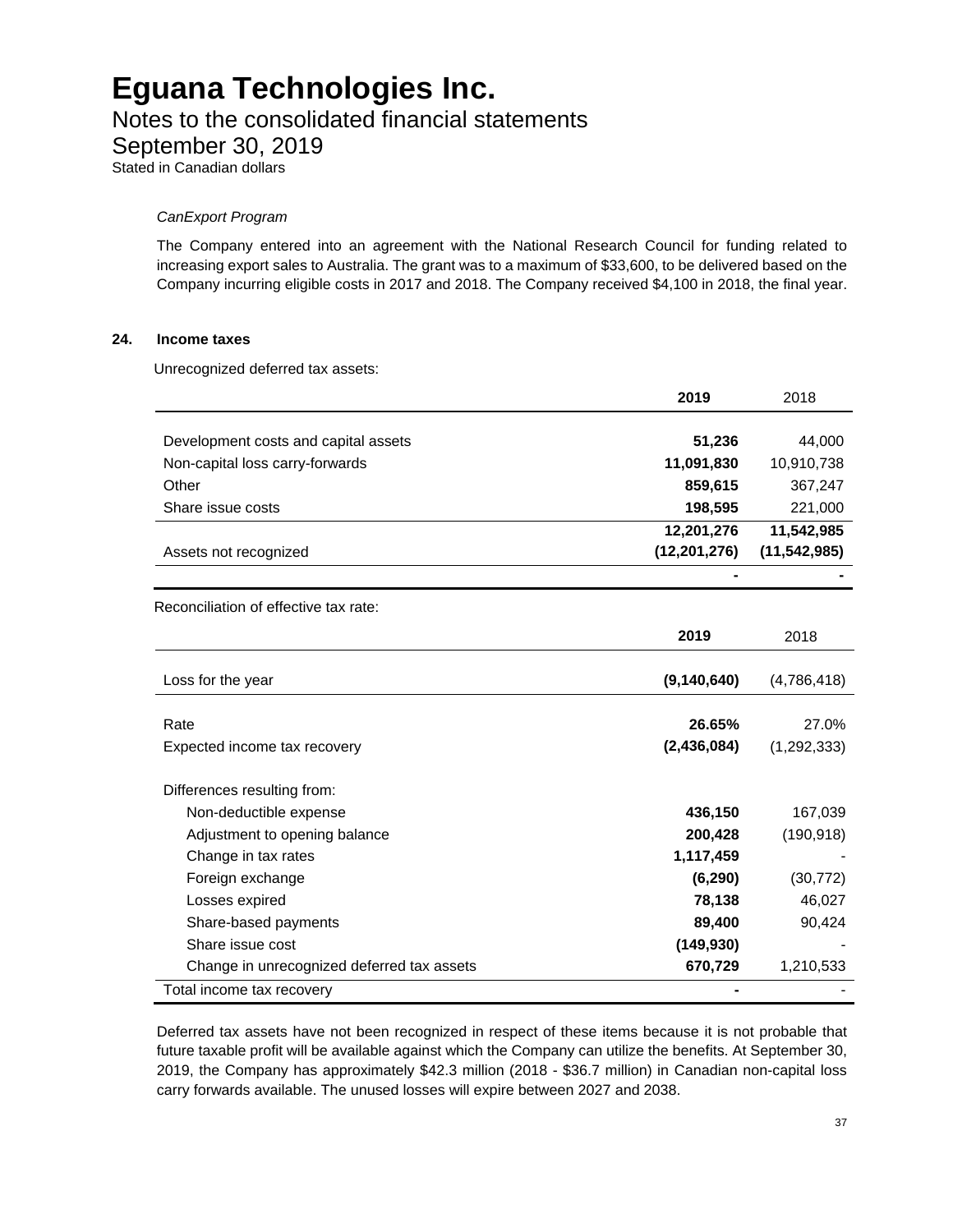## Notes to the consolidated financial statements

September 30, 2019

Stated in Canadian dollars

At September 30, 2019, the Company has approximately \$1.7 million (2018 - \$2.0 million) in United States non-capital loss carry forwards available. The unused losses will expire between 2020 and 2037. At September 30, 2019, the Company has approximately \$3.3 million (2018 - \$2.1 million) in Europe noncapital loss carry forward available. The unused losses will expire between 2022 and 2038.

### **25. Supplemental information**

The changes in non-cash working capital for the years ended September 30, 2019 and 2018 is as follows:

| 2019                                                | 2018        |
|-----------------------------------------------------|-------------|
|                                                     |             |
| Operating activities                                |             |
| Decrease (increase) in assets                       |             |
| Accounts receivable and advances<br>(692, 622)      | 304,916     |
| (1,076,496)<br>Inventory                            | (834, 847)  |
| Prepaid expenses and deposits<br>26,060             | (239, 910)  |
| (1,743,058)                                         | (769, 841)  |
| Increase (decrease) in liabilities                  |             |
| Accounts payable and accrued liabilities<br>607,731 | 288,788     |
| 679,433<br>Deferred revenue                         | (529, 270)  |
| (455,894)                                           | (1,010,323) |

#### **26. Commitments**

At September 30, 2019, Eguana had commitments for the Calgary, Germany and Australian premises and vehicle lease obligations as follows:

| Less than one year         | 224.143 |
|----------------------------|---------|
| Between one and five years | 457.437 |
| More than five years       |         |
|                            | 681,580 |

### **27. Segmented information**

#### *Major customers*

The Company had three customers where sales were greater than 10% of total sales in the year ended September 30, 2019 (2018 - two). The customers had attributed sales of approximately \$1,725,669 (50% of revenue) for the year ended September 30, 2019 (2018 - \$3,463,250 and 88%).

#### *Revenue composition*

The Company generated \$3,427,949 of revenue from energy storage system sales with a cost of \$3,353,432 for the year ended September 30, 2019 (2018 - \$2,836,281 and \$2,488,144, respectively). For the year ended September 30, 2018, there was revenue from a non-recurring termination payment in the amount of \$1,060,957 with a cost of \$214,231. No similar revenue existed in the year ended September 30, 2019.